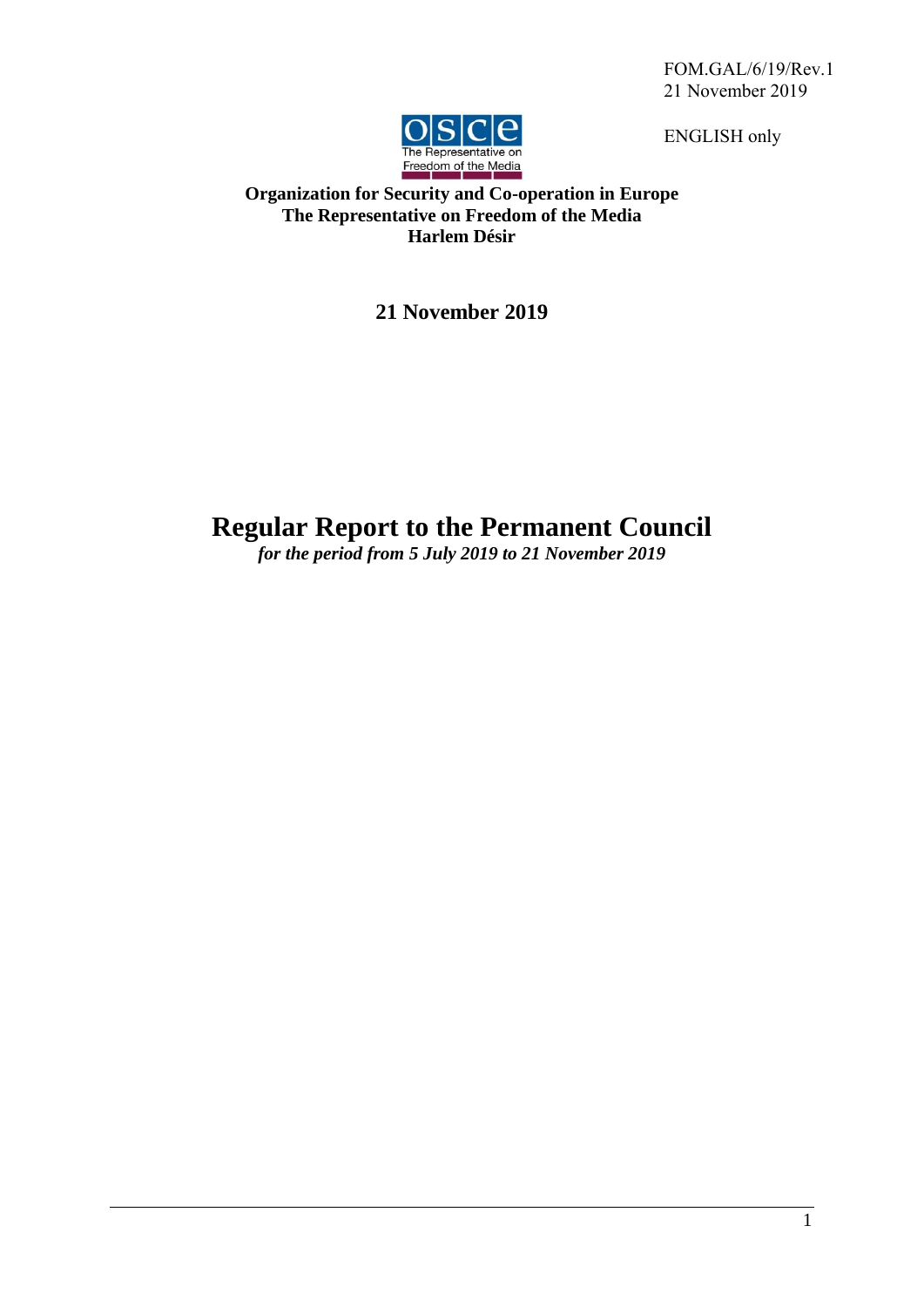# **1. Introduction**

Mr. Chair, Excellencies, Ladies and Gentlemen,

I have the honor to present to you my latest report to the Permanent Council which covers the period from July this year until today.

Just one year ago, the 57 participating States adopted a key and broad Ministerial Decision on Safety of Journalists. This was an important achievement in itself, but it is clear that we still have a lot to do to ensure the full implementation of this landmark Decision.

The truth is that many journalists and media workers are still being harassed and assaulted just for doing their work, reporting on issues of public interest, publishing their free opinion, and fulfilling their function as an institution of democracy.

No journalist was killed in our region during the five past months of this reporting period, which makes it almost an exception, but this does not mean, unfortunately, that there were no attacks or threats against their safety or their lives.

Just last week, on 14 November, Mario De Michele, the editor of the Campania Notizie website, in Italy, was shot at by two unknown individuals while driving his car in the town of Gricignano d'Aversa. Fortunately, the journalist escaped uninjured from this attack which is believed to be linked to his articles on the Camorra.

Mario De Michele was miraculously unwounded, unlike Levent Uysal, a journalist and former owner of the Yenigun newspaper in Turkey, who was shot in the leg by two perpetrators, outside his home, in the city of Balikesir, on 28 August. The perpetrators were brought to justice.

As you can see from the report, there were, in fact, many other grave incidents in this reporting period, like the grenade attack on the 112 Ukraine TV Channel premises in Kyiv, on 12 July, an act of intimidation which could have had dramatic consequences; or the hostage-like situation, on 27 September, during which two journalists of radio Sarajevo were threatened to death and forced to take down an article from their website, or, also, the violent aggression against the Guardian columnist Owen Jones by three persons on 17 August in London.

Sadly, again, too many female journalists suffered severe online harassment. Just last week, I welcomed the fact that a Dublin court sentenced a man, in Ireland, for having harassed and threatened 6 female journalists online over three years. This ruling can exemplify the fight against impunity of online threats again female journalists.

My Office continued to highlight the threats faced by female journalists online, through screenings of our documentary "A Dark Place" and panel discussions, with 11 screenings during this period. This included screenings in Spain, Kyrgyzstan, Poland, France, Belgium, the UK and the US. I want to thank also the OSCE Presence in Albania, and the OSCE Mission to Skopje and the OSCE Mission to Bosnia and Herzegovina for organizing other screenings and such events on this topic.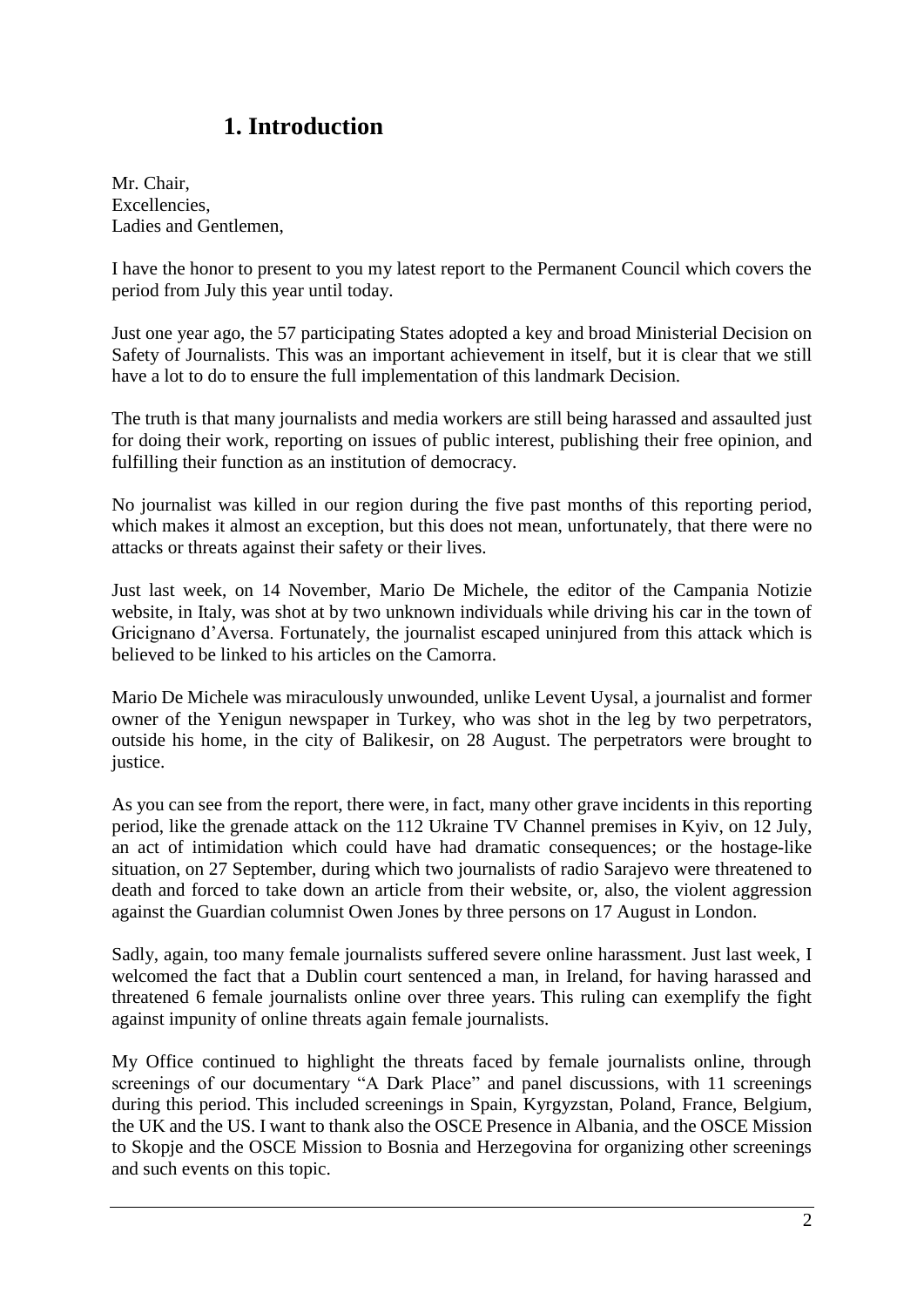In this reporting period, I intervened on issues relating to the physical safety of 69 journalists.

I want to underline that several of these cases were linked to incidents with journalists reporting on public demonstrations. From covering protests or marches in Azerbaijan, Russia, Turkey, Kazakhstan, Spain or Poland, even if in very different contexts, too many journalists have been obstructed, brutalized or detained while trying to inform the public about these gatherings. This is a serious democratic concern.

The States have a responsibility to protect journalists and to make sure that they are able to do their work safely.

In that regard, the Ministerial Council Decision mentions the need to ensure the legal safety of journalists and I would like, in introducing this report, to insist on this specific issue. During this reporting period, I made 51 interventions on cases related to the legal safety of journalists, including 23 cases of new detentions and 13 new court proceedings.

On several occasions, I welcomed the release of imprisoned journalists on behalf of whom I had intervened in the past. Or the acquittal of journalists.

The journalists of Cumhuriyet in Turkey, were released earlier this year, including Kadri Gürsel and Musa Kart, and their sentences were reversed on 12 September.

This was a long awaited decision, as well as the acquittal of Erol Önderoğlu from Reporters Without Borders, on 24 September, and of Fatih Polat, the Editor-in-Chief of the Evrensel Daily, on 14 November.

In Ukraine and in the Russian Federation, I welcomed the release, on 7 September, of Kirill Vyshinsky, Oleg Sentsov and Roman Sushchenko, on the occasion of a wider exchange of prisoners.

For my Office and I, each of these events were rewarding and moving, as we raised the situation of these journalists many times to the authorities of the concerned participating States.

These decisions show that, with political will, and reforms, like the ongoing judicial reform in Turkey, it is possible to free more detained journalists.

But these advances have also been shown to be, sometimes, fragile.

I am deeply concerned by the re-arrest last week, on 12 November, of Ahmet Altan in Turkey, just one week after he was released with Nazli Ilicak and I call again for the end of his detention.

I remain concerned by the cases of too many other journalists who continued to remain in custody, such as Afgan Mukhtarli sentenced to 6 years in prison in Azerbaijan; Stanislas Aseev, a RFE/RL contributor illegally sentenced to 15 years of prison in the so-called Donetsk People's Republic and his colleague Oleh Halaziuk.

I will continue to call for their release, as well as that of all other imprisoned journalists in the OSCE region.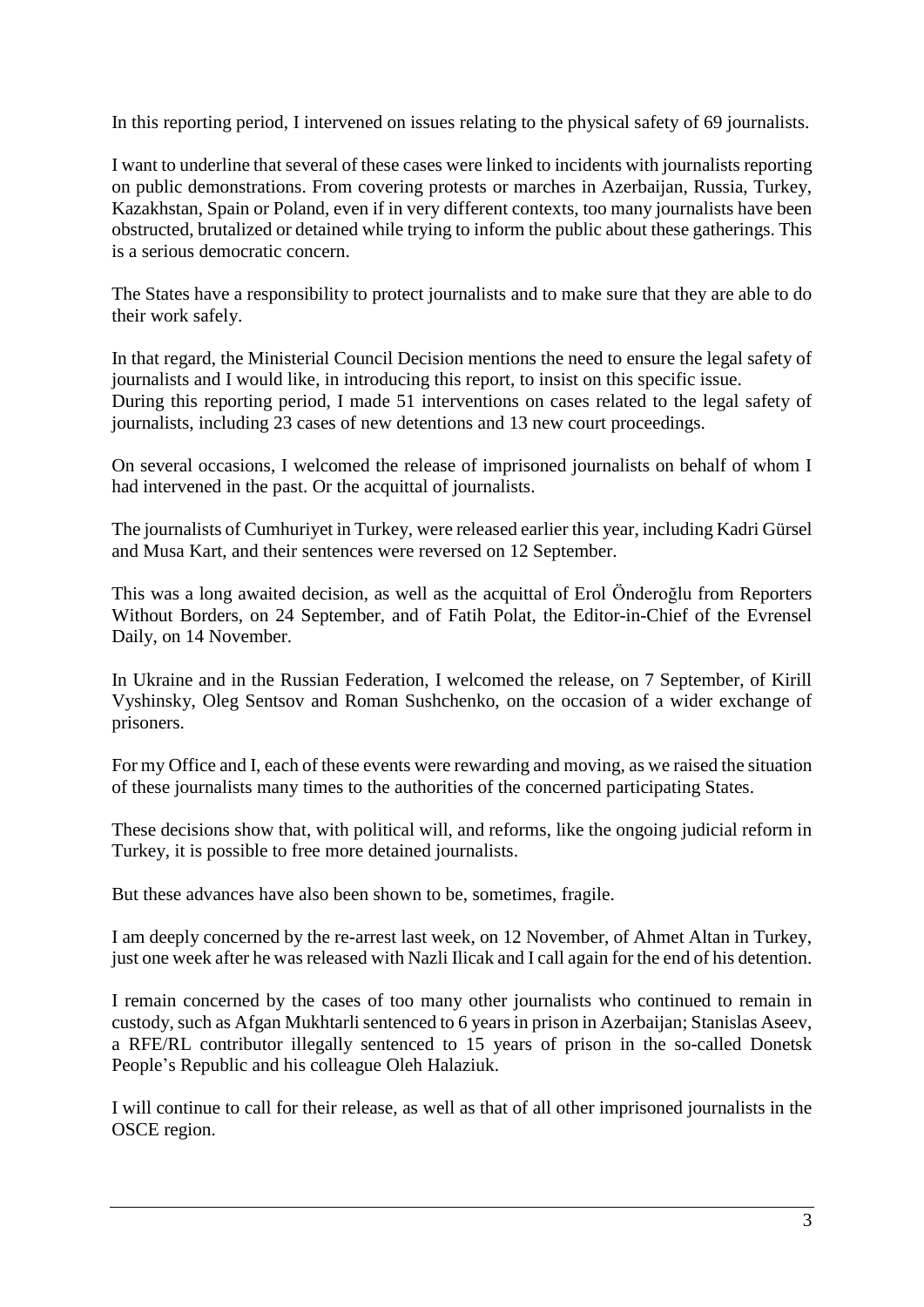But my interventions on legal safety situations, in this reporting period or previous ones, relate not only to the detention of journalists. They also include forced closures of media outlets, blocking of websites, many defamation cases, administrative fines, or diverse attempts to uncover journalists' sources.

Most of these situations show that legislative and judicial reforms are needed, and must be completed, to ensure real protection of journalists' rights and full compliance with OSCE media freedom commitments.

In this regard, I would like to remind you that the Ministerial Council Decision calls on participating States "to implement more effectively the applicable legal framework for the protection of journalists and all relevant OSCE commitments" and "to bring their laws, policies and practices, pertaining to media freedom, fully in compliance with their international obligations and commitments and to review and, where necessary, repeal or amend them".

We are facing legislative problems of different kinds.

Some are linked to legislations related to other issues than the media, but which have a detrimental impact on freedom of expression and the work of the media.

This happens currently, especially, with laws that aim to fight terrorism or violent extremism, which are too broadly or vaguely worded, or misused against the press. In the OSCE context, States should better take into account the broad concept of security of the organization, so as to not oppose security objectives with media freedom guarantees, and instead develop all efforts to make them compatible at all times.

Some problems are still linked to the abuse of defamation laws, or laws on insult to state officials, which carry unjustified and disproportionate penalties and which restrict the publication of issues of public interest and obstruct the work of the press on corruption issues, for example.

We also have problems linked to media regulation, for example on broadcasting systems, licensing, or public service media.

Next, we have new issues related to new legislations on the regulation of the Internet and social media content linked, for example, to the fight against hate speech, or against the manipulation of information. This was the topic of our recent panel on content moderation here in Vienna earlier this week.

The risk, after a period of lack of responsibility of the Internet platforms, is to see, now, these companies deciding, without any transparency, to over regulate and impose wide takedowns, or blocking of content, far beyond existing legal restrictions on freedom of expression, enshrined in national and international law.

I would also like to bring attention to the issue of the protection of journalists' sources, as we have seen more incidents related to this issue, which is very important for media freedom and investigative journalism.

For example, in the Netherlands, we saw the detention for a day of a journalist, Robert Bas from NOS, to try to force him to reveal his communications with a source; while in the UK we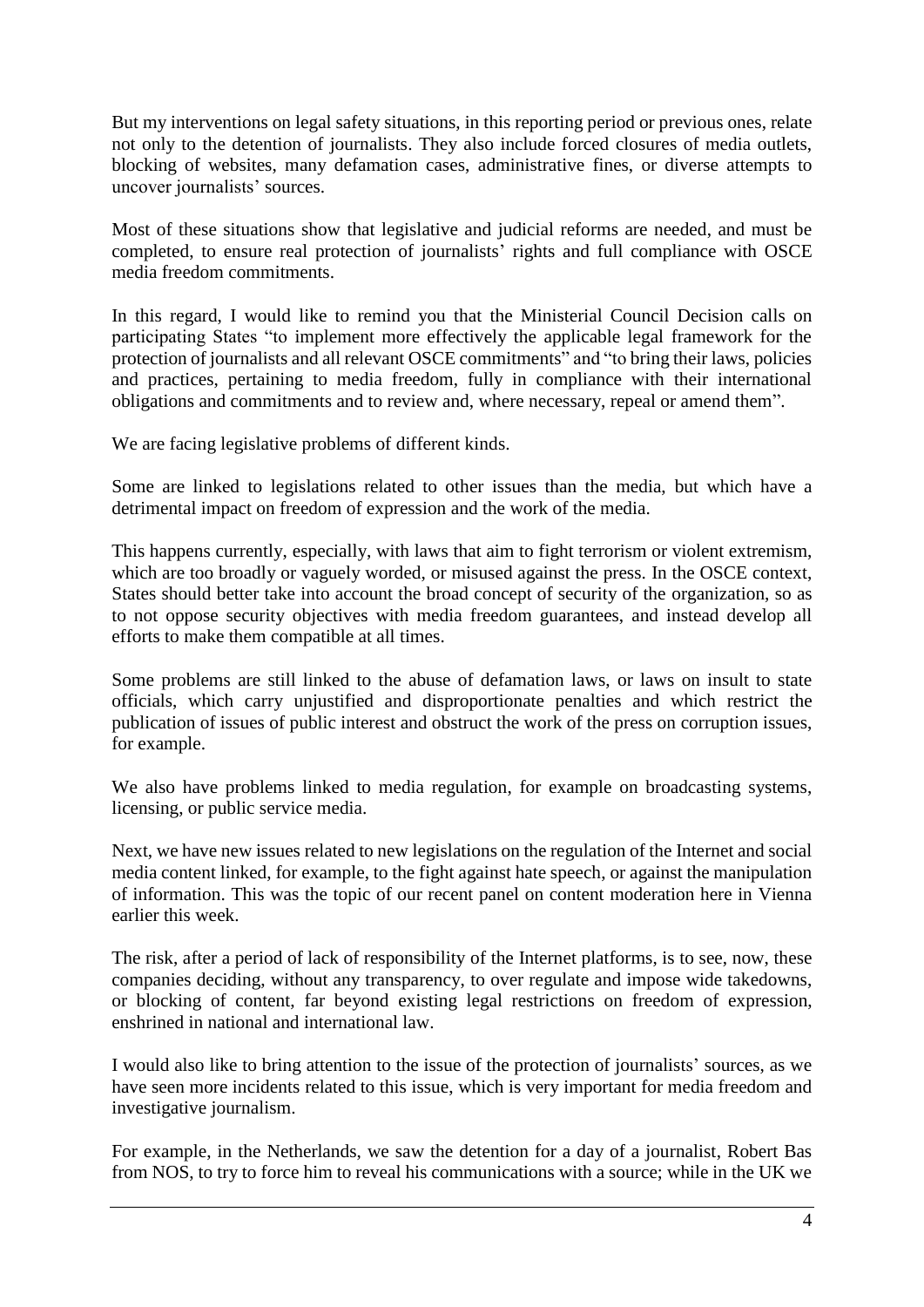witnessed attempts by the police to force news organizations, including the BBC and Sky News, to hand over their interview materials with a source. Luckily, the courts in these countries eventually recognized the importance of protecting the confidentiality of journalists' sources in these cases and ruled in favor of the press. In France, earlier this year, the same problem happened with the journalist Ariane Chemin from Le Monde and Mediapart, and I hope that the protection of sources will prevail too.

All these situations and problems reflect the importance of ensuring strong judicial and legal protections for freedom of the press in national legislation. In this regard, a legal environment more supportive of media freedom should, in particular, include the following conditions:

1) enshrining in the Constitution the principles of freedom of expression, freedom of the media and a ban on censorship;

2) the right to access and to use the Internet, so as to communicate, seek for, receive and impart information and opinions regardless of frontiers;

3) the presence of a media statute, in line with international standards and OSCE commitments;

4) the presence of a statute on access to information, in line with international standards;

5) the presence of a broadcasting statute, in line with international standards;

6) the presence of statutory guarantees on the independence and public accountability of the media regulator, such as national audio-visual media authorities or licensing bodies;

7) a law on public service media ensuring independence and sustainable financing of the public service media; public service media should not be run by the government;

8) any system of registration of media outlets, if in place (for example to benefit press aid or for specific tax exemptions), must be based on a voluntary notification and not on compulsory pre-authorization;

9) the absence of criminal liability for defamation or insult of individuals;

10) the absence of criminal liability for defamation or insult of public officials or heads of state;

11) ensuring that the laws against terrorism or extremism do not impede on freedom of expression or media freedom, by explicitly mentioning it and ensuring their implementation in conformity with international commitments on freedom of expression;

12) the absence of restrictions on media from another participating State based on the national origin or foreign origin of the concerned media.

In this spirit, I have continued to assist the participating States in shaping policies and legislation that do meet the proper requirements, in line with international standards and OSCE commitments. My Office has conducted several legal reviews, in Albania on the Law on Audiovisual Media and on the Law on Electronic Communications, we will send a new one in the coming days; and in Uzbekistan on the Television and Radio Broadcasting.

We have also published new sets of recommendations on the occasion of the two regional conferences that my Office organized, in which we have encouraged an open discussion with civil society organizations, media actors and international experts.

In July, we held our 21<sup>st</sup> Central Asia Media Conference in Bishkek, on the need to enhance media pluralism in a digital environment. The conference addressed the regulation of online media, safety of journalists and provided an overview of media freedom developments in the region.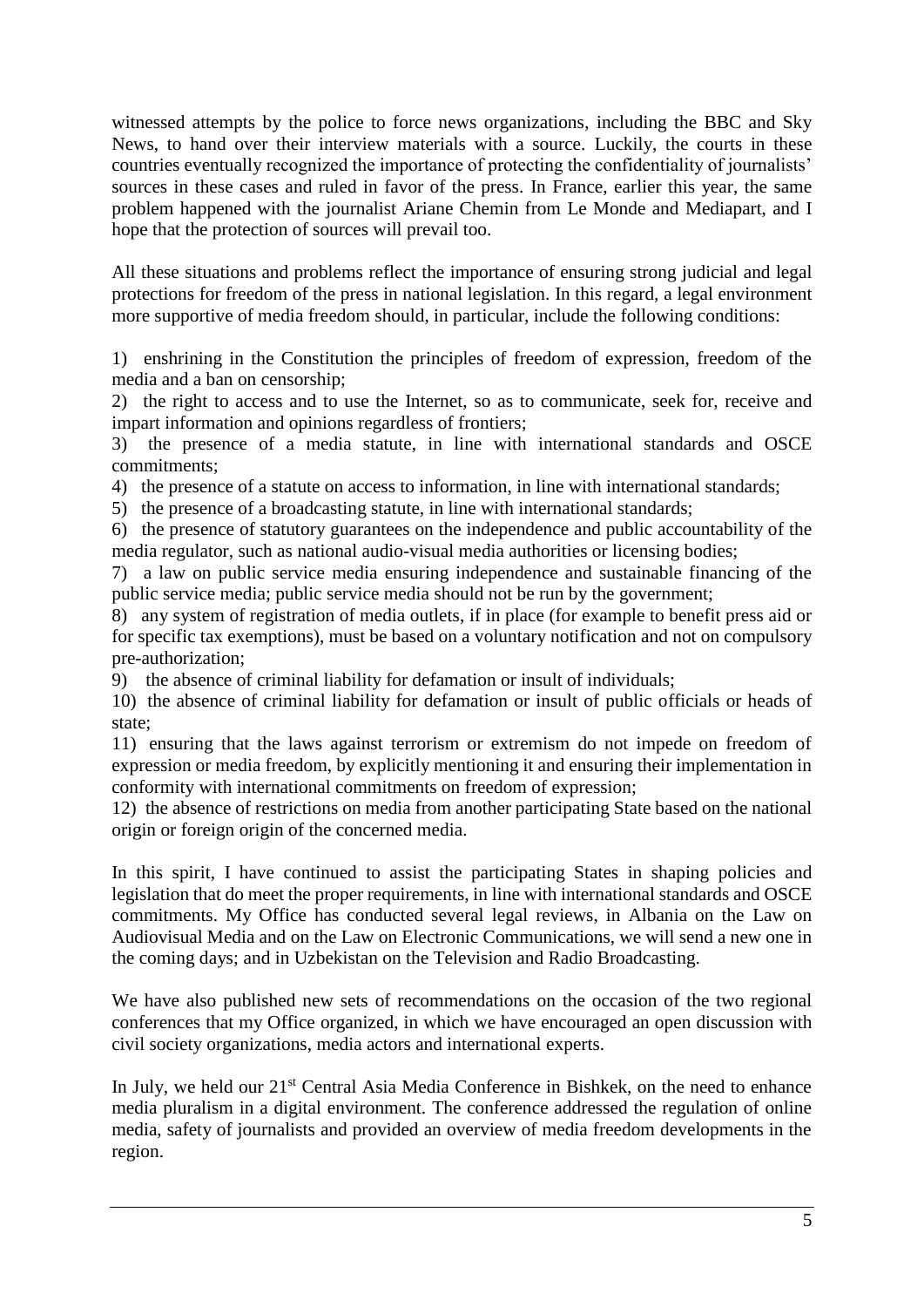In October, we held our 16<sup>th</sup> South Caucasus Media Conference in Tbilisi, during which the participants discussed safety of journalists and the media freedom situation in the region, the impact of digitalization on news creation, pluralism in the TV landscape and the issue of disinformation.

I would like to thank the governments of both Georgia and Kyrgyzstan for hosting us, and for the meetings we had with the Minister of Foreign Affairs, other members of government, and, in Georgia, the President, Madame Salome Zourabichvili, to discuss the media freedom situation in the country and our co-operation.

During this reporting period, I attended and spoke at several other conferences, in particular the Global Conference for Media Freedom in London, co-organized by the Governments of the United Kingdom and Canada, where I launched, with the special Rapporteurs of the United Nations, the Organisation of American States and the African Commission, a new Joint Declaration on media freedom and Digital rights; I took part also in the World Democracy Forum at the Council of Europe in Strasbourg.

In July, I had the privilege to address, in Washington D.C., the U.S. Helsinki Commission on Security and Cooperation in Europe, in a hearing organized in the US Congress on the state of media freedom in the OSCE region, in the presence of the Chairman of the Helsinki Commission, Representative Alcee L. Hastings.

We will continue to develop our co-operation with all relevant international Organizations and civil society organizations to promote the media freedom principles of the OSCE at the international level and to benefit the best from others, valuable experience and expertise.

In September, I attended and addressed the OSCE Human Dimension Implementation Meeting in Warsaw, where this year the safety of journalists, both physical and legal, was discussed as a specifically selected topic. My Office also organized four side events on media freedom issues and I spoke at two other events organized by the EU delegation and the Group of Friends on Safety of Journalists. This shows the growing importance being attributed to protecting journalists and ensuring they can carry out their work without fear of facing attacks, threats or abuse.

In October, in Cyprus, I launched a new exchange opportunity for journalists from both communities, as part of our Cyprus Media Dialogue Project. The exchange opportunity contributes to supporting media diversity and the free flow of information, by providing media content about the life of both communities to the Cypriot public, and will advance quality and ethical journalism in Cyprus. During my visit, I met with the Minister of Foreign Affairs and I thank the Government of Cyprus for their support to this project.

On 16 October, on the day of the two-year commemoration of the murder of the investigative journalist Daphne Caruana Galizia, I paid tribute to the journalist in Malta, and met with her family, and with the Minister of Foreign Affairs, the Minister of Justice and the Attorney General to discuss the ongoing criminal investigation, the launch of a public inquiry, and the necessity to ensure that there will be no impunity for this crime.

Yesterday, I followed the important development in the investigation with the arrest of a man, the owner of an offshore company on which the journalist had published reports, who apparently tried to escape the country. I hope this will elucidate the case, and that all those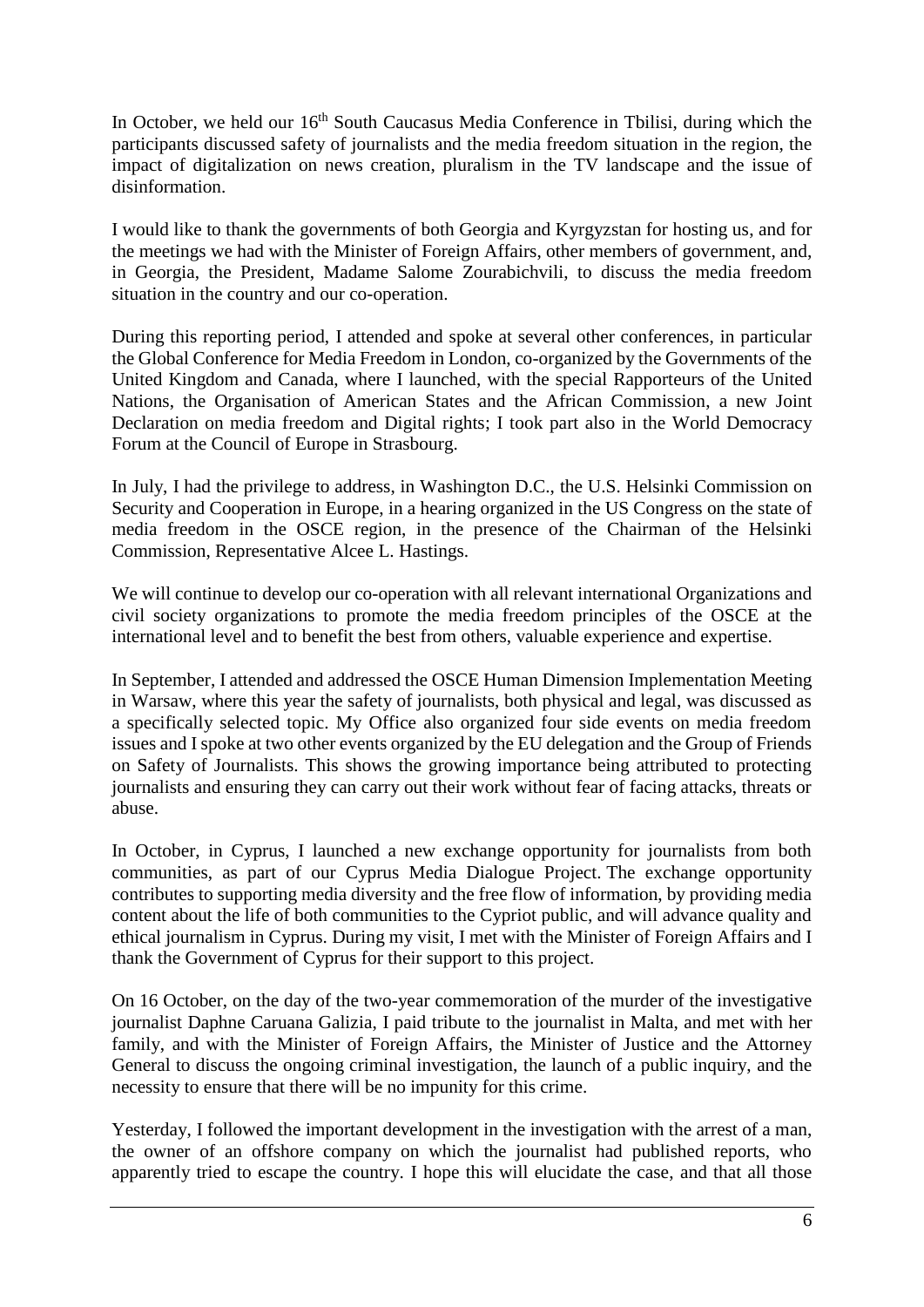involved in this horrendous crime will face justice. As will those who organized the assassination of Ján Kuciak and his fiancee in Slovakia, where four of them, including the mastermind, having been charged with murder on 21 October.

Excellencies, Ladies and Gentlemen,

On 6 November, we held for the first time in the history of the RFOM, a conference in Moscow on Freedom of the Media and Safety of Journalists in the Russian Federation and in the OSCE region, organized by my Office with the support of the Ministry of foreign Affairs of the Russian Federation.

This was the first such conference organized under the OSCE auspices on media freedom issue, in Russia, since 1991.

It was an opportunity for both independent journalists and media, like Ivan Golunov, Igor Rudnikov, Novaya Gazeta, Dozhd, The Bell, but also Kommersant and Vedomosti, and state owned media, to speak openly with the authorities on media freedom issues in the country, in the presence of representatives of international NGO experts who were also invited to this conference.

I thank the Minister of Foreign Affairs, Sergey Lavrov, for opening the event with me and for his participation in this discussion.

It was important for us, as we have intervened on different occasions on cases of journalists facing safety or legal situations, several of whom were present, including Svetlana Prokopyeva, and on different legislations that have an impact on media freedom. I hope we will be able to continue this frank and open dialogue in the future.

Finally, on 18 November my Office organized here, in Vienna, an event with four members of the Transatlantic High-Level Working Group on Online Content Moderation, including former US Secretary of Homeland Security Michael Chertoff.

This event was organized in the framework of our project on the Impact of Artificial Intelligence on Freedom of Expression and I thank the US and Dutch Delegations for welcoming our guests at different side meetings.

The range of our activities were particularly diverse, because the demands and the situation we face are so, and I did not develop on the substance of all our projects in this introduction.

But I would like to thank the Governments of Bulgaria, the Czech Republic, France, Germany, Italy, the Netherlands, Norway, Sweden, Switzerland, the United Kingdom, and the United States of America for their contributions to the different projects of my Office during this reporting period.

Excellencies, Ladies and Gentlemen,

In concluding, facing the many challenges and risks to safety of journalists, legal safety and media freedom, I would call on all participating States to reinforce our co-operation.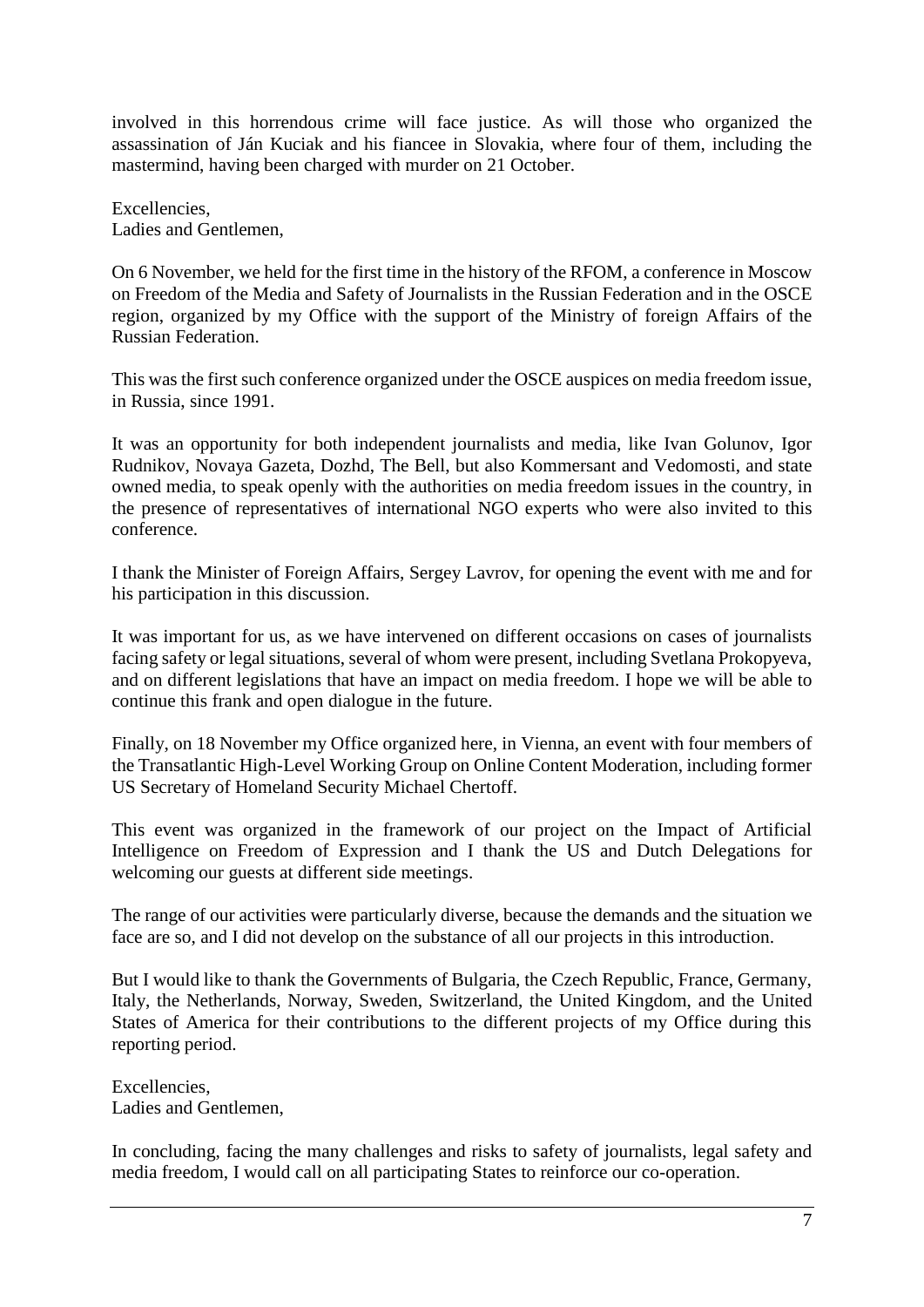Our principles, in this co-operation, must be the OSCE commitments, the MC Milan Decision on Safety of Journalists, and the broad concept of security of the organization that considers freedom of expression, access to information, and media freedom as integral parts of the security in the OSCE area.

Our method must be dialogue, without concealing problems and difficulties, a demanding dialogue, but looking to continually improve the situation, on the basis of the commitments, of my observation and early warnings, and of my recommendations in assisting the participating States to help them to be inspired by the best international standards.

I would like to thank my esteemed team for their hard work and dedication in sometimes difficult conditions, as it was the case these past months, but who deliver to support journalists in need, and assist the participating States in the implementation of their commitments.

Thank you very much.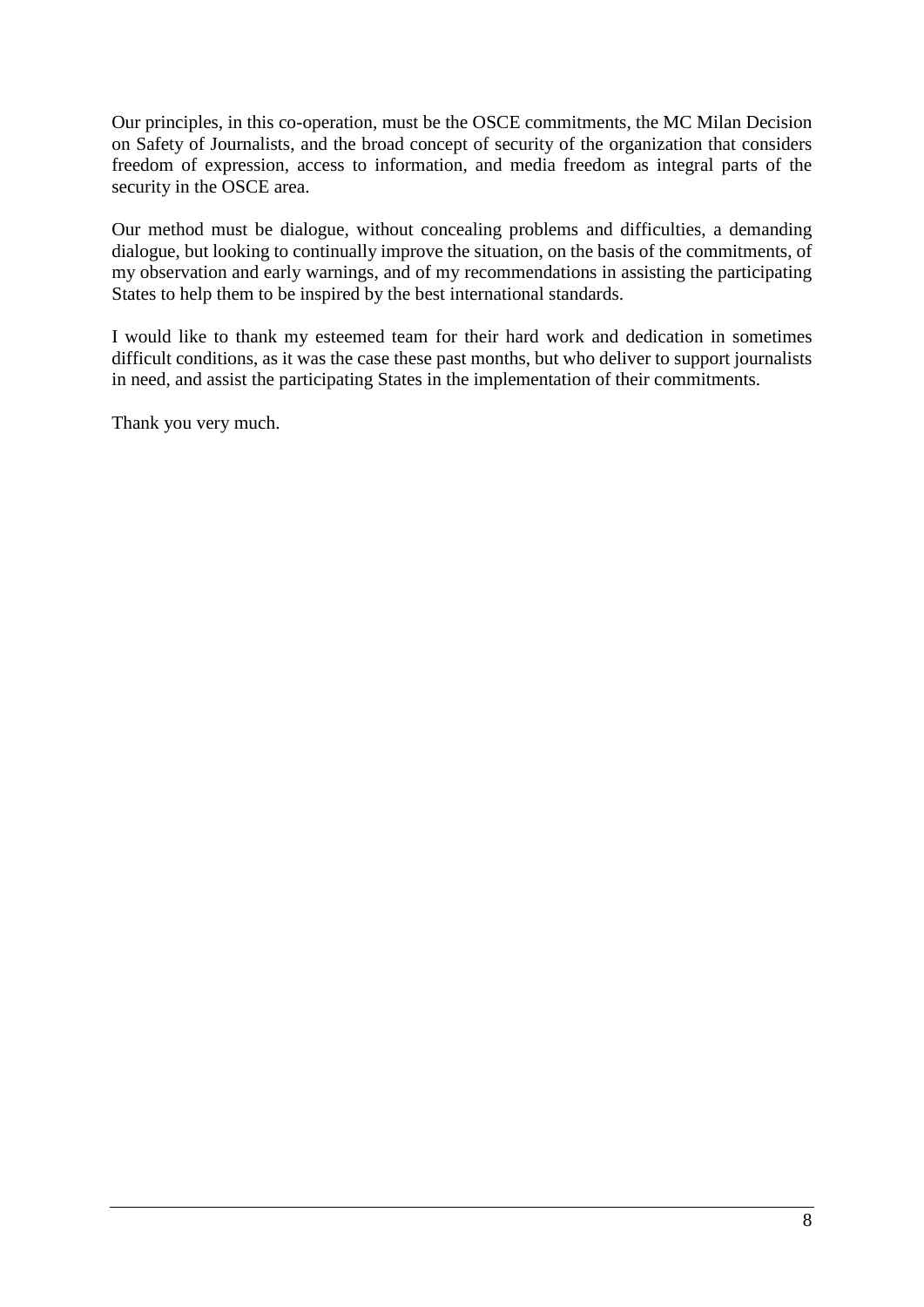# **2. Issues raised with participating States**

#### **Albania**

On **11 July**, following several consultations on the drafting process with government representatives, I published a legal review, prepared by Dr. Joan Barata Mir an independent media freedom expert, on the amendments to the **"Law on Audiovisual Media in Albania"**. Besides mentioning the progress that has been achieved since previous versions, I stressed that the Audiovisual Media Authority (AMA) should not substitute the independent judiciary or self-regulatory mechanisms on issues of freedom of expression. This also applies for the blocking of content, fines for breaches of the law and the modalities of the right to reply. I emphasized that it is necessary that this legislation respects international standards and OSCE commitments on freedom of expression.

On **22 July**, I wrote to the Prime Minister, Edi Rama, and on **23 July** issued a public statement, presenting an updated legal review on the amendments to the **"Law on Audiovisual Media in Albania"**, to the **"Law on Electronic Communications"** and other relevant provisions regarding the regulation of certain types of online content provided through the Internet. I expressed my hope that our modifications would be introduced during the parliamentary process. I noted that important improvements had been made: the new drafts of the Law on Audiovisual Media incorporated new provisions that better define the object and scope of the law, mentioned the need for the Audio-visual Media Authority (AMA) to respect international and regional standards in its decisions, and it included a specific adaption of the right to reply to the new environment of electronic publications. However, as I pointed out, several remaining issues still needed to be addressed. The legal review proposed to amend article 132/1 and the new article 33/1 (which mentions the "respect of privacy and dignity of citizens"), granting the AMA extensive new powers that could negatively impact the freedom of expression. (For more details, see Legal reviews).

On 11 September, representatives from my Office met with the Deputy Secretary General of the Director of the Regulatory and Compliance Department of the Prime Minister's Office, Elira Kokona, and the Director of Communications of the Council of Ministers, Endri Fuga, to discuss the latest legal suggestions shared by my Office. On 12 September, I met with the Albanian Member of Parliament and Secretary of Committee on Legal Affairs, Klotilda Ferhati, for a discussion on the draft media legislation in Albania, in view of building legislation in accordance with OSCE commitments and best international media standards.

On 1 – 2 October, an independent expert, Peter Noorlander, in close co-ordination with Dr. Joan Barata Mir and together with a representative from my Office, visited Tirana to hold several meetings with the local authorities, and to participate in technical discussions related to the previous recommendations made by my Office. The consultations continued on the drafting of the legislation.

#### **Armenia**

On 2 August, I received a reply from the authorities in response to my letter of 7 March, requesting information regarding the notice sent by the Yerevan Municipality, on 21 February, calling on a number of media outlets to vacate their office's premises and to terminate their lease agreements. The authorities informed me that the property in question belongs to the Municipality, which plans to take the relevant steps for its efficient use. However, currently,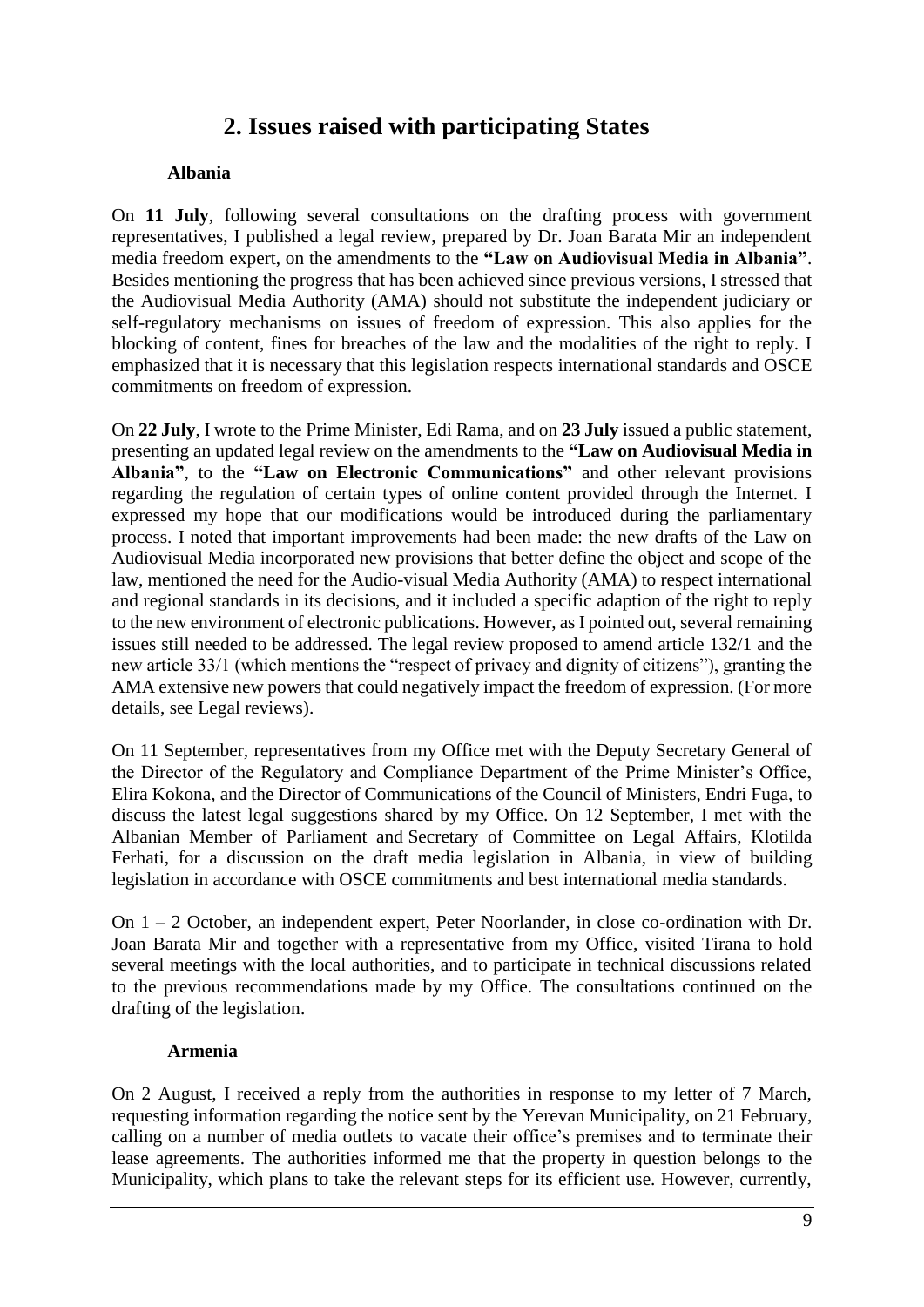the tenants continue to use the property on a preferential or free-of-charge lease basis, and there is no need for the media outlets to vacate the premises. These lease agreements will remain in force until the end of 2020 (see also PC Report of 4 July 2019).

On **3 October**, I wrote to the authorities expressing my concern at, and requesting additional information on, the developments around the **Hayeli.am** and **Armlur.am** online media platforms. On 25 September, the Investigative Committee of the Republic of Armenia questioned the editors of both media platforms as witnesses, after they published articles, citing anonymous sources, related to the death of the former chief of Armenian police Hayk Harutyunyan. I reiterated my concern that such actions may have a chilling effect on the work of the media in the country, and recalled the importance of respecting the confidentiality of journalists' sources.

On 1 November, I received a reply from the authorities informing me of the circumstances under which the Investigative Committee interrogated the journalists. I was also informed that all necessary measures are being taken to investigate comprehensively and objectively the criminal case into the death of Harutyunyan.

### **Azerbaijan**

On **13 August**, in a statement from my official Twitter account, I expressed my concern at the Supreme Court decision rejecting the petition of the well-known investigative journalist and former local bureau chief for **RFE/RL**, **Khadija Ismayilova**, to have her probation period terminated early. I stated that her continued foreign travel ban is a serious hindrance on her professional activity as a journalist.

On **30 August**, in a statement from my official Twitter account, I welcomed the news that the journalist **Seymur Hazi** was finally free after having served his five-year imprisonment sentence (see also PC Report of 18 June 2015). I called for the release of all other journalists and bloggers imprisoned for their work in the country.

On 18 September, I learned that the prison sentence of the editor of the online news portal **Realliq.info**, **Ikram Rahimov**, who was sentenced to five-and-a-half-years in prison in June 2019 on extortion charges, was reduced to 3 years in appeal (see also PC Report of 4 July 2019).

On **23 September**, in a statement from my official Twitter account, I expressed my concern at the detention of the **Voice of America's Azerbaijani Service** correspondent **Taptyg Guliyev** (Farhadoglu), for covering a protest in Baku. I stated that journalists must be able to cover public events without intimidation or detention.

On **25 September**, I wrote to the authorities, and issued a statement from my official Twitter account, expressing my concern at the situation and health condition of the imprisoned investigative journalist **Afgan Mukhtarli**, who is currently serving a six-year prison term, as well as at the mistreatment of his lawyer Nemat Kerimli (see also PC Report of 5 July 2018).

According to reports, on 20 September 2019, prison authorities mistreated Kerimli by searching him and physically forcing him to hand over his written notes, during a visit with the journalist. In protest against this incident, **Mukhtarli** held a three-day hunger strike.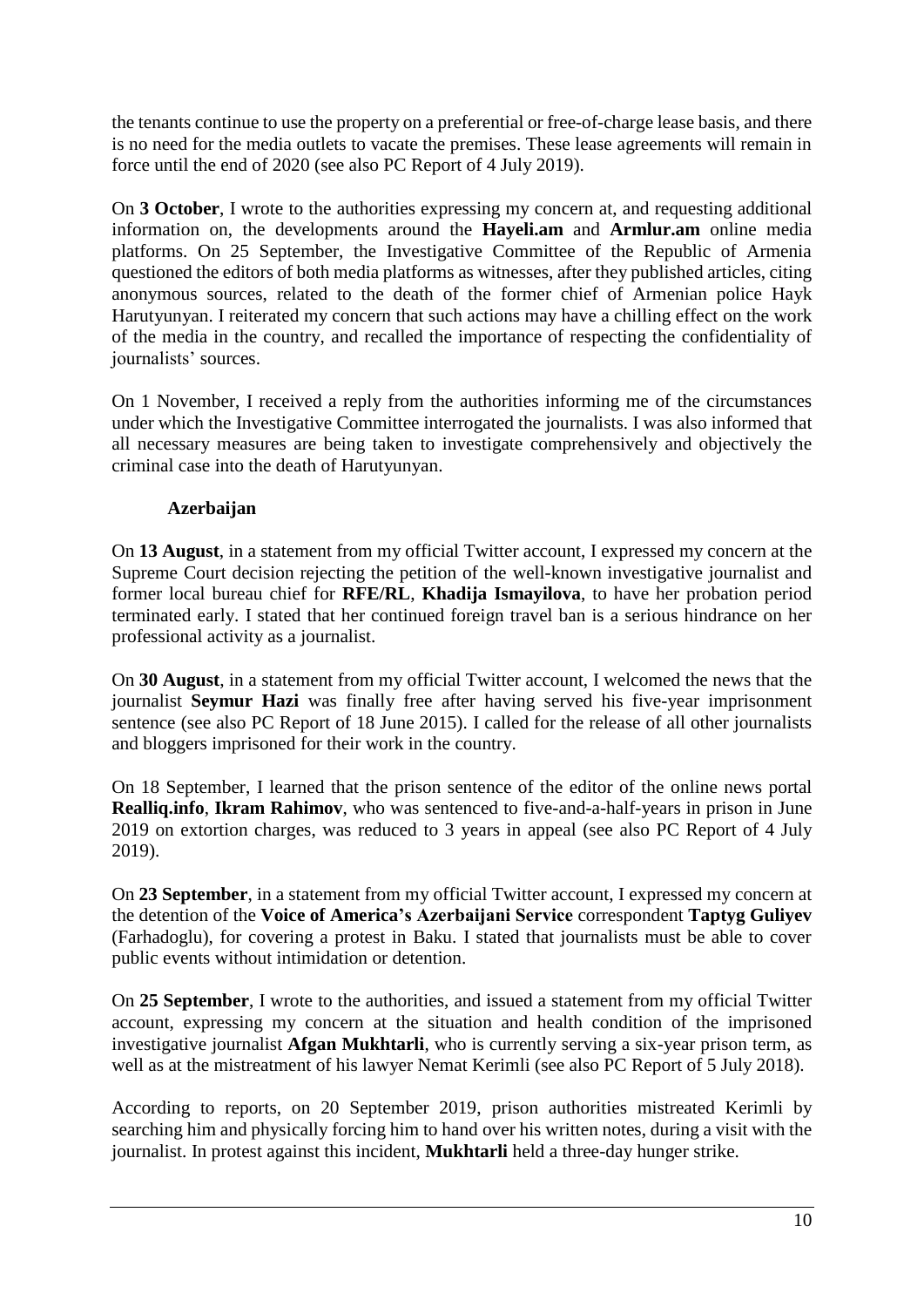I called on the authorities to conduct a swift and transparent investigation into the reported actions of the prison authorities in relation to his lawyer Nemat Kerimli, as it bore the signs of a violation of the lawyer-client privilege of confidential communication. I further stated that it is of utmost importance to guarantee non-discriminatory and unimpeded access to legal counselling for **Mukhtarli** at all times, and called on the authorities to provide the journalist with urgent professional medical assistance, following reports that the hunger strike had resulted in the deterioration of his health.

On **22 October**, I issued a public statement deploring the obstruction of the work of journalists covering public protests in Baku. According to reports, on 19 and 20 October, journalists from various media outlets, including **Meydan TV**, **Radio Azadliq** (**RFE/RL's Azerbaijani Service**), **Turan news agency**, **Voice of America's Azerbaijani Service**, **Objective TV online channel**, **Azadliq newspaper**, **Toplum TV news platform**, and some freelance reporters, were mistreated, verbally assaulted and shortly detained by the police. I called on the authorities to take steps to ensure restraint on the part of law enforcement representatives towards the media.

#### **Belarus**

On **4 October**, in a statement from my official Twitter account, I welcomed the pardoning and release of the correspondent for Ukrainian national radio in Belarus, **Pavlo Sharoiko**, whose case I raised with the authorities in 2017 (see also PC Report of 5 July 2018).

#### **Bosnia and Herzegovina**

On **15 July**, in a statement from my official Twitter account, I welcomed the four-year prison sentence handed down to the attacker who severely beat up the journalist **Vladimir Kovačević**, in Banja Luka in August 2018. I expressed my hope that the second attacker would face justice too.

On **28 September**, I issued a statement from my official Twitter account, and on **30 September** issued a joint public statement, together with the Head of the OSCE Mission to Bosnia and Herzegovina, Kathleen Kavalec, condemning the attack on two journalists from **radiosarajevo.ba**. On 27 September, two individuals who objected to an article posted on the website threatened the journalists, by forcing them to retract it and to call other news portals and newspapers to ask them to remove the article. I urged the authorities to do their utmost so that all those involved in the attack face justice, and to ensure that journalists are able to perform their work in a safe environment.

On **24 October**, I issued a statement from my official Twitter account, and on **25 October** issued a joint public statement, together with the Head of the OSCE Mission to Bosnia and Herzegovina, Kathleen Kavalec, strongly condemning the serious threats sent in a video message to the **Žurnal** website journalist **Avdo Avdić**, in relation to his investigative reporting. I called on the authorities to protect journalists and to do their utmost to bring the person responsible for the video to justice.

# **Bulgaria**

On **8 July**, I wrote to the authorities requesting additional information regarding the opening of a criminal investigation in June this year against the **Bivol** journalists **Atanas Tchobanov**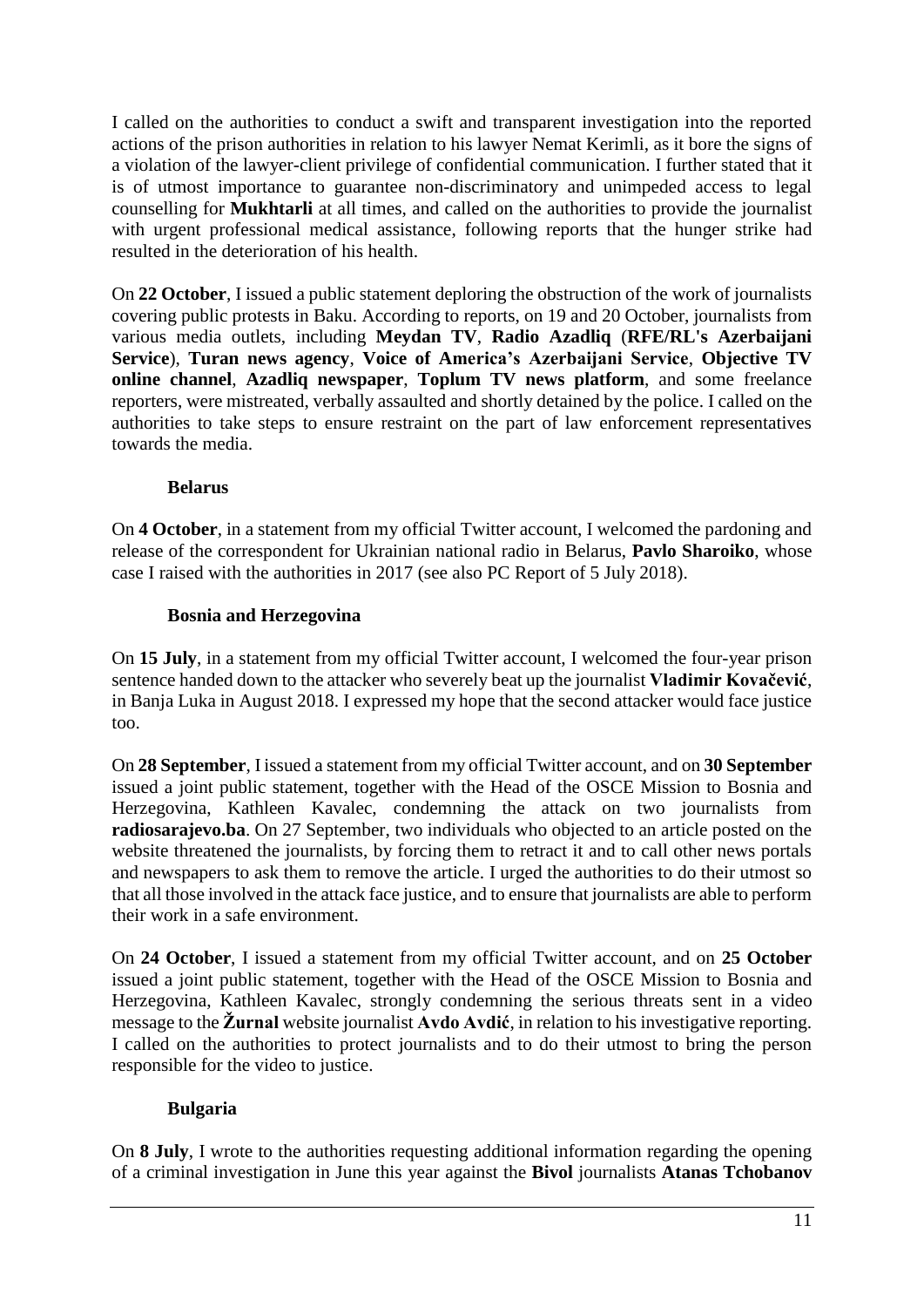and **Assen Yordanov**, who were being investigated by the police for an alleged real estate fraud.

I also referred to a separate case of 21 May, regarding the **Capital Weekly** journalist **Rossen Bossev**, who was convicted on charges of criminal defamation, after criticizing the former head of Bulgaria's Financial Supervision Commission. I urged the authorities to decriminalize defamation, and to consider **Bossev's** right to freedom of expression, as well as his role as a journalist, at his appeal.

On 9 August I received a reply to the above cases from the authorities, informing me that the Supreme Prosecutor's Office of Cassation filed the report on the **Bivol** journalists after receiving information concerning their alleged tax fraud. The case was still pending as of 9 August. I was also informed that **Bossev's** case had been referred to the competent authorities.

On **24 September**, I wrote to the authorities expressing my concern at the dismissal of the Bulgarian public radio broadcaster veteran journalist **Sylvia Velikova**, after she was taken offair due to alleged political pressure, which, she claims, was related to her criticism of the appointment process of Bulgaria's next Prosecutor General. While I expressed my relief at her reinstatement, I asked the authorities to provide me with more information on the investigation into the circumstances surrounding this incident.

On 12 November, I received a reply from the authorities on the matter raised in my letter of 24 September. It noted that the Council of Electronic Media, the national media regulator, condemned the undue broadcast interruption of the program Horizont after its team was pressured to remove **Sylvia Velikova** from it. The Council also found that the interruption was made under bogus reasons and in fact violated constitutional values. As a result, the mandate of the director-general of the **Bulgarian National Public Radio (BNR)** was terminated and he has been replaced by an acting director as of 17 October until a new election to the post.

#### **Canada**

On **12 November**, I wrote to the authorities expressing my concern at the arson attack against the **Turtle Island News** media outlet, in Southern Ontario. On 28 October, a van was driven into the offices of the outlet, and subsequently set on fire. I called on the authorities to investigate fully and thoroughly the circumstances surrounding this targeted attack.

# **Croatia**

On **30 July**, in a statement from my official Twitter account, I condemned the bomb threat sent the previous day to the daily newspaper **Slobodna Dalmacija**. I underlined that such threats and pressure against the media and its editorial team are unacceptable, and called on the authorities to swiftly investigate and find the perpetrator.

On **17 September**, I issued a public statement expressing my concern at the lawsuits against, and detention of, the journalist, **Gordan Duhaček**, from the **Index.hr** news portal. According to media reports, he was under police investigation for two critical and satirical tweets he published on his personal account. He spent several hours in prison and was released later that day. I stressed that punishing journalists for sharing comments on social media hinders their right to express their free opinion, and encourages self-censorship to the detriment of media freedom in the country.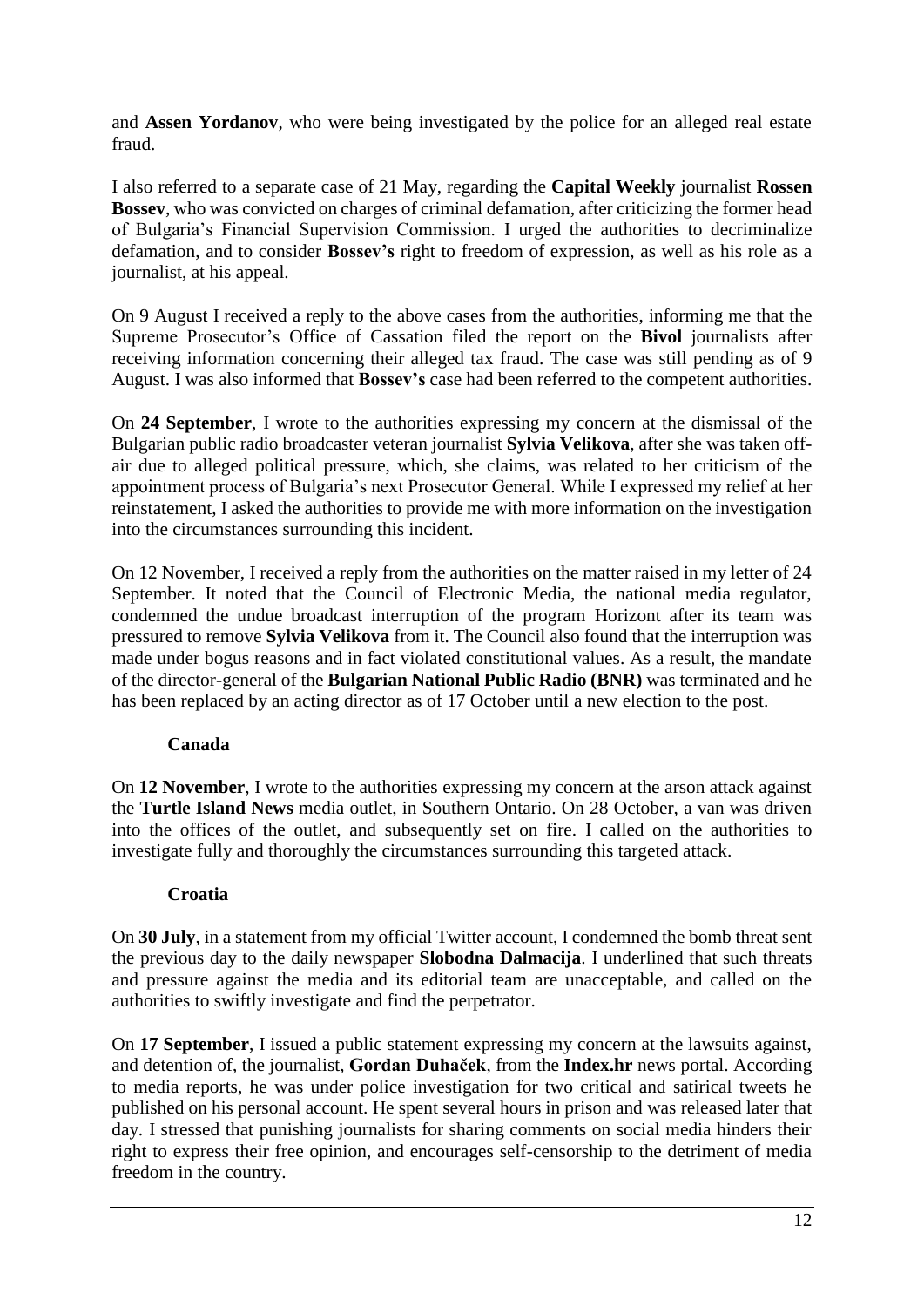# **Cyprus**

On **2 – 4 October**, I paid an official visit to **Cyprus**, during which I launched the second exchange opportunity for journalists from both Cypriot communities, organized by my Office as part of our Cyprus Media Dialogue project. (For more details, see Projects).

During my visit, I also met with the Minister of Foreign Affairs of the Republic of Cyprus, Nikos Christodoulides, and with the Government Spokesperson, Prodromos Prodromou, to present them with the new phase of my Office's Cyprus Media Dialogue project. In our discussions, we agreed on the importance of safeguarding and promoting the value of freedom of the media. (For more details, see Visits).

# **Georgia**

On 18 July, I noted the decision by the European Court of Human Rights in the case of Rustavi 2 Broadcasting Company Ltd and Others v. Georgia, which held that there had been no violation as far as the independence and impartiality of the judges of the Tbilisi City Court, Court of Appeal and Supreme Court were concerned. The case stems from the national court proceedings ordering a change in ownership of **Rustavi 2** (see also PC Report of 9 March 2017).

On **16 August**, in a statement from my official Twitter account, I condemned the cyberattack against the **Pirveli TV channel**. This attack, I stated, highlighted the urgent need to protect Internet resources and infrastructures at all times as key components of media freedom.

On **13 September**, I wrote to the authorities expressing my concern at the developments around the founder of the **Mtavari Arkhi** television channel, **Nikoloz Gvaramia**. In July 2019, the new owners of the **Rustavi 2 Television Company** dismissed **Gvaramia** from the post of Director General.

According to reports, after the dismissal from **Rustavi 2**, the Prosecutor's Office of Georgia charged **Gvaramia** with abuse of power against the interests of the television company, which allegedly resulted in a financial loss for the channel.

I also noted that, in the aftermath of the change of ownership, several staff members of **Rustavi 2**, including some key journalists, were dismissed by the new management or left the channel after disagreeing with changes in editorial policy.

I urged the authorities to assess, in a thorough and transparent investigation, the charges brought against **Gvaramia**, in the context of their impact on the country's media freedom landscape and the work of the newly established television channel **Mtavari Arkhi**.

On **9 – 10 October**, my Office organized the 16<sup>th</sup> South Caucasus Media Conference in **Tbilisi**. During the two-day conference, journalists and representatives from the media, NGOs, and state representatives from Armenia, Azerbaijan and Georgia, as well as international experts, discussed the latest media freedom developments in the region, safety of journalists, and the impact of digitalization on news creation and sustainability of the media. The participants also debated the issue of disinformation and "fake news", as well as the role of journalism in the digital age to promote access to quality and reliable information.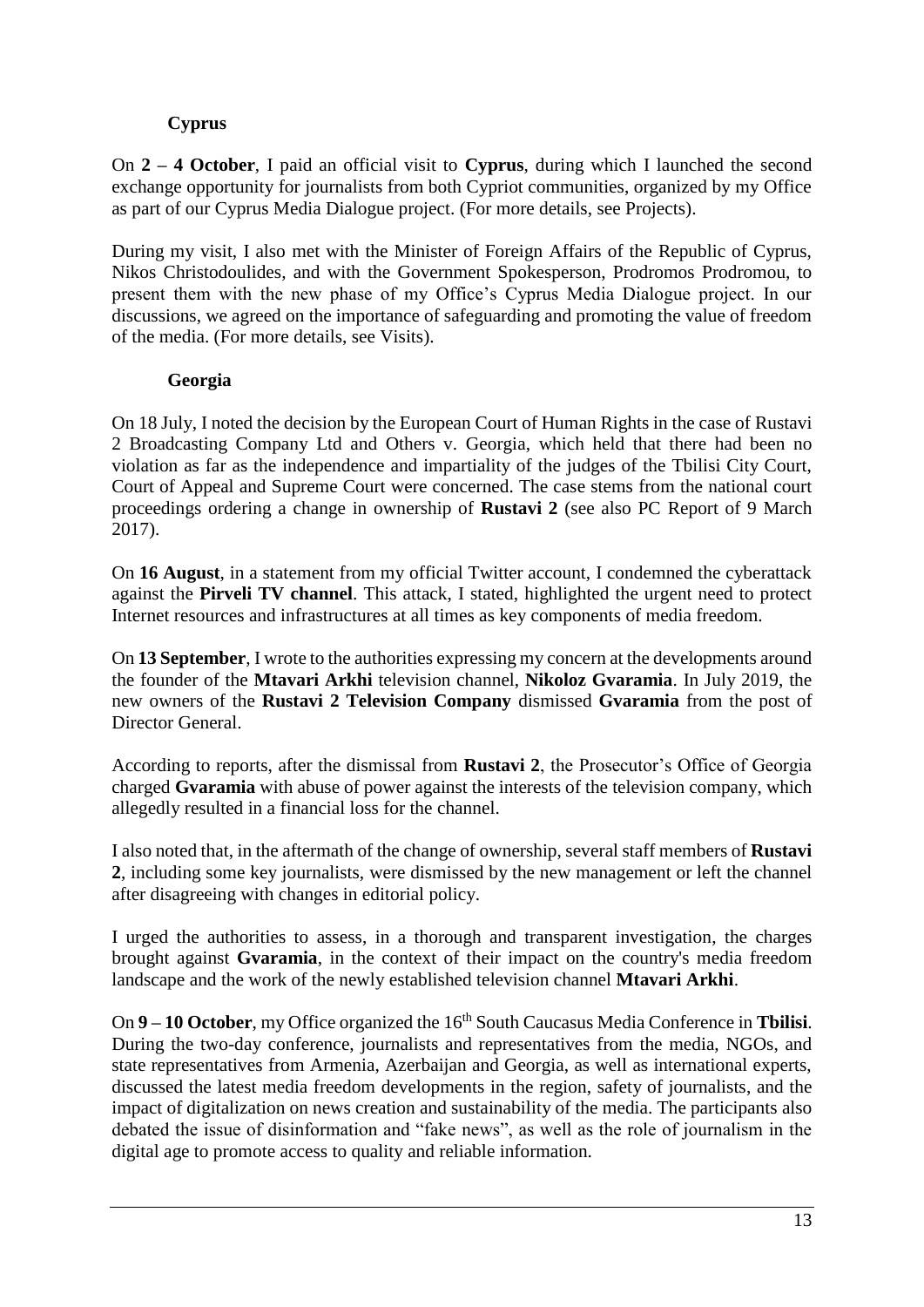On the occasion of the conference, I met with the President of Georgia, Salome Zourabichvili, the Minister of Foreign Affairs of Georgia, David Zalkaliani, and the First Vice Chair of the Parliament, Tamar Chugoshvili, to discuss the latest media freedom developments in the country, and areas in which my Office can provide assistance. I discussed with President Zourabichvili the safety of journalists, combating disinformation, the importance of media literacy, and the role of public service media. During my discussion with Minister Zalkaliani, we discussed combating disinformation, and support to quality information and media pluralism. (For more details, see Visits and Conferences).

On **15 October**, I wrote to the authorities and issued a statement from my official Twitter account, requesting additional information about, and expressing my concern at, the denial of entry to Georgia of the **Epress.am** online news agency journalists, **Yuri Manvelyan**, **Tigran Khachatryan**, and **Tigran Hakobyan**. According to reports, on 11 October, the journalists were denied entry at the border, when travelling from Armenia to visit Akhaltsikhe, Akhalkalaki and the capital Tbilisi. I called on the authorities to facilitate the access of journalists coming from another OSCE participating State, as per OSCE commitments, including the Helsinki Final Act.

#### **Greece**

On **11 July**, I issued a public statement, and on **15 July** wrote to the Minister of Foreign Affairs, Nikos Dendias, expressing my concern at the resignations of the Heads of the **Hellenic Broadcasting Corporation (ERT)** and the **Athens-Macedonian News Agency (ANA-MPA)**, **Yannis Drosos** and **Michalis Psilos**, respectively. These resignations came after a new presidential decree, published on 9 July 2019, placed **ERT** and **ANA-MPA** under the supervision of the prime minister. I recalled that any cuts in public funding, as well as changes in the appointment and reporting mechanisms of the top managers and board managers of the public service broadcaster and news agency need to be carefully assessed, in order to avoid impacting the work of the media.

On **24 September**, in a statement from my official Twitter account, I expressed my concern at the arrest on 23 September of the photojournalist **Alexandros Stamatiou**, of the **Efymerida Ton Syntakton daily**, while he was covering a police operation.

#### **Ireland**

On **15 November**, in a statement from my official Twitter account, I welcomed the court decision sentencing to prison a man who harassed and threatened six female journalists and writers for their work. I stressed that online abuse is an unacceptable pressure on journalists and an attack on press freedom, and that there can be no impunity.

#### **Italy**

On **18 November**, I issued a public statement condemning the attempted murder of **Mario De Michele**, the editor of the **Campania Notizie**, on 14 November. According to reports, the journalist was shot at by two individuals while driving his car in the town of Gricignano d'Aversa, and escaped uninjured. The attack is believed to be linked to his articles on the local municipality, and activities of the Camorra, an organized mafia crime group. He had reportedly received threats in the past.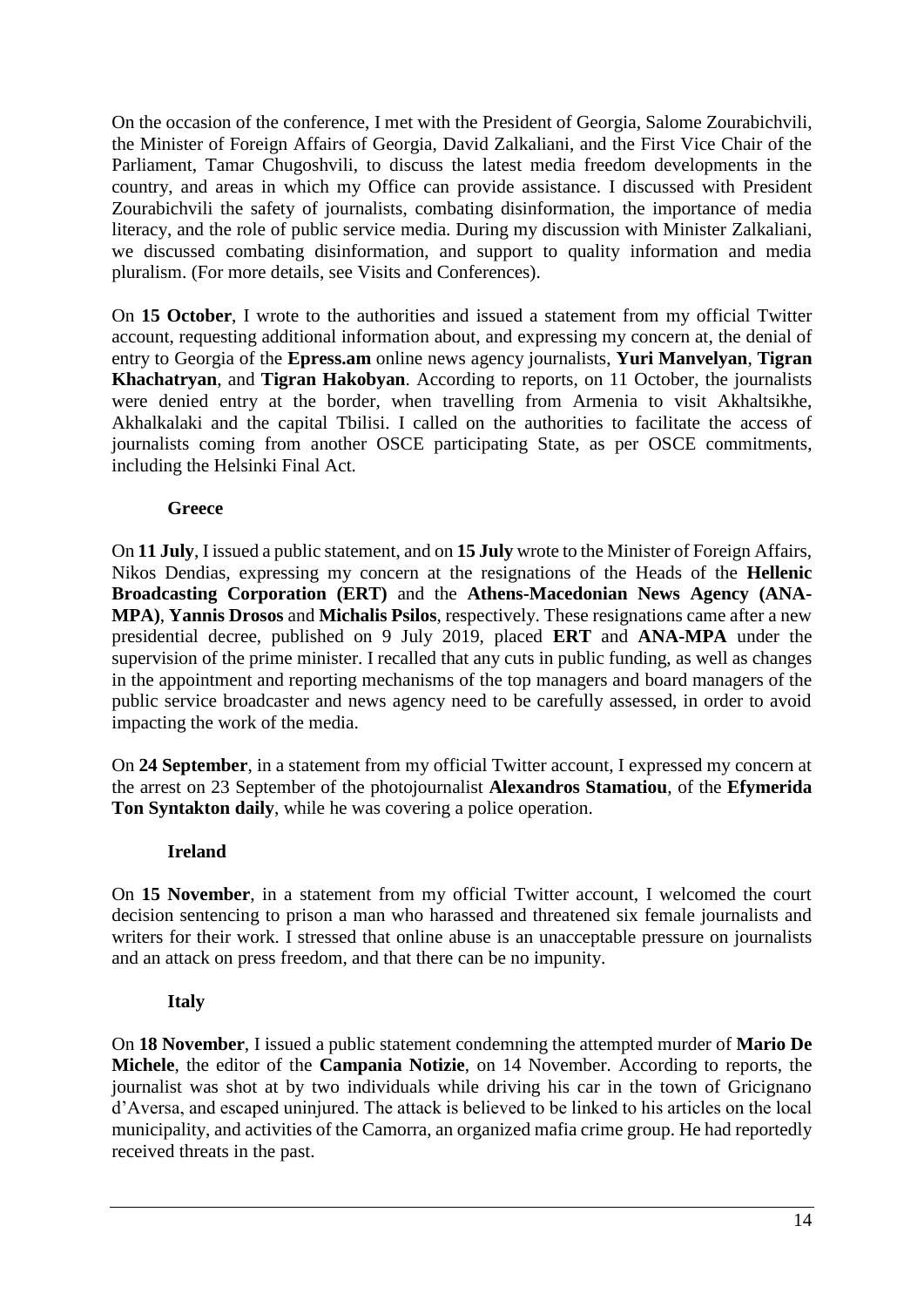### **Kazakhstan**

On **22 July**, in a statement from my official Twitter account, I called on the authorities to investigate an attack against, and the intimidation of, journalists of **Radio Azattyk**, **Almaty.tv**, and **KazTAG** who tried to attend an NGO press conference in Almaty. I emphasized that journalists must be able to work in safety.

On **8 August**, in a statement from my official Twitter account, I welcomed the decision by the authorities to halt the introduction of an encryption certificate for mobile devices, which would have interfered with users' Internet traffic.

On **28 August**, in a statement from my official Twitter account, I welcomed the important decision of the Medeu district court of Almaty to lift the ban on the publication of the online media **Ratel.kz**, and to allow its Editor-in-Chief, **Marat Asipov**, to lead the team.

On **21 September**, in a statement from my official Twitter account, I expressed my concern at the repeated detention of the **RFE/RL Kazakh Service** and **Radio Azattyk** correspondent, **Saniya Toiken**, while reporting on a public rally. I stressed the need to protect the work of journalists at all times.

On **14 November**, in a statement from my official Twitter account, I expressed my concern over the ongoing appeal procedure of the editor and blogger **Armangedly Batyrbekov**, who was sentenced to 27 months in detention for defamation and insult.

On **15 November**, in a statement from my official Twitter account, I welcomed the resumption of online access to the news site **Ratel.kz** online. The website was taken offline following a court decision on 28 May 2018.

# **Kyrgyzstan**

On **17 – 18 July**, my Office organized the 21st Central Asia Media Conference in **Bishkek**. The conference brought together over 120 participants, including media professionals, state agencies, civil society and academia to discuss issues related to media freedom and pluralism in times of digital transformation. The conference also addressed the regulation of online media and safety of journalists, as well as provided an overview of media freedom developments in the region.

On the occasion of the conference, I met with the Minister of Foreign Affairs of Kyrgyzstan, Chingiz Aidarbekov, the First Deputy Minister for Foreign Affairs, Nuran Niyazaliev, and the Minister of Culture, Information and Tourism, Azamat Zhamankulov. The discussions focused on media freedom developments in the country, including court cases against journalists, the issue of access to information, and physical attacks against journalists. (For more details, see Visits and Conferences).

On **14 August**, I issued a public statement expressing my concern at the closure of the **Aprel TV station** in Bishkek, following a Special Forces operation in the city. I called on the authorities to review this decision, and to respect media freedom and diversity even in difficult situations.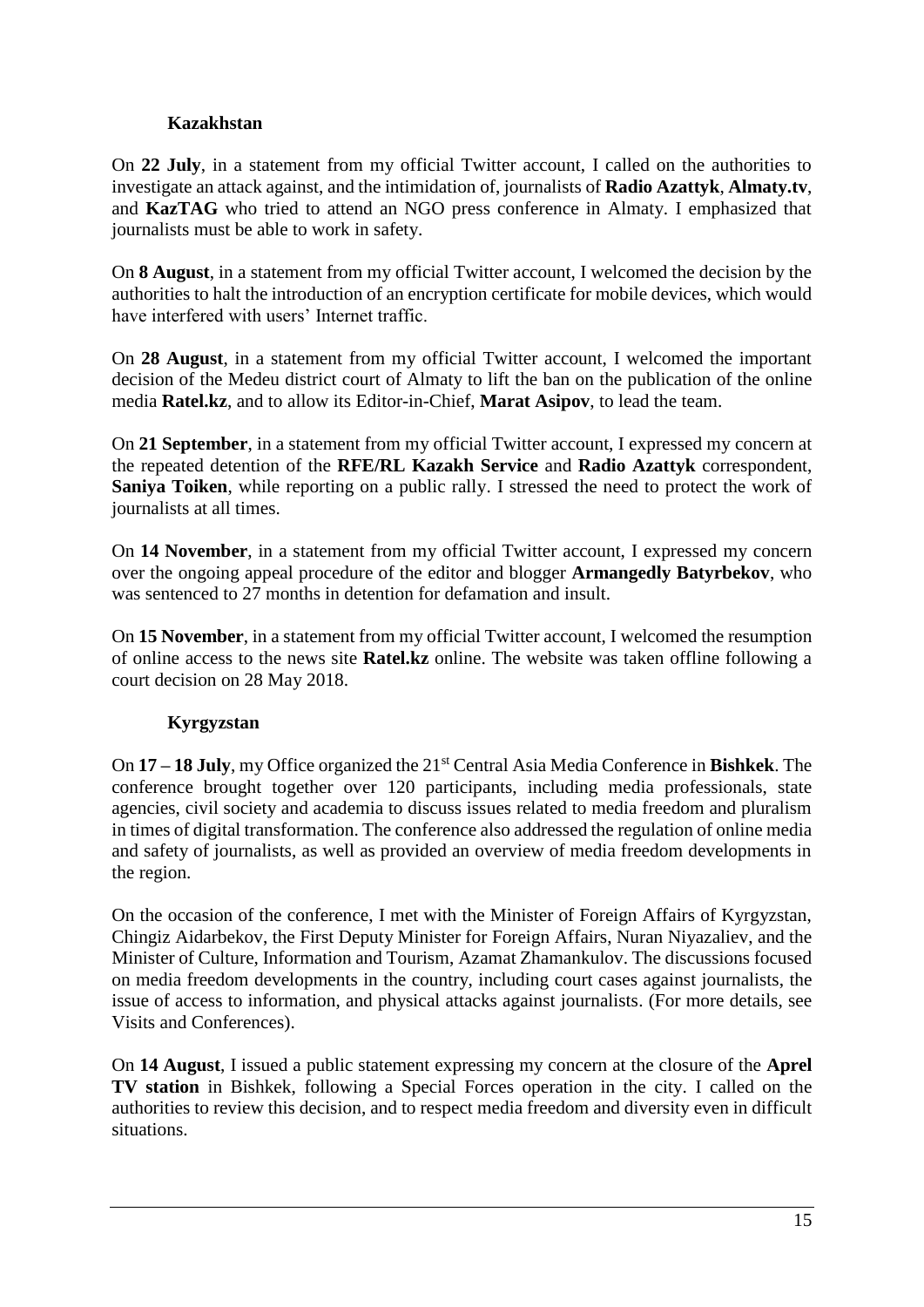On **30 September**, in a statement from my official Twitter account, I expressed my concern at the violent attack by four unknown individuals against the **Kyrgyz RFE/RL** camera operator, **Aibek Kulchumanov**, in Osh, while filming with a drone. I stated that this attack and intimidation against a media worker is unacceptable, and called on the authorities to investigate the case thoroughly.

On 22 October, I received a letter from the authorities informing me that police registered the incident against **Kulchumanov** as a "robbery". The authorities also informed me that **Kulchumanov's** filming resulted in complaints by two individuals, who accused him of interfering in their private life, and that these complaints are under police consideration.

### **Malta**

On **8 July**, I met with the Minister for Foreign Affairs and Trade Promotion of Malta, Carmelo Abela, in **Vienna**. We discussed the urgent need to conclude the investigation into the assassination of the Maltese journalist, **Daphne Caruana Galizia**, to ensure an end to impunity. I also raised the ongoing problem of the defamation cases inherited by her family, and reiterated my call for a public inquiry into her death.

On **17 July**, in a statement from my official Twitter account, I noted that three men had been charged with the murder of journalist **Daphne Caruana Galizia**, and that this was an important step in the judicial process. I stated that there must be no impunity for this horrendous crime and that all the perpetrators and masterminds must face justice.

On **21 September**, I issued a public statement noting the public inquiry set up to investigate the death of investigative journalist **Daphne Caruana Galizia**. I also stated that the inquiry must be fully independent and impartial, in order to deliver justice for her family, colleagues and the whole of Maltese society.

On **14 – 16 October**, I paid an official visit to **Malta**, during which I commemorated the twoyear anniversary of the murder of the investigative journalist, **Daphne Caruana Galizia**. During my visit, I met with her family at a memorial near the city of Bidnija, where she was killed. I met with the Foreign Minister of Malta, Carmelo Abela, the Minister of Justice, Owen Bonnici, and the Attorney General, Peter Grech, to discuss the ongoing investigation into the journalist's murder, the need to ensure no impunity for all those involved in the crime, the importance of having a fully independent and impartial public inquiry, and the protection of journalists. I also discussed the ongoing problem of defamation cases that her family inherited from her after her death. I spoke at a press conference organized by Reporters Without Borders. (For more details, see Visits).

I also issued a joint public statement, together with the Council of Europe Commissioner for Human Rights, Dunja Mijatović, the UN Special Rapporteur on the Right to Freedom of Opinion and Expression, David Kaye, and the UN Special Rapporteur on extrajudicial, summary or arbitrary executions, Agnes Callamard. We called on the government to establish accountability for her murder, by ensuring that the investigations into her death are conducted in a prompt, effective, independent and impartial manner.

On **15 November**, in a statement from my official Twitter account, I welcomed the announcement of new terms of reference and composition of the board of the public inquiry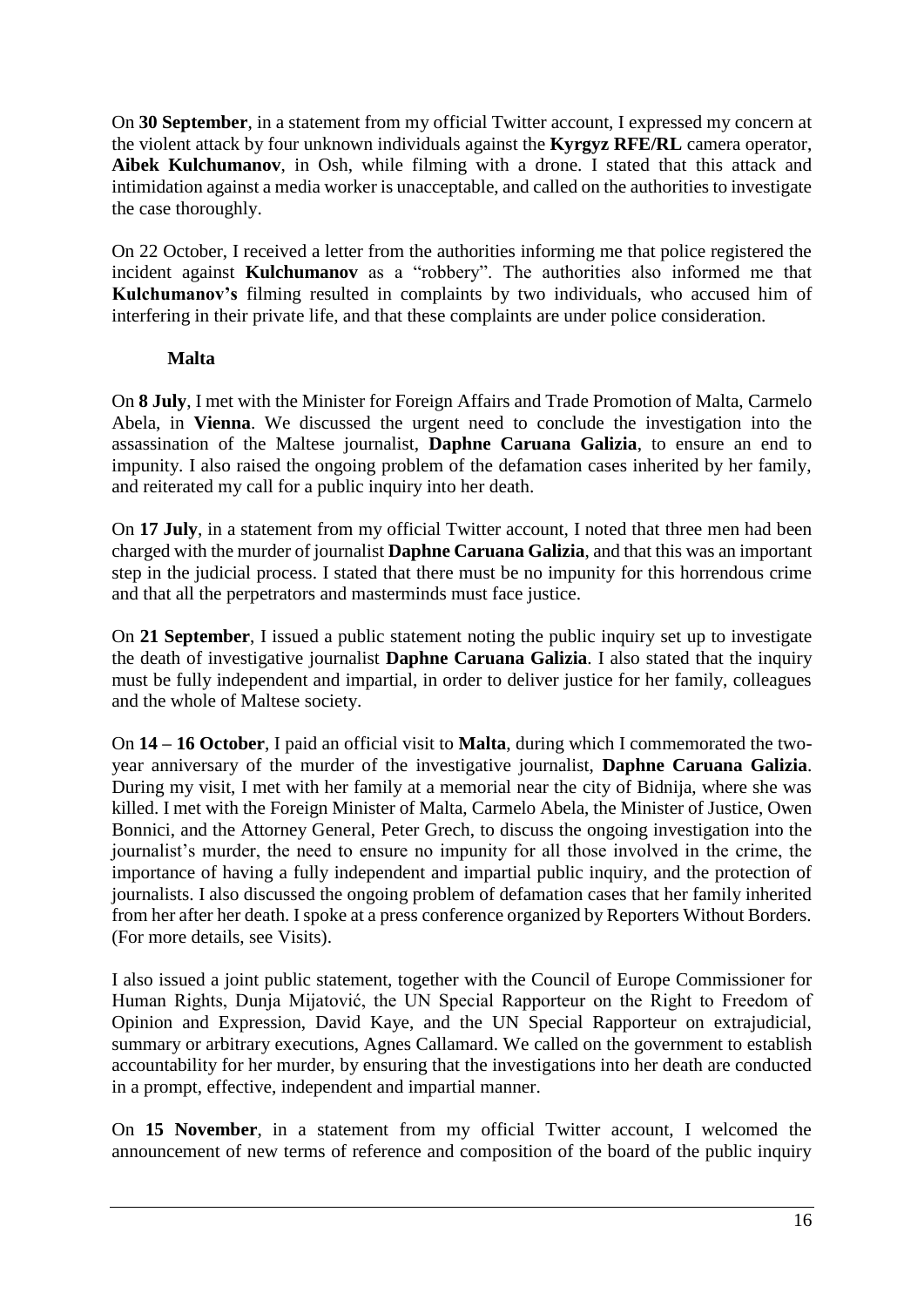into **Daphne Caruana Galizia's** assassination. I recalled that this had been called for, and that it must be a step towards justice, no impunity, and safety of journalists.

On **20 November**, in a statement from my official Twitter account, I stated that I was following developments in the investigation on the murder of the leading investigative journalist **Daphne Caruana Galizia**, after the arrest of a business man, owner of the 17 Black Company on which the journalist had published reports. I stressed that all those involved in her assassination must face justice.

# **Moldova**

On **17 September**, in a statement from my official Twitter account, I expressed my concern at the investigation launched against the Head of the **Sputnik Moldova** news agency, **Vladimir Novosadiuc**, after law enforcement authorities reportedly detained and questioned the journalist.

# **Montenegro**

On **12 September**, in a statement from my official Twitter account, I stated that my Office would be closely following the appeal trial the next day of the journalist **Jovo Martinović**. He was convicted on 15 January 2019 to 18 months in prison on "membership in a criminal organization" and "drug trafficking" charges linked to his investigative media work (see also PC Report of 4 July 2019).

On 25 October, I learned that the appeal court quashed the charges against **Martinović**, after the court ruled that the prosecution failed to produce sufficient evidence, but that he would face a retrial.

# **Netherlands**

On **25 October**, I issued a public statement expressing my concern at the detention of the **NOS** journalist **Robert Bas**, who was held in custody to leverage him to disclose his communications with his sources. I called for his release, and urged the Dutch authorities to respect the confidentiality of journalists' communications and sources, which is a vital element of media freedom and recognized by international standards and OSCE commitments.

I later learned that the council chamber of the court overturned the order of the investigative judge and **Bas** was released from prison.

On **11 November**, I wrote to the Minister of Justice and Security, Ferdinand Grapperhaus, and the Chair of the Senate, Jan Anthonie Bruijn, and on **12 November** issued a statement from my official Twitter account, expressing my concerns at the new legislative proposal on counterterrorism. The bill, which was being discussed in the Senate, would make it an offence for all Dutch citizens to travel to areas under the control of a terrorist organization without prior approval from the authorities. I called on the authorities to amend the legislative proposal to exempt journalists and media workers from its scope.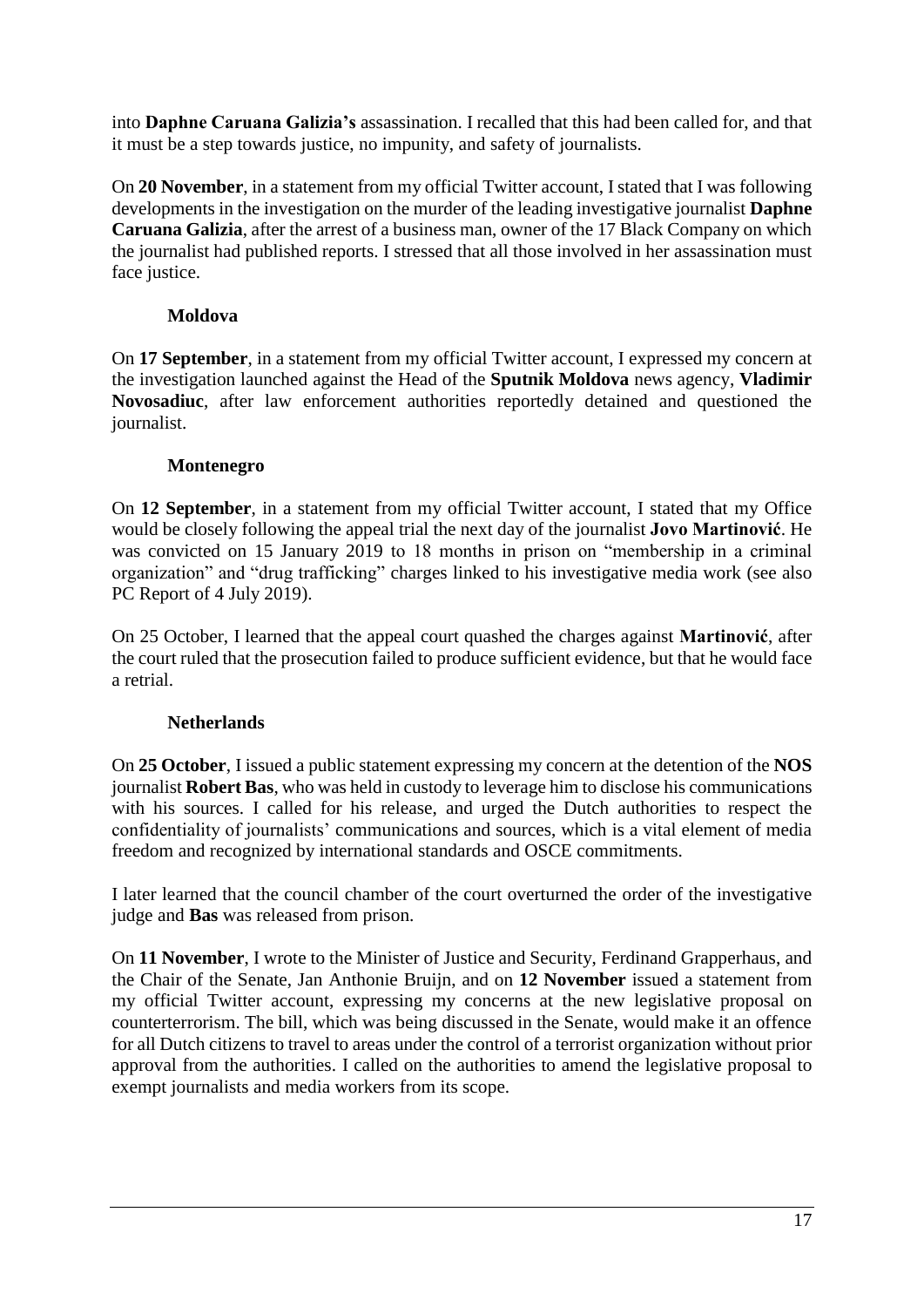### **North Macedonia**

On **25 September**, I wrote to the authorities, and on **26 September** issued a statement from my official Twitter account, stating that my Office would be closely following the case of **Aleksandar Mitovski**, the editor of the **Infomax** news website, who was charged with "disclosing an official secret" after publishing excerpts from a criminal prosecution report on the "Racketeering" case. I stressed that it is of paramount importance not to prosecute journalists because of their professional activities, particularly when reporting on issues of public interest.

# **Poland**

On **1 October**, in a statement from my official Twitter account, I condemned the violent attacks on the **OKO.press** journalists **Agata Kubis** and **Maciek Piasecki**, while they were covering a Pride parade in Lublin. I further stated that journalists must be able to report from public events without fear of violence.

# **Russian Federation**

On **6 July**, I issued a statement from my official Twitter account, and on **12 July** wrote to the authorities, expressing my concern at the decision by the Federal Financial Monitoring Service to investigate and include the **Radio Ekho Moskvy** journalist **Svetlana Prokopyeva**, on a "list of terrorists and extremists" (see also PC Report of 4 July 2019). I called on the authorities to remove her name from this list, and not to label her as a terrorist. I further stated that this decision would affect her seriously and unjustly in her daily life and work, by limiting the use of financial services, such as access to a bank account, payments and withdrawal of money.

I also reiterated my call for the complete dropping of criminal charges against **Prokopyeva**, as reporting on a terrorist attack should not be equated with justification of terrorism, and the related restrictions may lead to a disproportionate interference with her freedom of expression.

On 8 July, I received a letter from the Chairman of the Commission on Information Policy and Cooperation with the Media of the Council of the Federation of the Federal Assembly, Senator Alexei Pushkov, and one from the Director of Information and Press Department of the Ministry of Foreign Affairs of the Russian Federation, Maria Zakharova, regarding the denial of accreditation to journalists with the Russian media outlets, **RT** and **Sputnik**, to the Global Conference for Media Freedom, which was held from 10 to 11 July in London.

On 12 July, I received a letter dated 25 June from the Advisor to the President of the Russian Federation Chairman of the Presidential Council for Civil Rights and Human Rights, Mikhail Fedotov, regarding an incident involving the crew of the television channel **Rossiya 24** in Tbilisi on 22 June 2019 (see also PC Report of 4 July 2019).

On **31 July**, I wrote to the Advisor to the President of the Russian Federation Chairman of the Presidential Council for Civil Rights and Human Rights, Mikhail Fedotov, in reply to his letter of 25 June, regarding the incident involving the crew of the television channel **Rossiya 24** in Tbilisi on 22 June.

On **29 July**, I issued a public statement deploring a series of attacks against journalists and the obstruction of media activities during an election-related demonstration on 27 July in Moscow.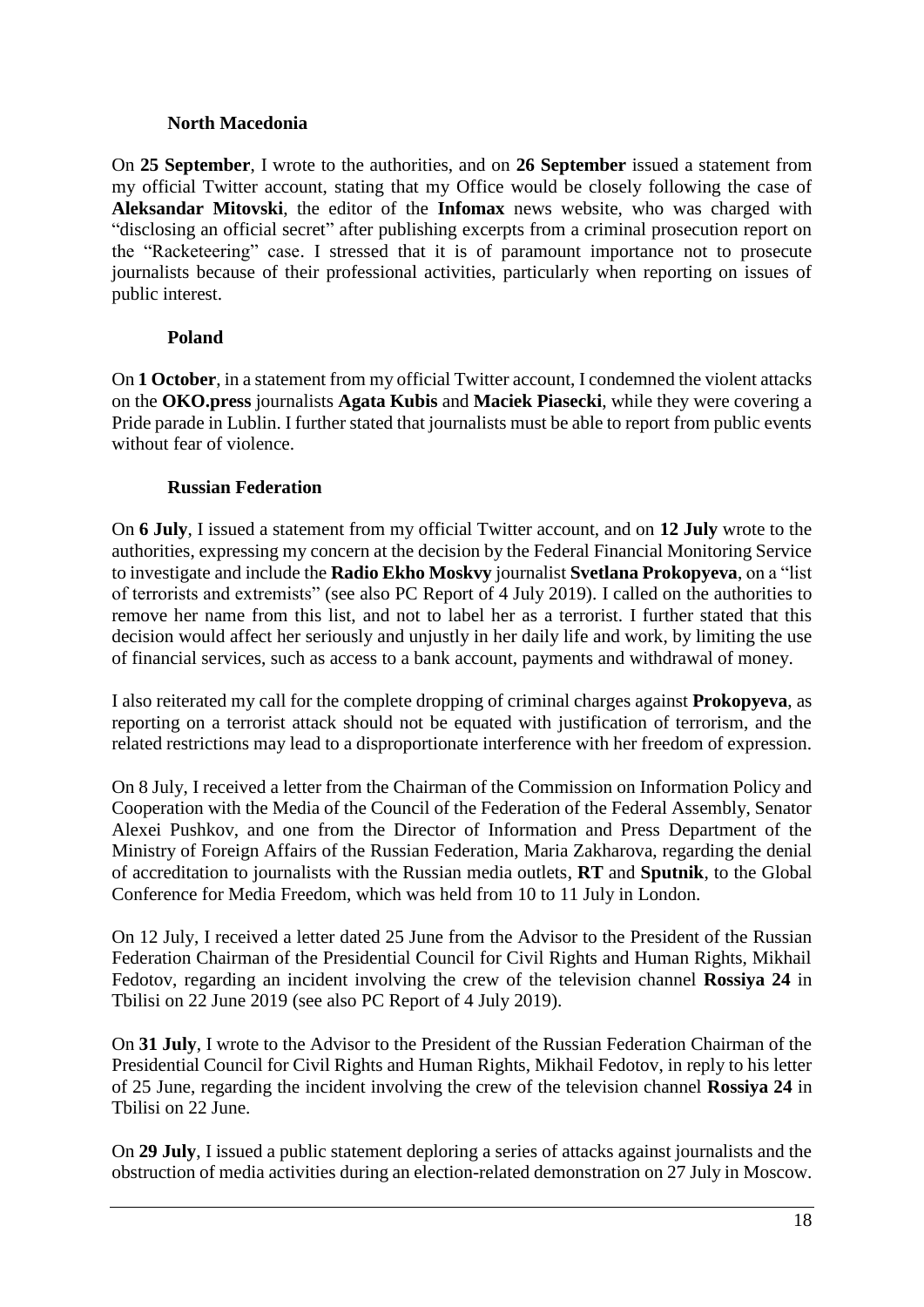According to reports, on 27 July, at least 15 media workers working or contributing to various media outlets, including **Novaya Gazeta**, **RBK**, **The Associated Press**, **Meduza**, **Komsomolskaya Pravda**, **Deutsche Welle**, **MediaZona**, **The Village**, **Wikinews** and others, were assaulted, detained or had their equipment damaged by police while covering the public demonstration. I also noted that the Investigative Committee summoned and questioned the Editor-in-Chief of the **Dozhd** news channel, **Aleksandra Perepelova**, in relation to the media outlet's coverage of the rallies in the city. I called on the authorities to investigate all incidents involving journalists.

On **1 August**, I wrote to the authorities expressing my serious concern regarding the arrest of the journalist **Rashid Maysigov**, by the Federal Security Service of the Russian Federation (FSB). According to reports, on 12 July, in Nazran, in the Republic of Ingushetia, FSB officers detained **Maysigov** after raiding his home, where they allegedly found drugs and extremist leaflets. On 16 July, a district court placed **Maysigov** under pre-trial arrest for two months pending the FSB's investigation. The journalist, who previously contributed to the **Fortanga** online portal, denies any involvement in illegal activities. I urged the authorities to conduct a thorough and transparent investigation. **Maysigov's** detention was subsequently extended several times, with the latest extension until 7 January 2020.

On 19 November, I learned that the journalist was released from pre-trial detention and placed under house arrest.

On **5 August**, I wrote to the authorities raising the case of **The Barents Observer**, an independent online newspaper based in Norway, which covers news and developments in the Scandinavian countries and the Russian Federation. Reportedly, starting form 19 February 2019, access to **The Barents Observer** was blocked in Russia, after it declined to abide by demands by the media state regulator, Roskomnadzor, to remove an article about a Sámi homosexual man from northern Sweden. In addition, on 8 March 2017, the editor of **The Barents Observer**, **Thomas Nilsen**, was refused entry into Russia despite being in possession of valid travel documents and relevant accreditation.

I expressed my hope that a solution to the blocking of the online newspaper would be found, and requested additional information to clarify the reasoning behind these restrictive measures.

On 27 August, I received a letter from the authorities updating me on the case of the journalist and human rights defender **Natalya Estemirova**, who was abducted and killed in July 2009. According to the information provided by the Investigative Committee, law enforcement officials identified a suspect who they placed on an international wanted list for allegedly being involved in the commissioning of the crime. However, the whereabouts of the suspect were not established and, therefore, the investigation had to be discontinued. I was informed that the law enforcement authorities are continuing their efforts in establishing the whereabouts of the suspect.

On **7 September**, I issued a public statement, in addition to a statement from my official Twitter account, welcoming the release of the Ukrainian film director and writer **Oleg Sentsov**, from Crimea, of the correspondent of the **Ukrinform Ukrainian National News Agency**, **Roman Sushchenko**, and of the chief of the **RIA Novosti Ukraine** office in Kyiv, **Kirill Vyshinsky**, following the exchange of prisoners between Ukraine and Russia. I recalled that I intervened on their behalf numerous times in the past (see also PC Reports of 5 July 2018, 22 November 2018 and 4 July 2019).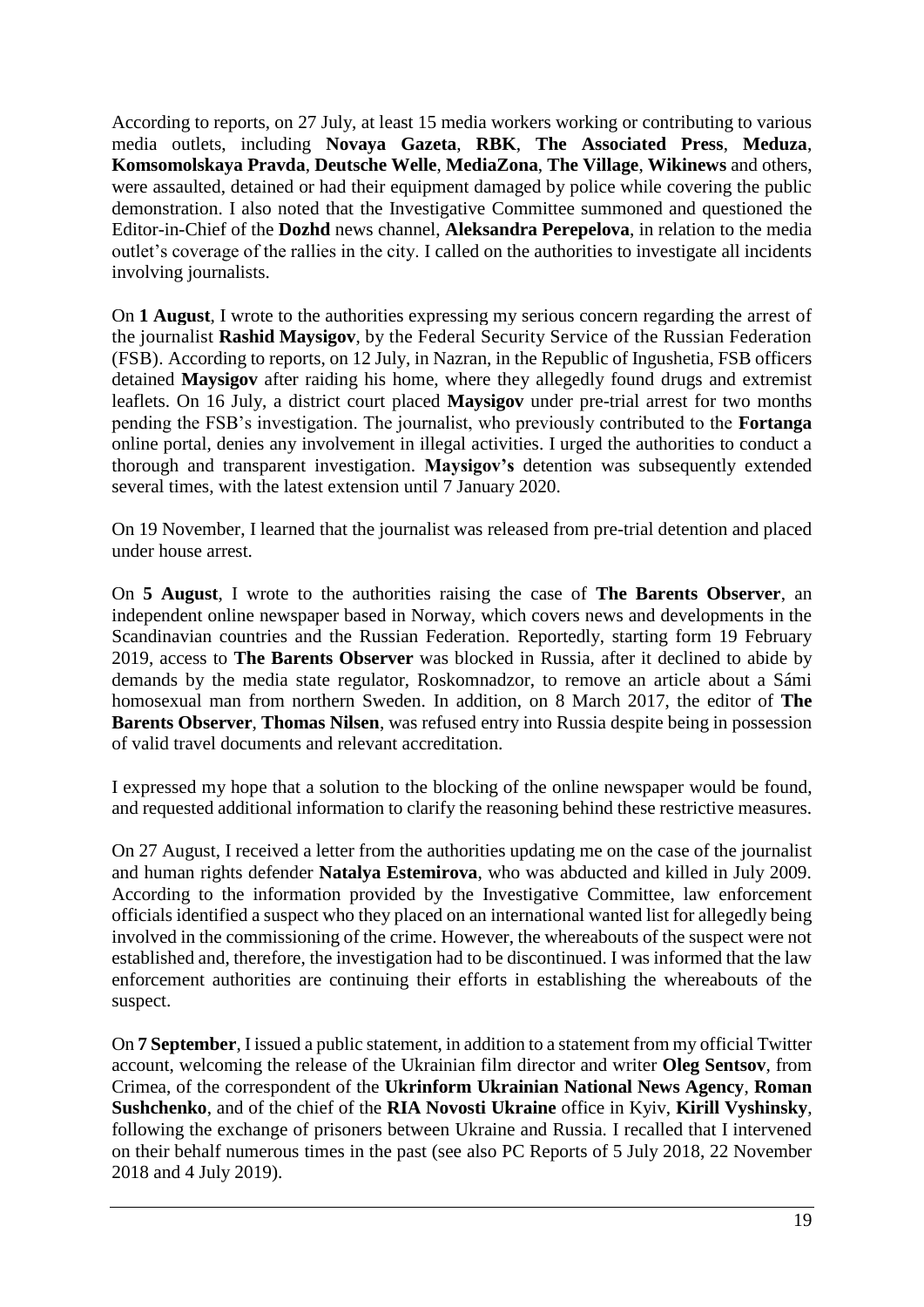I also reiterated my call for the release of the blogger and contributor to the **Ukrainian Service of RFE/RL**, **Stanislav Aseev**, whom the so-called "Donetsk People's Republic" forces detained at the beginning of June 2017, in Donetsk, and who has remained in custody since then.

On **30 September**, in a statement from my official Twitter account, I expressed my concern at the State Duma Commission's accusation that the German media outlet, **Deutsche Welle**, had violated Russian legislation, as well as the threats to strip it of its accreditation and to label it a "foreign agent". I stated that this might negatively affect the work of all international media in Russia and have a strong chilling effect.

On **2 October**, I wrote to the authorities expressing my serious concern regarding the case of the citizen journalist **Nariman Memedeminov**, from Crimea, following a court ruling in the city of Rostov-on-Don sentencing him to two-and-a-half-years in a colony settlement on charges of "publicly calling for terrorism activities" (see also PC Report of 4 July 2019).

I noted reports, including from various human rights institutions, indicating that his videos in question did not contain any calls to terrorism, extremism and/or violence. I called on the authorities to drop the charges brought against **Memedeminov**.

On **2 October**, in a statement from my official Twitter account, I expressed my concern at the search of the editorial office of the independent online newspaper, **Chernovik**, in Makhachkala. I called on the authorities to ensure that the media outlet can continue to work unimpeded.

On **3 October**, in a statement from my official Twitter account, I expressed my concern at the blocking of the **Fergana Information Agency's** website by the Federal Regulator, Roskomnadzor. I further stated that such restrictive measures should not impede the free flow of information online, and expressed my hope that the decision would be urgently reversed.

On **4 October**, I issued a public statement reiterating my call on the authorities to drop the criminal charges against the **Radio Ekho Moskvy** journalist **Svetlana Prokopyeva**, indicted with "publicly condoning terrorism" (see also PC Report of 4 July 2019). I reiterated this call after a statement was published by Russia's Presidential Council for the Development of Civil Society and Human Rights, which stated that its Standing Committee on Freedom of Information and the Rights of Journalists did not find any signs of condoning terrorism in the case.

On **5 October**, I issued a public statement expressing my concern at the disproportionate punishment against the blogger **Vladislav Sinitsa**, following the decision by the Moscow City Court, on 4 October, to uphold his imprisonment in appeal.

Earlier, in September 2019, after a single hearing, the Presnensky District Court of Moscow sentenced **Sinitsa** to five years in prison after finding him guilty, under Russia's anti-extremism legislation, of inciting hatred and threatening violence against a "social group" (law enforcement personnel) in a tweet. According to the prosecution, the tweet contained calls for reprisals against the children of law enforcement officers.

I stated that, even in cases where restrictions to freedom of expression can apply, the principle of proportionality must be respected and taken into consideration, in accordance with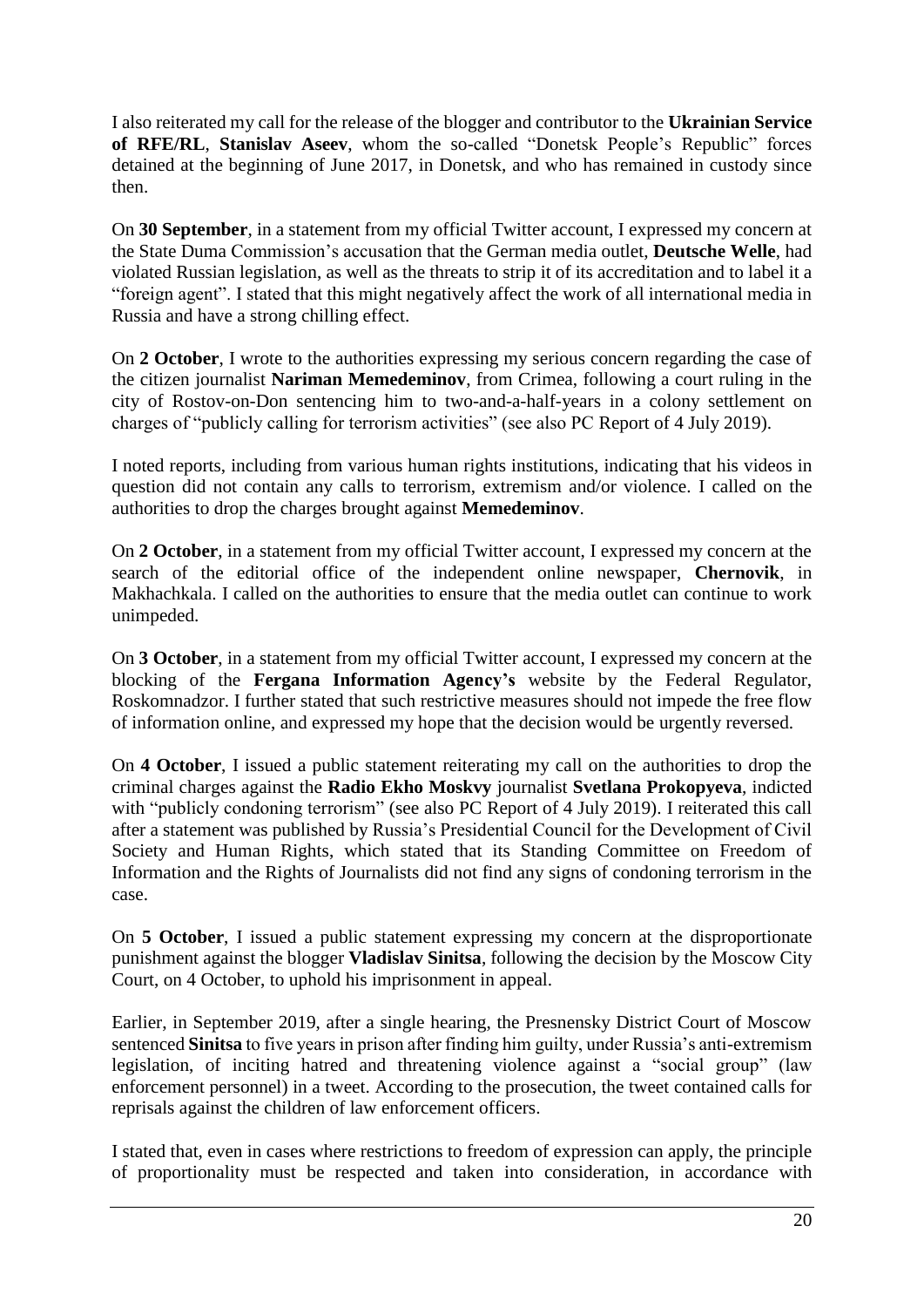international standards, and that the five-year prison sentence for a tweet is a very harsh and disproportionate punishment. I called on the authorities to review carefully the sentence against the blogger.

On **9 October**, in a statement from my official Twitter account, I welcomed the restoration of access to the **Fergana Information Agency's** website, on which I intervened on 3 October (see above).

On **17 October**, in a statement from my official Twitter account, I expressed my concern at the wave of law enforcement raids carried out against journalists from the online publication **29.ru**, the news website **Keytown.me**, **RFE/RL's Idel Realii**, and the **Dovod** news agency, and who were also questioned and had their equipment seized. I called on the authorities to ensure respect for the activities of these media.

On **6 November**, my Office organized a conference on "Freedom of the media and safety of journalists in the Russian Federation and in the OSCE region: Challenges and opportunities in the digital age" in **Moscow**, with the support of the Ministry of Foreign Affairs of the Russian Federation. I opened the conference together with the Minister of Foreign Affairs, Sergey Lavrov. Speakers included Minister of Foreign Affairs Sergey Lavrov, the Director of the Information and Press Department of the Ministry of Foreign Affairs of the Russian Federation, Maria Zakharova, and journalists from different media outlets, including **Ivan Golunov** of **Meduza**, **Igor Rudnikov** of **Noviye Kolyosa**, **Nadezhda Prusenkova** of **Novaya Gazeta**, **Elena Chernenko** of **Kommersant**, **Damian Kudryavtsev** of **Vedomosti**, **Victoria Polikarpova** of **Sputnik**, and **Anna Knishenko** of **RT**, among others.

The conference, the first such one organized by my Office in Russia, gathered over 200 participants representing media professionals, political representatives, academics, civil society, renowned international experts, including from prominent press freedom NGOs, and journalists to address media freedom developments and challenges across the OSCE region.

Participants discussed the current state of media freedom and media pluralism in Russia and the OSCE region; new challenges and responses to safety of journalists; "fake news" and disinformation: how to tackle them, including through Internet regulation and international standards on freedom of expression; and media self-regulation, fact-checking and the role of journalism, ethical standards and media literacy.

On the occasion of the conference, I met with the Minister of Foreign Affairs of the Russian Federation, Sergey Lavrov, the Director of the Ministry of Foreign Affairs' Press and Information Department, Maria Zakharova, and the Chair of the Committee on Information Policy and Cooperation with the Media of the Federal Council, Alexei Pushkov. We discussed the safety of journalists and legislations that have an impact on media freedom, such as antiextremism legislation, the laws on the Internet, the laws on "disrespect" to the state and on the spread of "fake news", and the Foreign Agent Law. I also raised individual cases of journalists and media workers. (For more details, see Visits and Conferences).

On 8 November, I received a letter from the authorities, with an address by journalists from Crimea. In the address, the journalists expressed their view about the state of the media freedom situation in a number of OSCE participating States.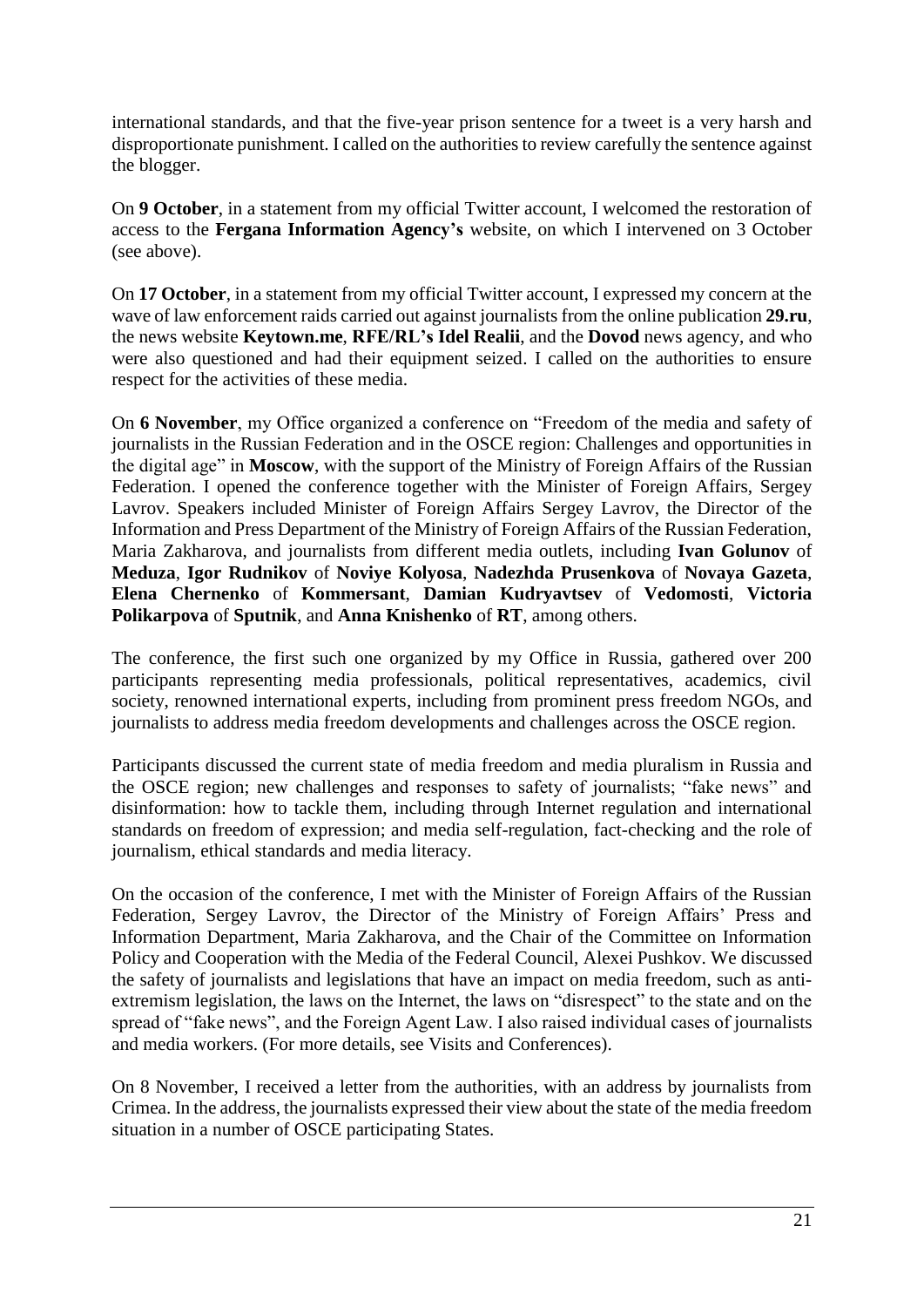On 12 November, I learned that a court in Makhachkala, the Republic of Dagestan, extended the arrest of journalist **Abdulmumin Gadzhiev**, from the independent online newspaper **Chernovik**, until 13 January 2020 (see also PC Report of 4 July 2019).

On 13 November, I received a letter from the authorities regarding reports about the launching of criminal proceedings in Ukraine against **Vladimir Soloviev**, a Russian journalist working for the **Rossiya 1** TV channel, for his statements on the situation in Ukraine. Reportedly, the proceedings were launched on suspicion that the statements infringed on the territorial integrity of Ukraine, following the appeal of one of the members of Verkhovna Rada.

On **20 November**, I issued a public statement reiterating my call on the Russian parliament to withdraw the draft law which extends the status of a "media outlet - foreign agent" to individuals. The draft law, which passed its second reading on 19 November, allows government authorities to label individuals as "foreign agents" if they publish (off- or online) information, like written texts or audiovisual material, for a broader public and receive any funding or other assets from foreign or international governmental and non-governmental sources. It would also impose significant administrative burdens upon the concerned individuals and media organizations. It would also tighten the punishment for non-compliance with the new regulations, including by immediate blocking of access to the online materials, when information is disseminated without the notification of having originated from a "foreign agent".

I said that this draft law represents a disproportionate interference with the freedom of expression and media freedom, and that it may have a considerable chilling effect on journalists, as well as on bloggers, experts, or other individuals publishing information, particularly online.

#### **Serbia**

On **18 July**, in a statement from my official Twitter account, I strongly condemned the insults and threats by the Serbian politician Vojislav Šešelj against the **Danas** journalist **Snežana Čongradin**, for an article she wrote.

On **29 August**, in a statement from my official Twitter account, I condemned the physical attacks and threats against **N1** and **Federalna TV** journalists by football fans in Belgrade while reporting the previous day. I called on the authorities to condemn these attacks and prosecute the perpetrators.

On **7 October**, in a statement from my official Twitter account, I expressed my concern at the break-in of the family home of the **KRIK** journalist **Milica Vojinović**, on 4 October. I welcomed the launch of the police investigation into the case, expressing my hope that the perpetrators would be sanctioned, and stressed the importance of determining if the break-in was related to her work.

On **18 October**, I issued a public statement expressing my concern at an incident against the **N1 TV channel** in Belgrade. On 14 October, two unknown individuals threw several hundred leaflets into the yard of the **N1** premises, which stated "Goodbye Republic of Serbia, N1 Welcome to Luxembourg". I welcomed the swift reaction by the police, and urged them to identify and bring the perpetrators to justice.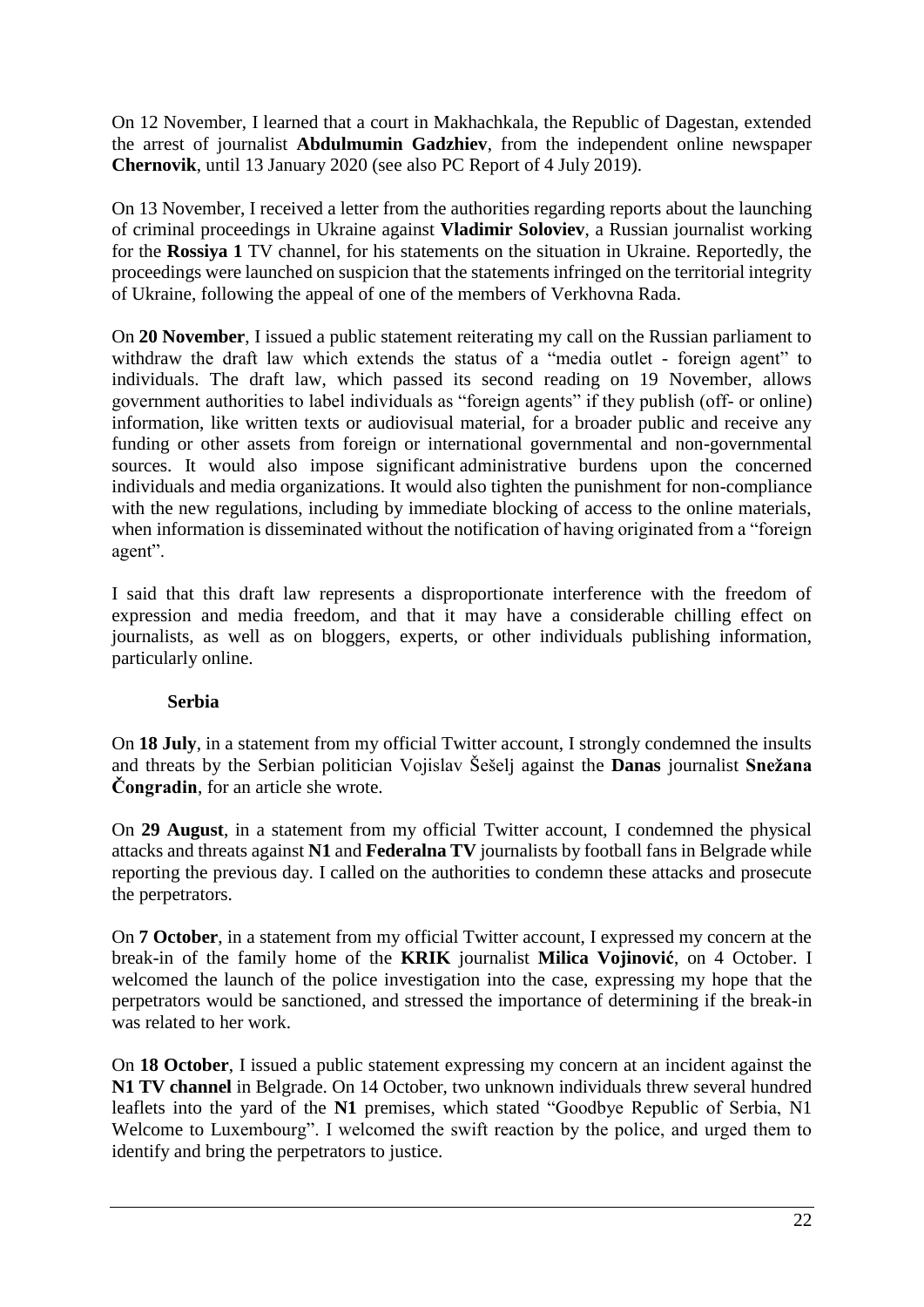On **7 November**, I issued a statement from my official Twitter account, and on **8 November** wrote to the authorities, expressing my concern at another targeting of **N1** during a recent TV interview. I also found worrisome the threats to the **Večernje Novosti** journalist **Jelena Stojković.** I called on Serbian authorities to condemn these incidents and to conduct proper investigations

### **Slovakia**

On **19 September**, I issued a public statement calling on the authorities to repeal the controversial amendments to the Slovak Press Act, which established a right of reply for political leaders and public figures. The Act had that week passed through the second reading in parliament. The President signed the amendments into law in October 2019. In March 2019, my Office had provided the authorities with a legal review of the proposed amendments that recommended, in particular, keeping the provisions that restrict the right of reply of political leaders and public figures (see also PC Report of 4 July 2019).

On **20 September**, in a statement from my official Twitter account, I stated that it is incomprehensible that the Slovak former chief of police is engaging in a personal smear campaign against the investigative media outlet **Aktuality.sk**, which the journalist **Ján Kuciak** previously worked at before he was killed. I emphasized that such a campaign is shameful and unacceptable.

# **Spain**

On 16 July, I received a letter from the authorities referring to the case of two Spanish journalists from **Europa Press Baleares** and **Diario de Mallorca**, which I raised in December 2018, informing me that the case did not subsist, as the competent judicial authorities had decided to open a proceeding on the decision leading to the case, and that, by that time, all materials had been returned to the journalists (see also PC Report of 4 July 2019).

On **7 October**, in a statement from my official Twitter account, I condemned the vicious attack on the journalist **Laila Jiménez** by protesters on 2 October, in Barcelona. I stated that journalists must be able to report freely from public demonstrations, without fear of violence or harassment.

On **22 October**, I issued a public statement and wrote to the authorities, expressing my concern over several violent incidents and attacks against journalists over the previous week, after protests started on 14 October in Barcelona. According to reports, at least 21 journalists were injured throughout the week, from such outlets as **France 24**, **Eldiaro.es**, **La Directa magazine**, **The Associated Press**, **El Mundo**, and **Fotomovimiento**, among others, despite identifying themselves as members of the press. In addition, police arrested the **El País** photojournalist **Albert Garcia**, on 18 October, before releasing him the next day.

On **7 November**, I issued a public statement condemning the targeting of six journalists, after posters and leaflets appeared on the streets of Barcelona, on 6 November, calling the journalists "traitors" and "information terrorists at the service of Ibex" referring to large corporate financial companies. They included the journalists **Xavier Sardà**, a contributor to **El Periódico** and the TV station **La Sexta**, **Joan Guirado** from **OkDiario**, **Mayka Navarro** from **La Vanguardia**, **Xavier Rius** of **E-notícies**, **Laura Fàbregas** of **Crónica Global**, and **Estefanía**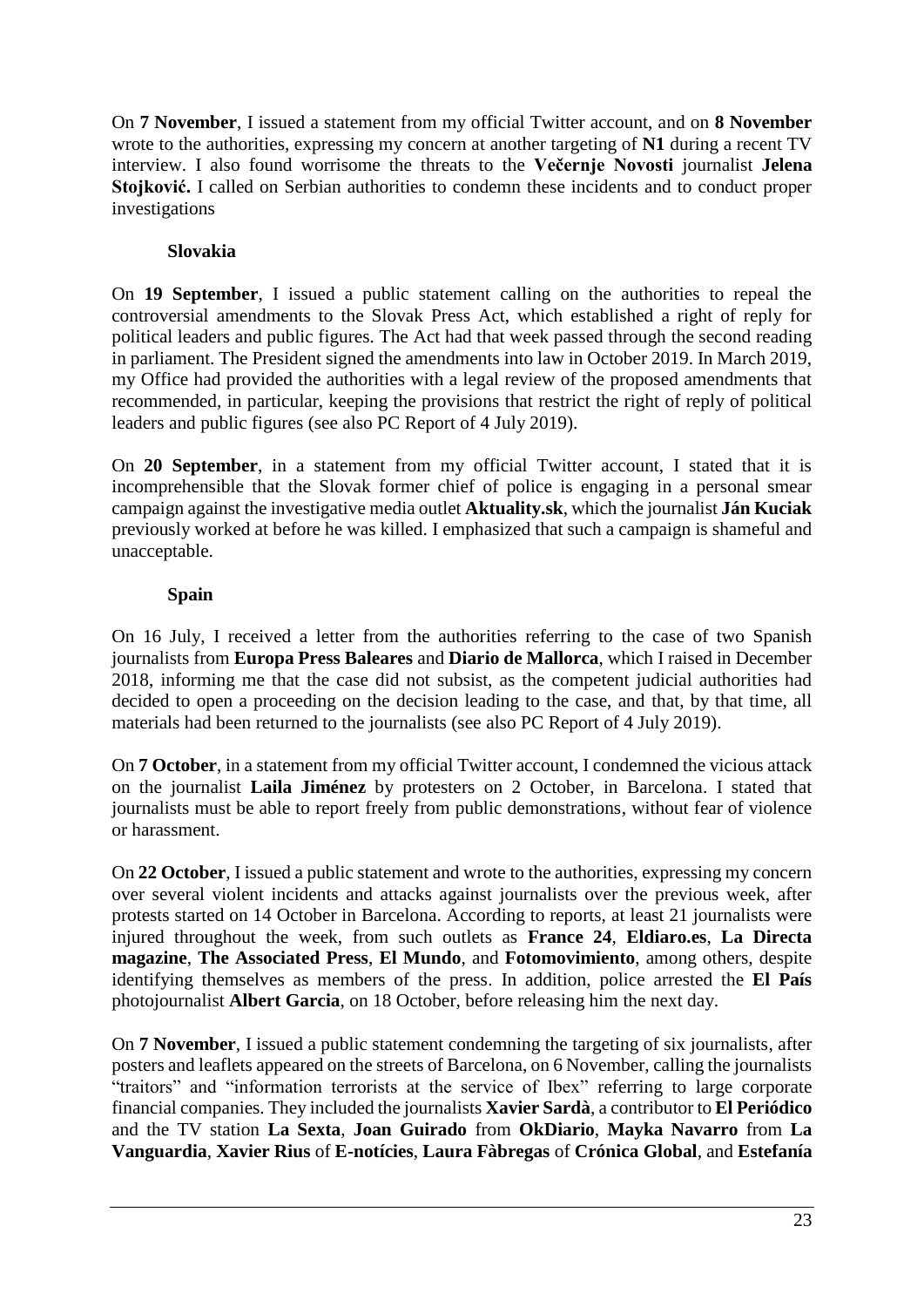**Molina** from the TV station **La Sexta**. I called on the authorities to investigate the threats thoroughly, and welcomed the condemnation by the Spanish Prime Minister, Pedro Sánchez.

On 12 November, I received a reply from the authorities in response to my letter of 22 October informing me that there had been no complaints or claims made by journalists regarding alleged aggressions. A complaint was filed against the **El País** photojournalist **Albert Garcia**, for allegedly attacking authority and public disorder, which is being duly investigated. I was informed that there had been no irregularities regarding the use of rubber bullets, and that the use of force by the security forces was legitimate and proportionate.

In addition, the authorities referred to my public statement of 7 November, and assured me of their willingness to co-operate with my Office.

# **Tajikistan**

On **23 October**, in a statement from my official Twitter account, I expressed my concern at the difficulties faced by employees of **RFE/RL**, and its Tajik-language service **Ozodi**, with their accreditations. I called on the authorities to find a solution, and stated that accreditations should not be used as a work permit or authorization to work as a journalist.

On **1 November**, in a statement from my official Twitter account, I welcomed the granting of accreditation to seven members of staff of **RFEL/RL's Radioi Ozodi** service. I expressed my hope that accreditation would be issued to other members of the team, so that they can carry out their work unhindered.

On **15 November**, I wrote to the authorities expressing my concern about the recent decision of the National Bank of Tajikistan to update the "national list of persons connected with terrorism (individuals)" with at least six names of journalists. I appealed to the authorities to remove the names of the journalists from the list, and to review this policy that exposes media professionals to danger and reprisals.

#### **Turkey**

On **16 July**, in a statement from my official Twitter account, I stated that my Office would be closely following the trial of the journalist **Erol Önderoğlu**, as well as the freelance journalist **Ahmet Nesin**, and the human rights defender **Şebnem Korur Fincancı**, who were facing fourand-a-half-years in prison for showing solidarity with the now-closed Kurdish media outlet **Özgür Gündem**. I called on the authorities to acquit them.

On **17 July**, I issued a public statement, in addition to a statement from my official Twitter account, welcoming the acquittal of the Turkish journalists **Erol Önderoğlu** and **Ahmet Nesin**, as well as the human rights defender **Şebnem Korur Fincancı**. The charges brought against them included engaging in terrorist propaganda and supporting criminal activity.

On **19 July**, I issued a public statement welcoming the prison sentences handed down to seven people over the murder of the Turkish-Armenian journalist **Hrant Dink**. **Dink**, the founder and Editor-in-Chief of the **Agos Magazine**, was shot dead in front of his office in Istanbul on 19 January 2007. I expressed my hope that all others involved in this murder would face justice.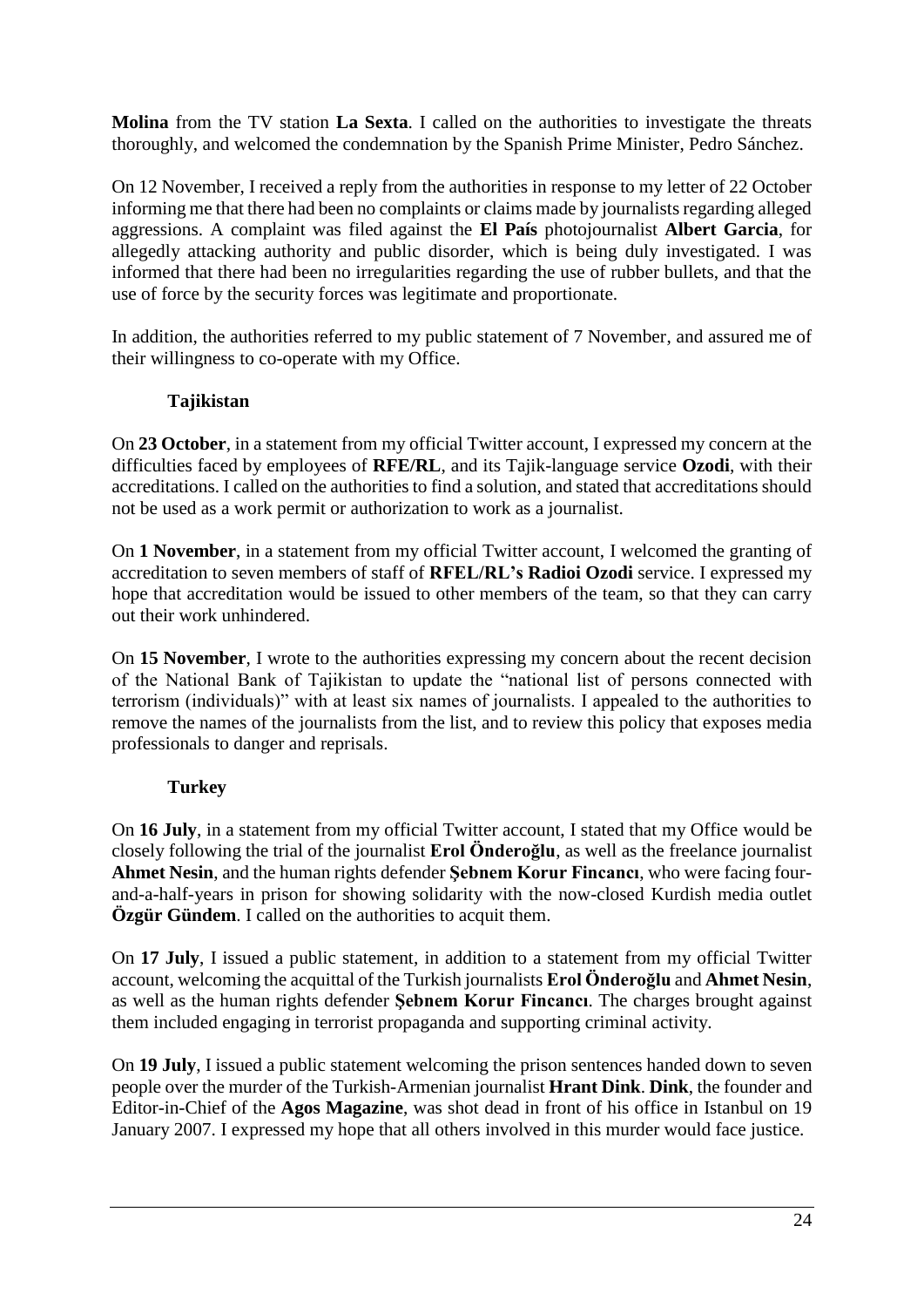On **19 July**, in a statement from my official Twitter account, I welcomed the judiciary's request to acquit 12 **Cumhuriyet** trial defendants. I called for the immediate release and dismissal of charges against all **Cumhuriyet** media workers, and stressed that holding views or reporting on issues of public interest must not be criminalized.

On **6 August**, I issued a public statement, in addition to a statement from my official Twitter account, expressing my deep concern at the blocking of 136 news sites and social media accounts in the country, following a request made by the Gendarmerie General Command. One of the URLs included in the verdict made by the Ankara 3<sup>rd</sup> Penal Court of Peace was **Bianet.org**, a well-known news website and information resource. I called on the authorities to review this decision and respect freedom of expression and independent media.

On **8 August**, in a statement from my official Twitter account, I recognized the important decision by the authorities in lifting the ban on **Bianet.org**. However, I noted that many other news sites remained blocked and censored.

On **28 August**, I issued a public statement expressing my concern at the detention of several journalists, following public demonstrations in several Turkish cities triggered by the removal of several mayors in south-east Turkey. The journalist **Ziyan Karahan**, who works for the Kurdish service of the **Mezopotamya News Agency**, and the **Jinnews** reporter **Yelda Özbek**, were both detained in Diyarbakır on 19 and 20 August, respectively, and were subsequently released a few days later. Also on 20 August, the correspondents of the **Mezopotamya News Agency**, **Ahmet Kanbal** and **Mehmet Şah Oruç**, as well as the **Jinnews** reporter, **Rojda Aydın**, and the journalists, **Nurcan Yalçın** and **Halime Parlak**, were taken into custody by the police in Mardin, and later released on 27 August.

In addition, on 22 August, the police detained in Istanbul **Taylan Özgür Öztaş**, a reporter for the **Özgür Gelecek** newspaper, and **Tunahan Turhan**, a reporter for the **Etkin news agency**. The police also took the writer and columnist for the **Evrensel Daily**, **Ayşegül Tözeren**, into custody on 20 August, following a midnight raid on her Istanbul home. The police released all three of them from custody under judicial control measures on 23 August.

On **30 August**, I issued a statement from my official Twitter account, and on **31 August** issued a public statement, condemning the shooting of the journalist **Levent Uysal**. During the night of 28 August, **Uysal**, the former owner of the now-closed newspaper, **Yenigün**, was shot in the leg by two perpetrators outside his home in the city of Balıkesir in north-west Turkey, and was immediately hospitalized.

I expressed my concern at the multiplication of violent incidents against journalists in the country, as this was the sixth grave attack since May this year. I also stressed that more needs to be done to ensure that this deeply concerning trend is urgently reversed and that journalists are ensured a safe environment to work in.

On **11 September**, in a statement from my official Twitter account, I welcomed the acquittal and lifting of the international travel ban of the Austrian journalist **Max Zirngast**, and stated that journalists should never be imprisoned for their work. He was arrested on 11 September 2018, and spent three months in prison on alleged terrorism related charges (see also PC Report of 22 November 2018).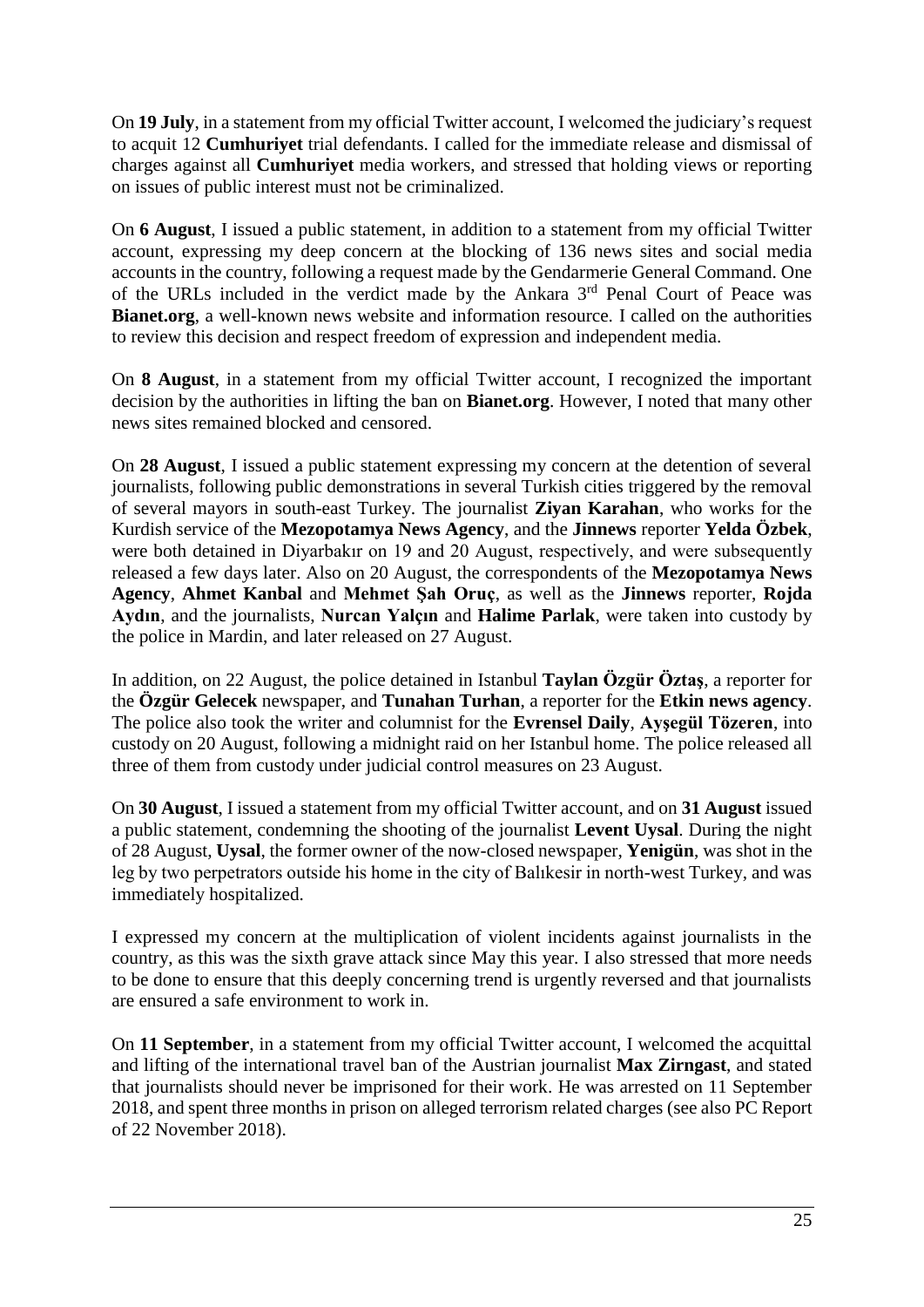On **12 September**, I issued two statements from my official Twitter account, and on **13 September** issued a public statement, expressing my relief at the reversal of the sentences of seven former **Cumhuriyet** journalists, including **Musa Kart**, **Güray Öz**, **Hakan Kara**, **Önder Çelik**, and **Mustafa Kemal Güngör**. They had previously been re-sent to prison in April this year. In addition, the journalist, **Kadri Gürsel**, and the lawyer, **Bülent Utku**, who had previously been released, also had their sentences reversed.

However, as the former **Cumhuriyet** accountant, **Emre İper**, was sentenced to remain in jail, I repeated my call on the authorities to release all other journalists and media workers imprisoned for their work.

On **13 September**, in a statement from my official Twitter account, I expressed my concern at the five month suspended sentences against the media lawyer **Veysel Ok**, and the journalist **Cihan Acar**, for their criticism of the Turkish Judiciary.

On **24 September**, in a statement from my official Twitter account, I expressed my relief at the acquittal of Reporters Without Borders' Turkey Representative **Erol Önderoğlu**, who was accused of "terrorist propaganda" over his participation in a solidarity campaign with university academics.

On **25 September**, I wrote to the authorities expressing my concern at the arrest of **Ziya Ataman** from the now-closed **Dicle News Agency**. On 24 September, the Surnak 1<sup>st</sup> Heavy Penal Court convicted **Ataman** to 14 years and three months in prison on charges of "membership of a terrorist organization". Police initially arrested **Ataman** on 11 April 2016 and detained him at the Van High Security Closed Prison, for a duration far exceeding the upper limit for his arrest.

I reiterated that journalists should not be prosecuted or face imprisonment on terrorism charges because of their professional activities, or for reporting and expressing their views, even on sensitive issues. I also called on the authorities to release all journalists sentenced to prison because of their work or critical views.

On **9 October**, in a statement from my official Twitter account, I stated that my Office would be closely following the retrial of six defendants, including **Mehmet Altan**, **Ahmet Altan** and **Nazli Ilicak,** who had been handed life sentences that were later overturned by the Supreme Court of Appeals. I expressed my hope that all of them would be acquitted at the next hearing due to take place on 4 November.

On **10 October**, in a statement from my official Twitter account, I expressed my concern at the detention of the editor of the **BirGün** daily website, **Hakan Demir**, in Istanbul and the police raid on his home. **Demir** was allegedly detained for reporting on a military operation in Syria. I urged the authorities to release him and to let journalists report freely on the situation.

Later that day, I learned that **Demir** was released on probation and banned from travelling abroad.

On **14 October**, in a statement from my official Twitter account, I expressed my concern after two journalists were injured in a sniper attack in Nusaybin close to the Turkish-Syrian border on 11 October, and the potential deportation of the **Al Arabiya** journalist **Zidane Zenglow**. I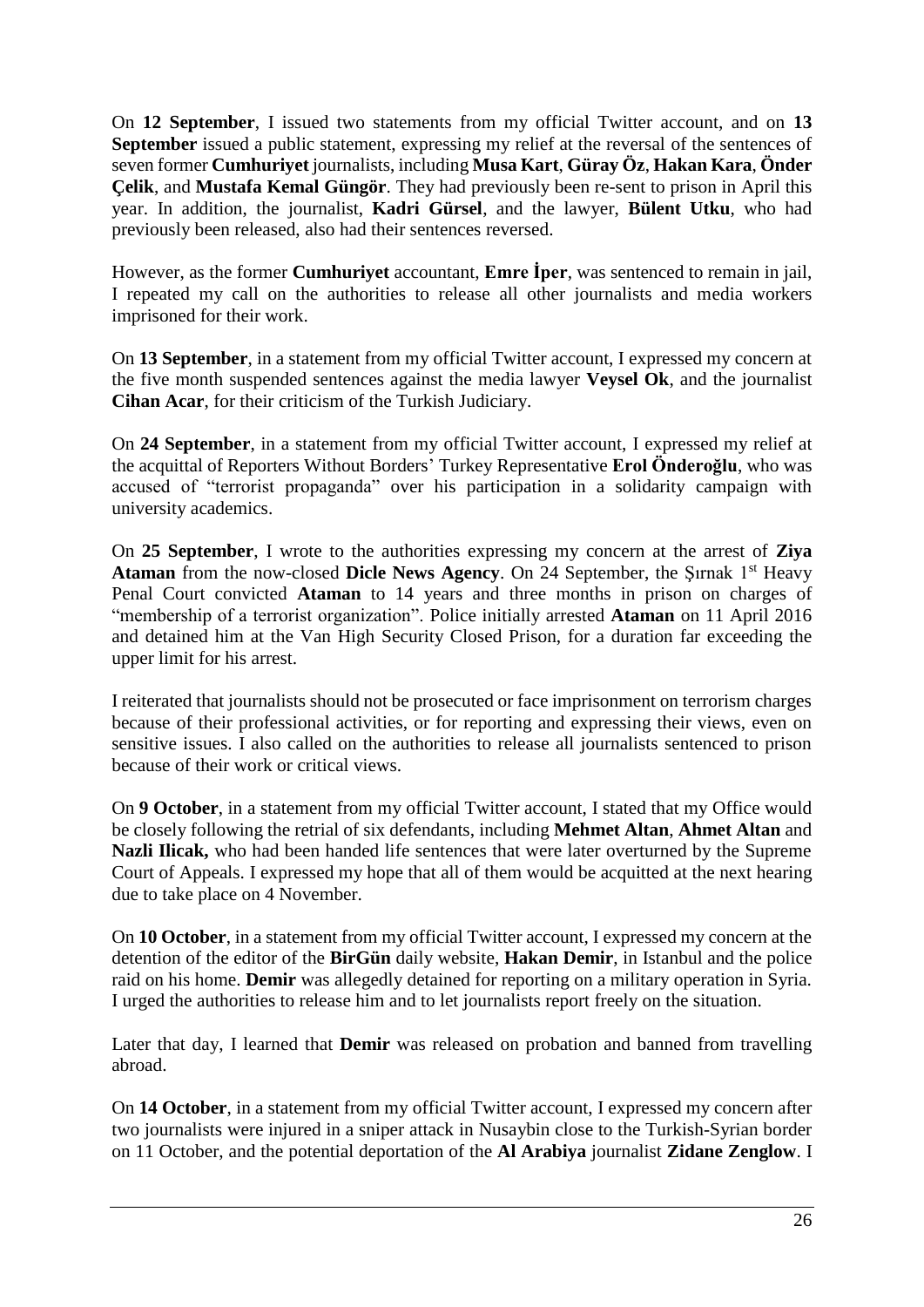added that all actors in a conflict are responsible for protecting journalists under UN Security Council Resolutions 1738 and 2222.

On **23 October**, in a statement from my official Twitter account, I expressed my concern at the police raid conducted on 22 October on the home of the human rights lawyer **Eren Keskin**, as well as the detention, on 23 October, of the **Net News Agency** reporter **Emre Orman**, in connection with their social media posts.

On 31 October, I learned that **Emre Orman** was released from detention.

On **25 October**, I issued a public statement welcoming the release of several journalists, following the new judicial reform strategy that entered into force the previous day. These included the journalists of the now-closed **Dicle News Agency (DIHA)**, **Meltem Oktay** and **Uğur Akgül**, as well as the former Editor-in-Chief of **Özgür Gündem**, **Hüseyin Aykol**, and the former **Cumhuriyet** accountant **Emre İper**.

On **4 November**, I issued a public statement, in addition to a statement from my official Twitter account, welcoming the release of the journalists **Ahmet Altan**, **Mehmet Altan** and **Nazlı Ilicak**. The Istanbul 26<sup>th</sup> High Criminal Court ruled to acquit **Mehmet Altan** due to a lack of evidence. The court also decided to sentence **Ahmet Altan** and **Nazlı Ilıcak** to 10 years and six months, and eight years and nine months in prison, respectively, for "aiding a terrorist group without being its member". However, taking into account the time they already spent in jail, the court released both of them on probation. I called on the authorities to end the criminal prosecution of all journalists, and to ensure that they can work in a free environment.

On **12 November**, I wrote to the authorities, urging them not to re-arrest the journalist **Ahmet Altan**. According to reports, on 6 November, the prosecutor requested the re-arrest of **Altan** on the grounds that his travel ban does not constitute a strong enough form of judicial control. He had been previously released on 4 November.

Later, on **12 November**, I issued a public statement expressing my deep concern regarding the re-arrest of the journalist and writer **Ahmet Altan**. I stressed that arresting **Altan** again is a terrible setback and a reason for serious concern, especially when taking into account the length of the judicial process against him and the fact that he has already spent three years in pre-trial detention. I repeated my call to reverse this decision and ensure that journalists are protected and free to do their job.

On **14 November**, in a statement from my official Twitter account, I welcomed the acquittal of the Editor-in-Chief of **Evrensel Daily**, **Fatih Polat**, who was charged with insulting the President in one of his writings. I stated that all journalists in Turkey should be free to work without pressure and reiterated my call to change Criminal Code article 299.

On **14 November**, in a statement from my official Twitter account, I expressed my alarm at the detention of journalist **Canan Coşkun** and documentary maker **Kazım Kızıl**, reportedly in relation to their investigative work. I called for their immediate release and for their rights to be fully respected.

On **18 November**, I wrote to the Minister of Foreign Affairs of Turkey, Mevlüt Çavuşoğlu, informing him about several developments in the country. On 13 November, journalist **Canan Coşkun** and documentary maker **Kazım Kızıl** were detained, reportedly in relation to their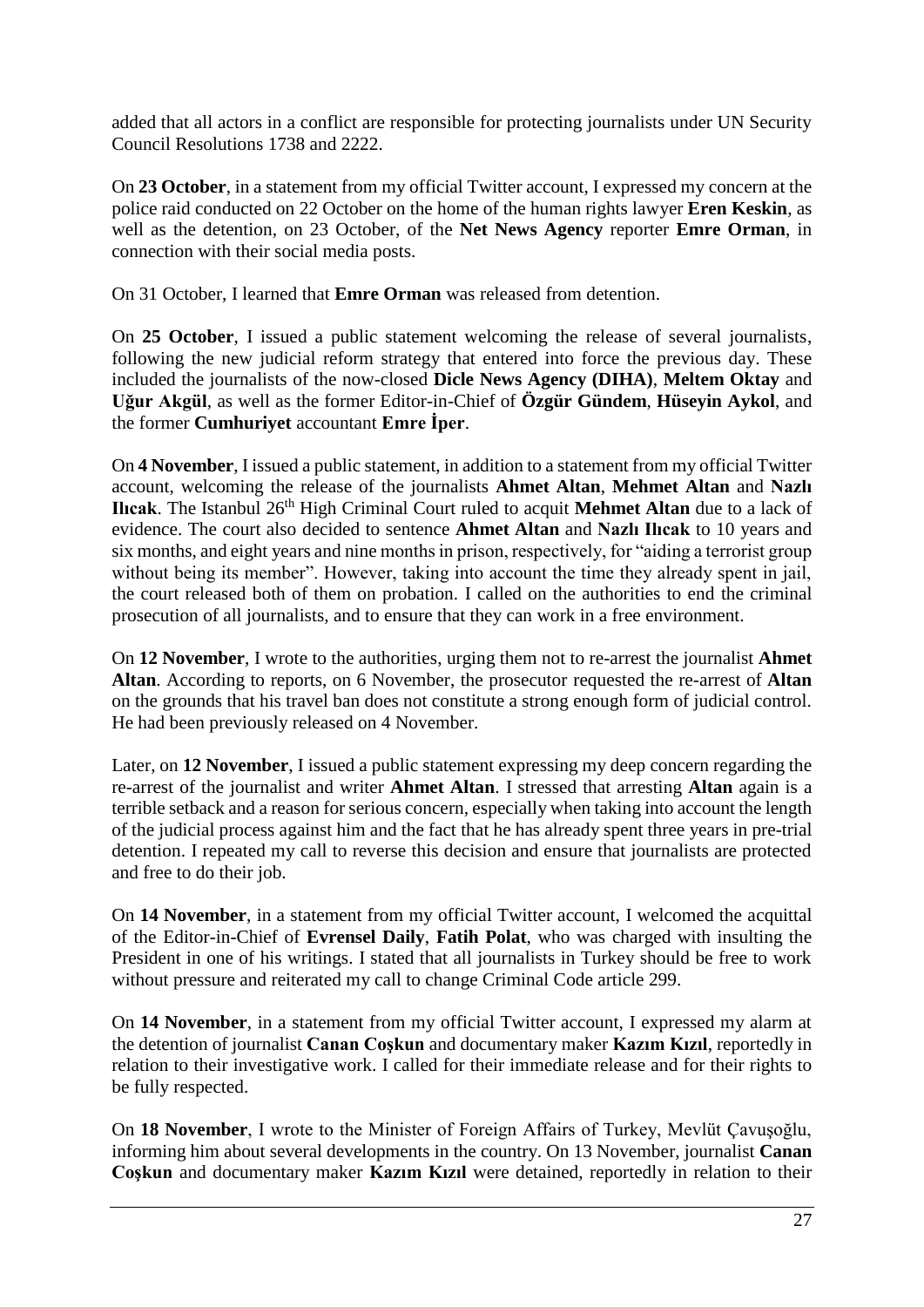investigative work. According to latest reports, they were released on probation after providing a testimony. I shared my concerns regarding terrorism-related charges against the prominent writer and human rights defender **Fikret Başkaya**. I also welcomed the acquittal of the Editorin-Chief of **Evrensel Daily**, **Fatih Polat**, who was facing charges of "insulting the President" in a news article published in 2017.

# **Ukraine**

On **13 July**, I issued a public statement condemning the grenade attack on the office building of the **TV channel 112 Ukraine** in Kyiv. On 12 July, an unknown person shot at the premises of the channel with a grenade launcher. Law enforcement officials stated that nobody was injured and that they had launched a criminal case on terrorism charges. I called on the authorities to investigate thoroughly this attack and to bring those responsible to justice.

On 21 August, I received a reply from the authorities informing me that, following the attack on the office building, the Main Investigative Unit of the Security Service of Ukraine launched a pre-trial investigation on terrorism charges, in order to identify the full circumstances surrounding the case and to bring the perpetrators to justice.

On **15 July**, in a statement from my official Twitter account, I expressed my hope that the court hearing in Kyiv on 19 July would result in the release of the bureau chief of **RIA Novosti Ukraine**, **Kirill Vyshinsky**. I stated that his lasting pre-trial detention is of serious concern, and reiterated my call on the authorities to release him.

On **19 July**, in a statement from my official Twitter account, I expressed my disappointment after a court extended the pre-trial detention of the journalist **Kirill Vyshinsky**, for two more months, and reiterated my call on the authorities to release him.

On **20 July**, on the third anniversary of the murder of the journalist **Pavel Sheremet**, I issued a public statement reiterating my call on the authorities to step up their efforts in ending impunity for attacks on, and murders of, journalists.

On **1 August**, in a statement from my official Twitter account, I condemned the attack on the press center of the **Ukrinform** news agency on 30 July in Kyiv, in which several media workers were attacked and had their equipment damaged. I called on the authorities to investigate fully this incident and to prosecute the attackers.

On 7 August, I received a reply from the authorities regarding the cases of the attacked journalists **Vadim Komarov** and **Vadim Makaryuk** (see also PC Report of 4 July 2019). In **Komarov**'s case, the authorities informed me that the National Police of Ukraine had launched a pre-trial investigation and was carrying out the relevant investigative actions. In **Makaryuk**'s case, the investigation presented charges to three suspects, and the pre-trial investigation continues.

On **7 August**, I issued a public statement expressing my disappointment at a court ruling fining **Hromadske TV** for branding a nationalist organization as "neo-Nazi". The Commercial Court of Kyiv ruled that **Hromadske TV** lacked sufficient evidence when it published a tweet referring to C14, a far-right Ukrainian NGO, as a "neo-Nazi" organization. The tweet was published on 4 May 2018, after which C14 filed suit against the media outlet for defamation, because it reportedly "harmed the reputation" of the NGO. In the court decision, the judge ruled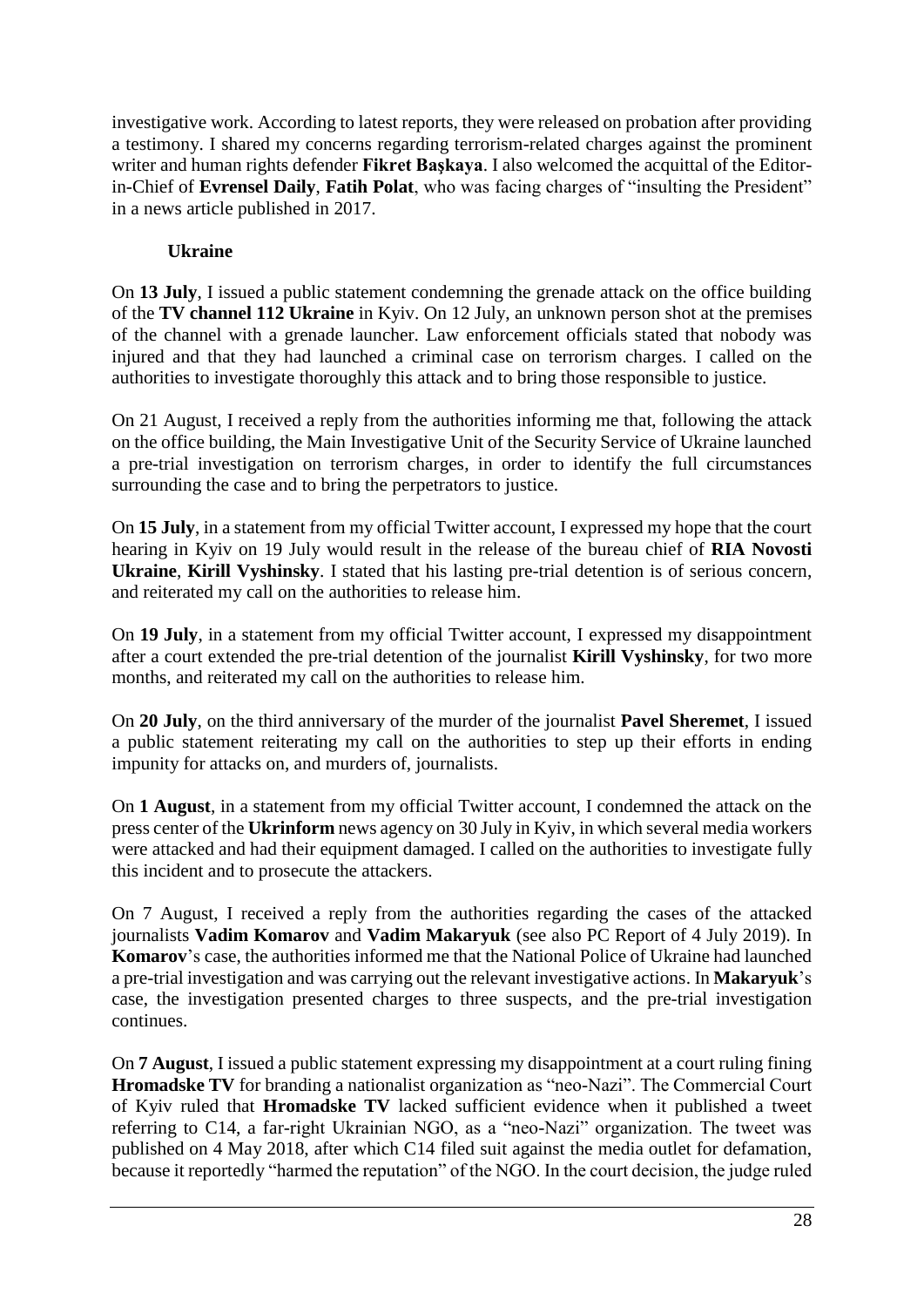that **Hromadske TV** must retract its statement and pay a fine of up to UAH 3,500 (EUR 122). I stated that this court decision sets a harmful precedent in the country, and could have a dissuading effect on journalistic work.

On **16 August**, in a statement from my official Twitter account, I condemned the cyberattack against the **Black Sea TV and Radio Company**. This attack, I stated, highlighted the urgent need to protect Internet resources and infrastructures at all times as key components of media freedom.

On **28 August**, I issued a public statement, in addition to a statement from my official Twitter account, welcoming the Appeals Court of Kyiv ruling to release from pre-trial detention the chief of **RIA Novosti Ukraine**, **Kirill Vyshinsky**. I called for the dropping of all charges against him, and for the release of all other detained journalists and authors in the OSCE region, in particular **Roman Sushchenko** and **Oleg Sentsov** in Russia.

On **30 August**, in a statement from my official Twitter account, I expressed my concern at the police search of the offices of the public service broadcaster and the homes of several of its managers, including its Chairperson **Zurab Alasania**. I called on the authorities to refrain from exerting any pressure on the independence of public media.

On **7 September**, I issued a public statement, in addition to a statement from my official Twitter account, welcoming the release of the Ukrainian film director and writer, **Oleg Sentsov**, from Crimea, of the correspondent of the **Ukrinform Ukrainian National News Agency**, **Roman Sushchenko**, and of the chief of the **RIA Novosti Ukraine** office in Kyiv, **Kirill Vyshinsky**, following the exchange of prisoners between Ukraine and Russia. I recalled that I intervened on their behalf numerous times in the past (see also PC Reports of 5 July 2018, 22 November 2018 and 4 July 2019).

I also reiterated my call for the release of the blogger and contributor to the **Ukrainian Service of RFE/RL**, **Stanislav Aseev**, whom the so-called "Donetsk People's Republic" forces detained at the beginning of June 2017, in Donetsk, and who has remained in custody since then.

On **30 September**, in a statement from my official Twitter account, I expressed my concern at the death threats reportedly sent to members of the **Bellingcat Monitoring Project** team, who were writing about the far-right in Ukraine. I called on the authorities to conduct a swift investigation, bring all those responsible to justice, and ensure journalists' safety.

On **30 September**, I issued a public statement expressing my concern at the decision taken by the media regulator, the National Council of Television and Radio Broadcasting of Ukraine, not to renew the digital terrestrial broadcasting licenses of five regional television companies that broadcast the **112 Ukraine TV channel**. I expressed my hope that the Council would find a solution to preserve pluralism in the media environment. I also stated that it is important to ensure diversity in the broadcasting sphere, while fully respecting all legal requirements, and balancing any regulatory decisions with access to pluralistic media.

On **22 October**, I issued a public statement strongly condemning the jailing of the Ukrainian journalist, writer and blogger, **Stanislav Aseev**, who was sentenced to 15 years in prison on charges of extremism, espionage and public calls for encroaching on the "Donetsk People's Republic's" territorial integrity. **Aseev**, a contributor to various media, including the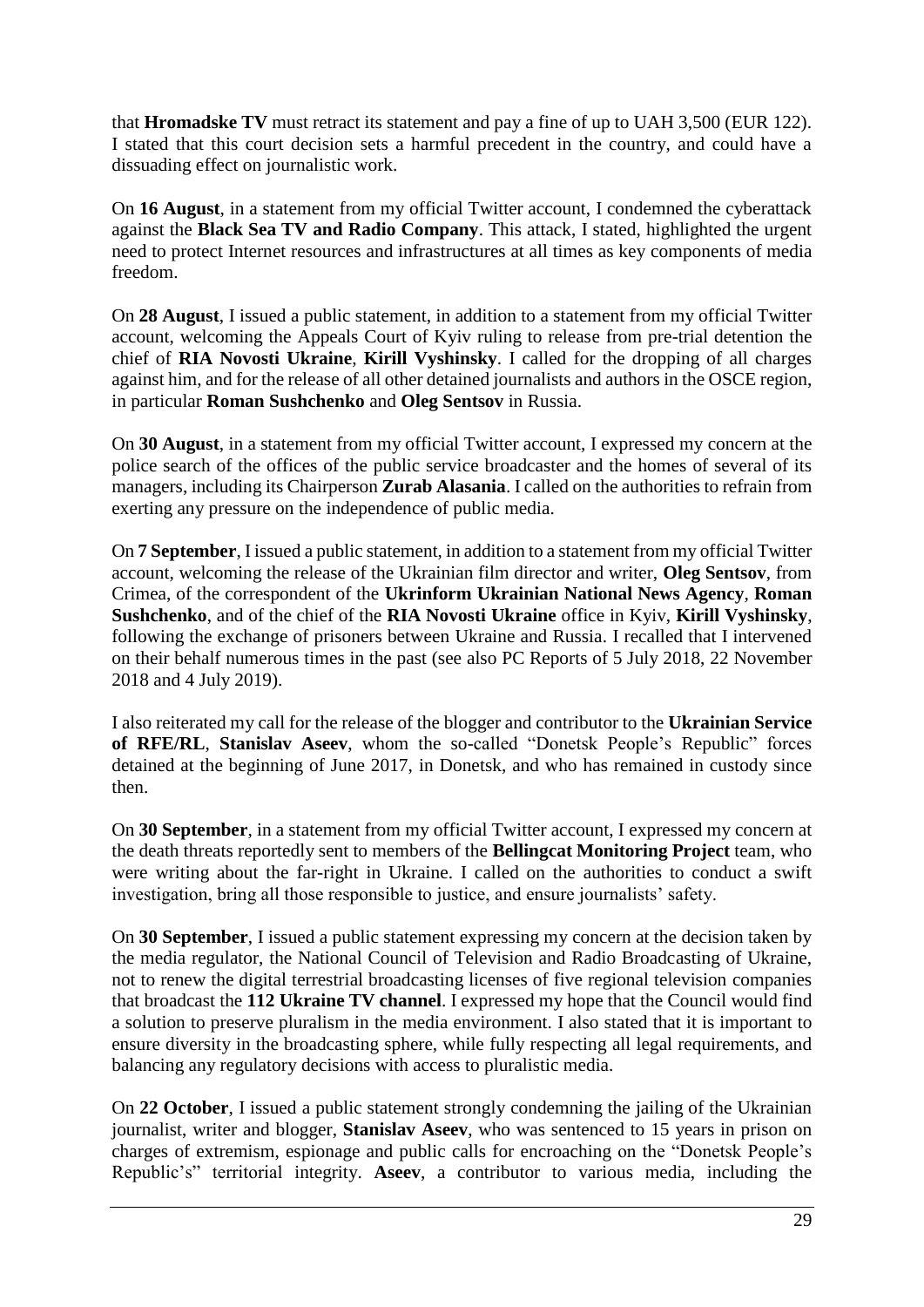**Ukrainian Service of RFE/RL**, has been detained since June 2017 (see also PC Reports of 22 November 2018 and 5 July 2018). I reiterated my call for his immediate release, as well as that of all journalists in the region, including **RFE/RL** contributor **Oleh Halaziuk**.

On **26 October**, I issued a statement from my official Twitter account, and on **31 October** wrote to the authorities, expressing my concern at the court decision on 17 October granting investigators wide-ranging access to the communications and internal data of "Schemes", a joint investigative project of **RFE/RL's Ukrainian Service** and the public service company **UA:PBC**. I called on the authorities to respect journalists' work and the confidentiality of their sources.

On 12 November, the Kyiv Appellate Court overturned the lower court's ruling to allow investigators access to the editorial communications and other data of journalists working for the "Schemes" investigative project. The appellate court also ruled that the law enforcement's request to obtain such access must be reviewed again by the same lower court.

On **8 November**, I issued a statement from my official Twitter account, and on **12 November** wrote to the authorities, expressing my concern at the search, on 7 November, of the home of the owner of **TV Priamij**, **Volodymyr Makeyenko**, in Kyiv. While the investigators said the search was in relation to alleged tax evasion, some NGOs linked the search to the editorial policy of the outlet. I called on the investigators to respect freedom of the media.

On **12 November**, I wrote to the authorities asking for information regarding the decree signed by the President of Ukraine, Volodymyr Zelensky, on 8 November "On urgent measures for implementation of reforms and strengthening of the state". The decree, among other issues, tasks the Cabinet of Ministers to develop and refer to parliament for consideration the draft laws with provisions regulating media activities in the country, by 31 December 2019. I offered my Office's assistance in commissioning an expert assessment of the prospective amendments, and in providing relevant policy recommendations in line with international standards and OSCE media freedom principles.

On **14 November**, I wrote to the authorities asking for information regarding reports about the launching of criminal proceedings in Ukraine against **Vladimir Soloviev**, a Russian journalist working for the **Rossiya 1** TV channel, for his statements on the situation on Ukraine. Reportedly, the proceedings were launched on suspicion that the statements infringed on the territorial integrity of Ukraine, following the appeal of one of the members of the Verkhovna Rada.

# **United Kingdom**

On **29 July**, in a statement from my official Twitter account, I deplored the cyberattack against the investigative media outlet **Bellingcat** and its journalist **Christo Grozev**, among others, and called on the authorities to investigate fully these unacceptable attacks.

On **7 August**, in a statement from my official Twitter account, I expressed my concern at the Metropolitan Police's attempt to force the **BBC**, **ITN**, **Sky News**, and **The Times** to disclose unpublished materials from interviews with the British-born woman Shamima Begum, after she had travelled to Syria. I affirmed that respect for confidentiality of journalistic sources is important for media freedom.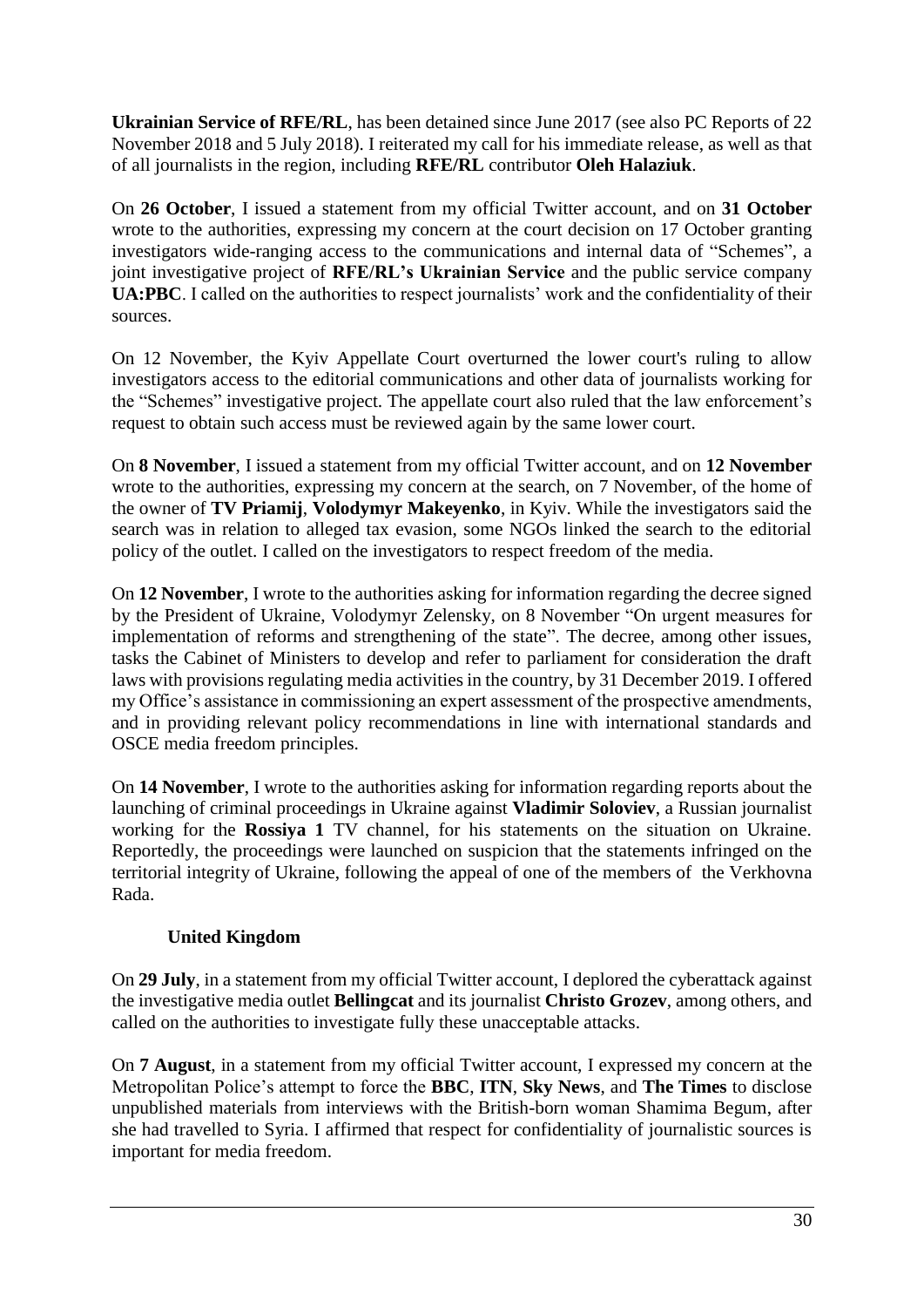On **18 August**, in a statement from my official Twitter account, I deplored the violent attack against **The Guardian** columnist **Owen Jones** on 17 August, and called on the authorities to investigate and bring the perpetrators to justice. I further stated that such attacks are unacceptable and pose a threat to media freedom.

On **30 August**, in a statement from my official Twitter account, I welcomed the arrest of three individuals in connection with the assault on **The Guardian** columnist **Owen Jones**. I also expressed my hope that due process would follow and that there would be no impunity for the violent attack against him.

On **4 September**, in a statement from my official Twitter account, I welcomed the court ruling in favour of the **BBC**, **ITN**, **Sky News** and **The Times** safeguarding the confidentiality of journalistic sources in relation to the Shamima Begum case (see above). I noted that this ruling sets an important precedent for press freedom and the protection of journalistic sources.

# **United States of America**

On **6 August**, in a statement from my official Twitter account, I welcomed the 20-year prison sentence handed down to the man responsible for sending explosive devices to **CNN** offices and political figures in 2018. I stated that this sentence sends a clear signal that threats against journalists will not be tolerated and that media freedom needs to be protected.

### **Uzbekistan**

On 22 July, I received a letter from Komil Allamjonov, the Acting Director of the Agency for Information and Mass Communications under the Administration of the President of the Republic of Uzbekistan, confirming the desire of the authorities to work closely with my Office in furthering freedom of the media in the country.

On **19 September**, in a statement from my official Twitter account, I expressed my concern at the sentencing of the blogger **Nodirbek Hojimatov**, to 10 days in prison for a Facebook post calling on the President to investigate local corruption. I called for his release, stressing that this sentence compromises his freedom of expression.

On **21 October**, I sent a legal review to the Minister of Foreign Affairs, Abdulaziz Kamilov, on the draft law **"On Television and Radio Broadcasting"**. The review was prepared by Mr. Dmitry Golovanov, a legal expert from the Russian Federation. Having analyzed the draft law in the context of the international standards on freedom of expression, the expert came to the general conclusion that the draft law demonstrates progress in the development of legislation on television and radio broadcasting, and its direction towards harmonization with the principles of international law and international standards. At the same time, despite the correct basic principles being laid down, as well as some obvious and very significant advantages, the draft contains potentially negative provisions for freedom of the media includes a number of provisions that contradict each other. (For more details, see Legal reviews).

On 25 October, I received a letter from Komil Allamjonov, the Acting Director of the Agency for Information and Mass Communications under the Administration of the President of the Republic of Uzbekistan, conveying concerns raised by the Uzbek authorities regarding the editorial policies of **Radio Ozodlik** (Uzbek service of RFE/RL). My Office previously held a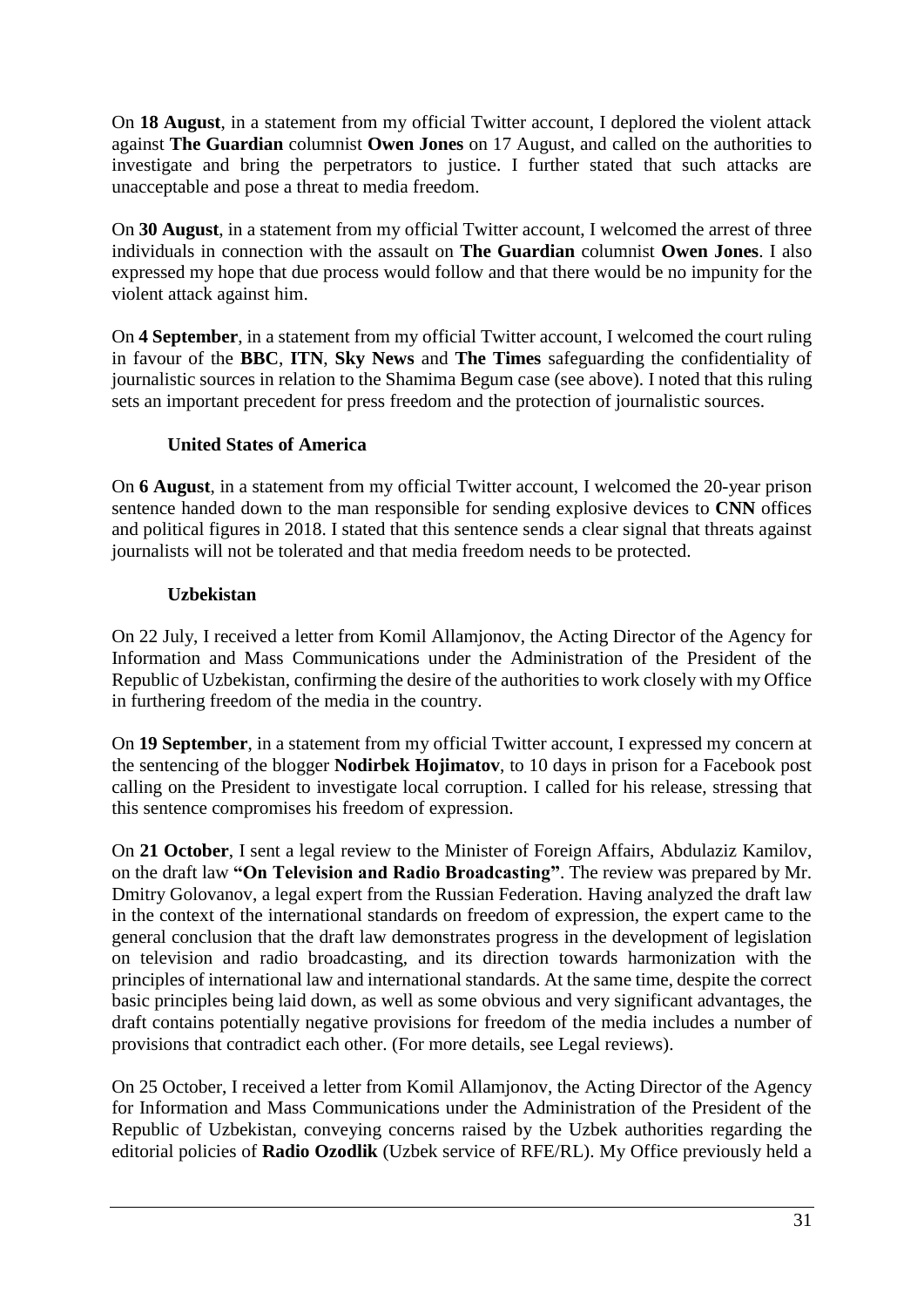meeting with Allamjonov on 25 June this year to discuss the matter (see also PC Report of 4 July 2019).

On **12 November**, I wrote to Komil Allamjonov, in reply to his letter of 25 October, expressing my hope that the situation regarding **RFE/RL** would soon be satisfactorily resolved, and conveying the readiness of my Office to closely co-operate with the authorities in organizing the second Central Asia Judicial Dialogue.

On **18 November**, in a statement from my official Twitter account, I expressed my concern at reports of threats by a high-level official towards the journalists of the **Kun news agency**. I welcomed the prosecutor office's swift reaction on the matter, and expressed my hope that they would look into it and ensure journalists' safety.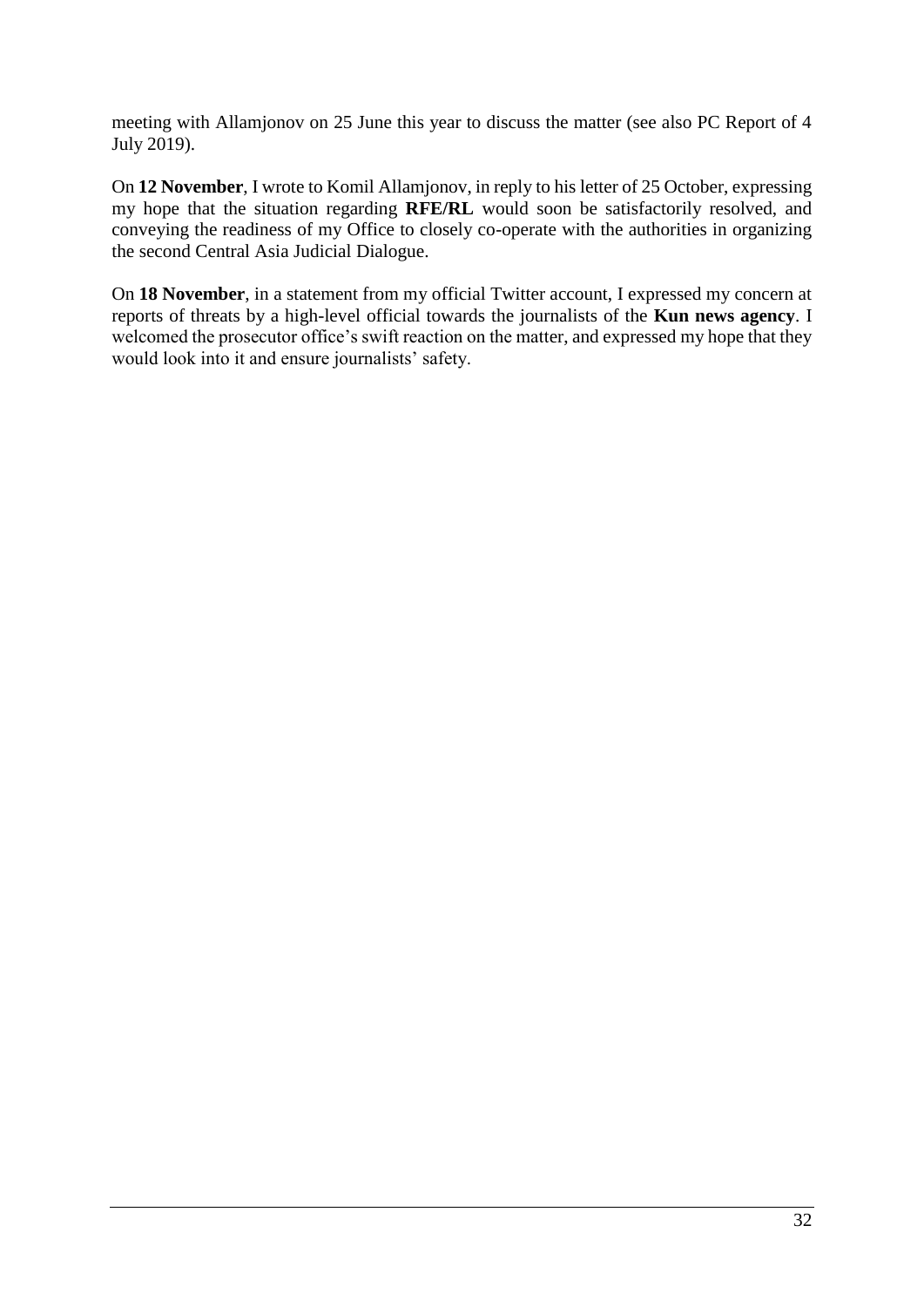# **3. Activities since the last report**

# **Legal reviews**

#### **Albania**

On **11 July**, following several consultations on the drafting process with government representatives, I published a legal review, prepared by Dr. Joan Barata Mir an independent media freedom expert, on the amendments to the **"Law on Audiovisual Media in Albania"**. Besides mentioning the progress that has been achieved since previous versions, I stressed that the Audiovisual Media Authority (AMA) should not substitute the independent judiciary or self-regulatory mechanisms on issues of freedom of expression. This also applies for the blocking of content, fines for breaches of the law and the modalities of the right to reply. I emphasized that it is necessary that this legislation respects international standards and OSCE commitments on freedom of expression.

On **22 July**, I wrote to the Prime Minister, Edi Rama, and on **23 July** issued a public statement, presenting an updated legal review on the amendments to the **"Law on Audiovisual Media in Albania"**, to the **"Law on Electronic Communications"** and other relevant provisions regarding the regulation of certain types of online content provided through the Internet. I expressed my hope that our modifications would be introduced during the parliamentary process. I noted that important improvements had been made: the new drafts of the Law on Audiovisual Media incorporated new provisions that better define the object and scope of the law, mentioned the need for the Audio-visual Media Authority (AMA) to respect international and regional standards in its decisions, and it included a specific adaption of the right to reply to the new environment of electronic publications. Also, some problematic provisions regarding, for instance, domain name registration and blocking of online content, had been removed. However, as I pointed out, several remaining issues still needed to be addressed. The legal review proposed to amend article 132/1: an article that gives the AMA the power to oblige electronic publications service providers to publish an apology, remove content or insert a popup notice in cases of violations of provisions of the draft law. This is especially troublesome when it comes to the broadly phrased new article 33/1 (which mentions the "respect of privacy and dignity of citizens"), granting the AMA extensive new powers that could negatively impact the freedom of expression.

On 11 September, representatives from my Office met with the Deputy Secretary General of the Director of the Regulatory and Compliance Department of the Prime Minister's Office, Elira Kokona, and the Director of Communications of the Council of Ministers, Endri Fuga, to discuss the latest legal suggestions shared by my Office. On 12 September, I met with the Albanian Member of Parliament and Secretary of Committee on Legal Affairs, Klotilda Ferhati, for a discussion on the draft media legislation in Albania, in view of building legislation in accordance with OSCE commitments and best international media standards.

On  $1 - 2$  October, an independent expert, Peter Noorlander, in close co-ordination with Dr. Joan Barata Mir and together with a representative from my Office, visited Tirana to hold several meetings with the local authorities, and to participate in technical discussions related to the previous recommendations made by my Office. The consultations continued on the drafting of legislation.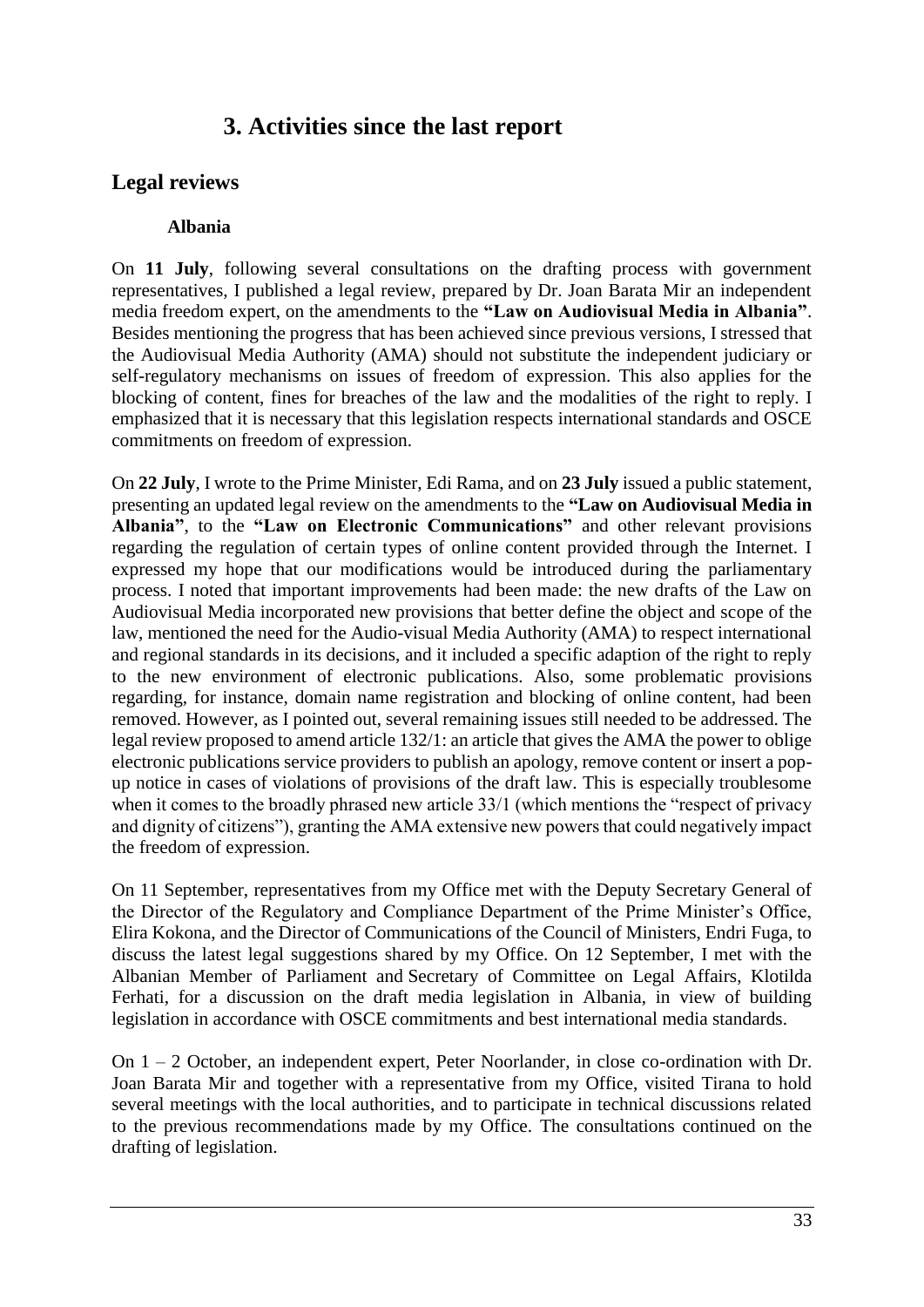### **Uzbekistan**

On **21 October**, I presented a legal review to the authorities on the draft law **"On Television and Radio Broadcasting"**. The review was prepared by Mr. Dmitry Golovanov, a legal expert from the Russian Federation.

Having analyzed the draft law in the context of international standards on freedom of expression, the expert came to the general conclusion that the draft law demonstrates progress in the development of legislation on television and radio broadcasting, and its direction towards harmonization with the principles of international law and international standards. At the same time, despite the correct basic principles being laid down, as well as some obvious and very significant advantages, the draft contains potentially negative provisions for freedom of the media and includes a number of provisions that contradict each other.

The main recommendations are to provide the necessary level of guarantees for public broadcasting organizations; abandon functioning of governmental channels; eliminate unnecessary restrictions for foreign broadcasters; ensure the independence of the regulatory body (Council); review certain licensing provisions, rules on abuse of freedom of broadcasting, as well as the rules that exclude the liability of broadcasters for distributing illegal content in certain cases.

# **Publications**

On 10 July, I launched the 20<sup>th</sup> Joint Declaration on freedom of expression, together with other international rapporteurs, including the United Nations Special Rapporteur on Freedom of Opinion and Expression, David Kaye, the Organization of American States Special Rapporteur on Freedom of Expression, Edison Lanza, and the African Commission on Human and Peoples' Rights Special Rapporteur on Freedom of Expression and Access to Information, Lawrence Murugu Mute. We focused on the challenges to freedom of expression foreseen in the next decade.

The full text of the Joint Declaration is available at: [https://www.osce.org/representative-on](https://www.osce.org/representative-on-freedom-of-media/425282)[freedom-of-media/425282](https://www.osce.org/representative-on-freedom-of-media/425282)

# **Visits, meetings and participation in events**

On **8 July**, I met with the Minister for Foreign Affairs and Trade Promotion of Malta, Carmelo Abela, in **Vienna**. We discussed the investigation into the assassination of journalist Daphne Caruana Galizia, the need to ensure that there will be no impunity for all those involved in this horrendous crime, as well as the ongoing defamation cases inherited by her family, and the public inquiry into her death.

On **9 July**, I attended OSCE Informal Ministerial Gathering organized by the Slovak Chairmanship in the **High Tatras**, Slovakia.

On **10 – 12 July**, I attended the **Global Conference for Media Freedom** in **London**, coorganized by the Governments of the United Kingdom and Canada, where I addressed a Plenary Session.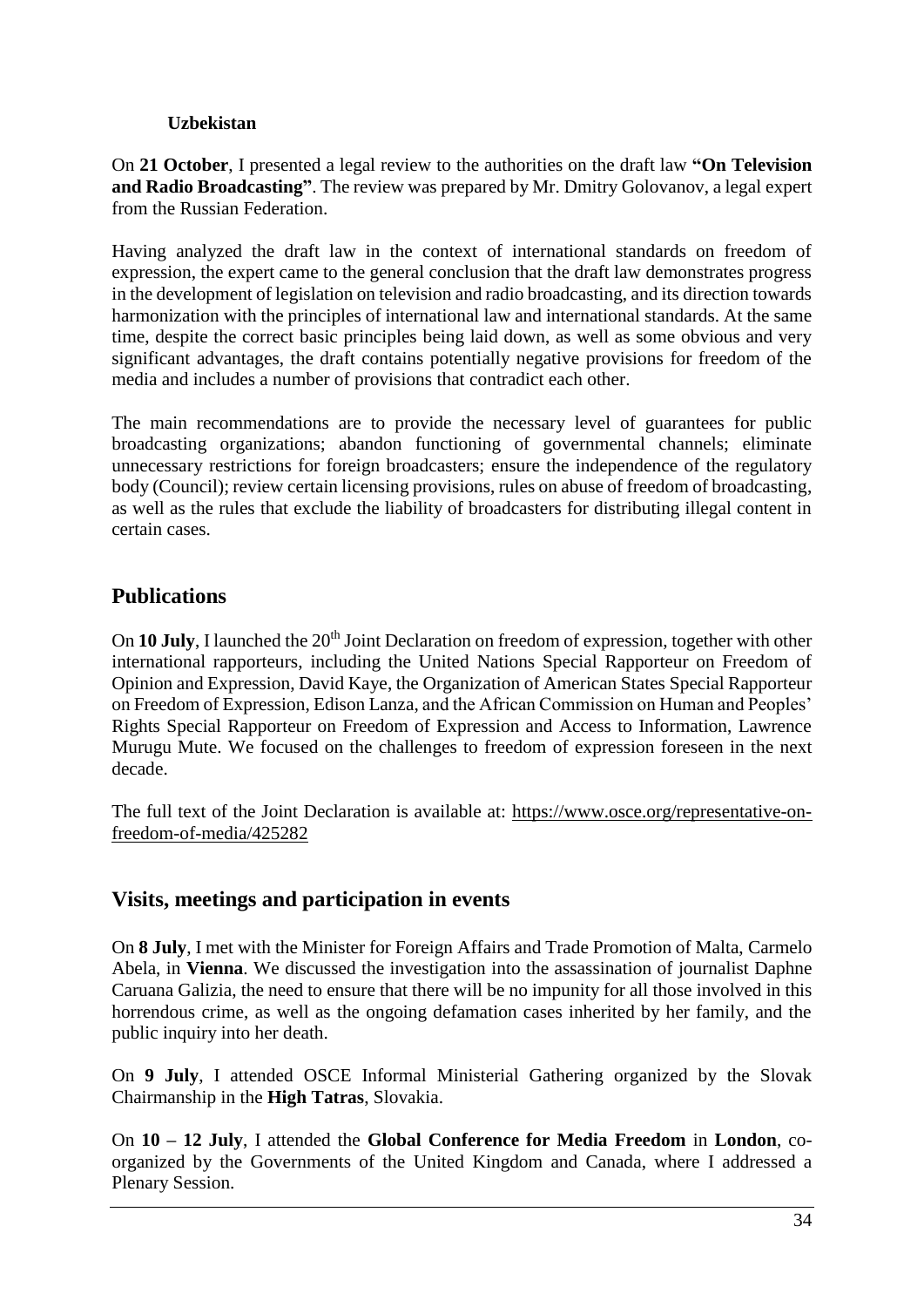During the conference, I launched the 20<sup>th</sup> Joint Declaration on freedom of expression, together with other international rapporteurs, including the United Nations Special Rapporteur on Freedom of Opinion and Expression, David Kaye, the Organization of American States Special Rapporteur on Freedom of Expression, Edison Lanza, and the African Commission on Human and Peoples' Rights Special Rapporteur on Freedom of Expression and Access to Information, Lawrence Murugu Mute. We focused on the challenges to freedom of expression foreseen in the next decade.

On the margins of the conference, my Office screened our SOFJO documentary "A Dark Place". I also met with the Minister of Foreign Affairs of Uzbekistan, Abdulaziz Kamilov, with whom I discussed media freedom issues and reforms in Uzbekistan and areas of co-operation with my Office; and with the German Foreign Office State Secretary, Michelle Müntefering, with whom I exchanged views on media freedom issues across the OSCE region and safeguarding freedom of expression online. I met with several journalists and representatives of NGOs.

On **15 July**, my Office spoke on the topic of "international law on disinformation in the media", at the International Media Law Summer School in **Kyiv**. The Centre for Democracy and Rule of Law organized the event.

On  $16 - 18$  July, I paid an official visit to **Kyrgyzstan**, on the occasion of the  $21<sup>st</sup>$  Central Asia Media Conference organized by my Office in Bishkek. During my visit, I met with the Minister of Foreign Affairs of Kyrgyzstan, Chingiz Aidarbekov, the First Deputy Minister for Foreign Affairs, Nuran Niyazaliev, and the Minister of Culture, Information and Tourism, Azamat Zhamankulov. The discussions focused on court cases against journalists, the issue of access to information, and physical attacks against journalists. (For more details, see Conferences).

On **17 July**, my Office spoke on the topic of "international law on disinformation in the media", at the second Boris Nemtsov International Summer School of Journalism and Cultural Studies at Charles University in **Prague**. The Boris Nemtsov Academic Center for the Study of Russia organized the event.

On **19 July**, I met with the Deputy Minister of Foreign Affairs of Georgia, Lasha Darsalia, in **Vienna**. We discussed the current situation and media freedom developments in Georgia, including the incidents against journalists and the media that took place on 20 June this year (see also PC Report of 4 July 2019).

On **25 – 27 July**, I travelled to **Washington, D.C.**, where, in Congress, I addressed the **U.S. Helsinki Commission on Security and Cooperation in Europe** in a hearing on the state of media freedom in the OSCE region, in the presence of Representative **Alcee L. Hastings**, Chairman of the Commission. In this first appearance before the U.S. Congress, I presented an overview of the media freedom situation in the OSCE region, and of the work and interventions of my Office. I addressed, in particular, the issues of the safety of journalists, the situation of imprisoned media professionals, as well as ideas on how to respond to the threats posed by disinformation. Following the hearing, I introduced the screening of our SOFJO documentary "A Dark Place", which was hosted by the Helsinki Commission, with the participation of Committee to Protect Journalists' Advocacy Director, Courtney C. Radsch; Reporters Without Borders' Head of Advocacy Global Division, Thomas Friang; Organized Crime and Corruption Reporting Project (OCCRP)'s Chief of Global Partnerships and Policy, Camille Eiss; and Radio Free Europe/Radio Liberty (RFE/RL)'s Deputy Director, Martins Zvaners.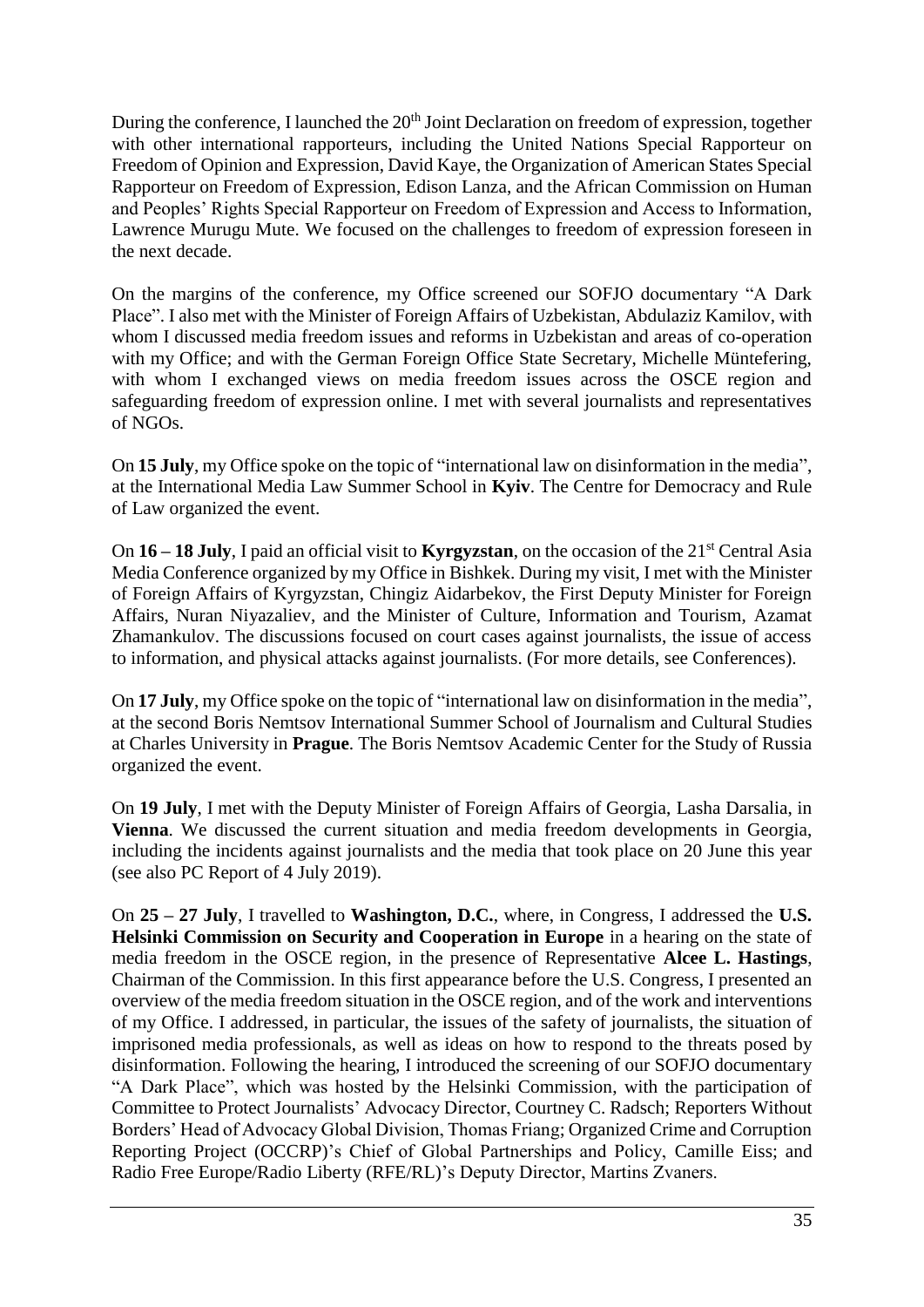During my visit, I met with members of Ranking Digital Rights, Rebecca MacKinnon and Jessica Dheere, as well as members of Freedom House, to discuss media and Internet freedom and safety of journalists in the OSCE region. I also visited Google, where I met with Alex Walden to discuss human rights online, media freedom, and regulation of Internet intermediaries.

On **21 – 23 August**, my Office participated in the National Table-Top Exercise on Countering the Use of the Internet for Terrorist Purposes, in **Dushanbe**, organized by the OSCE's Transnational Threats Department.

On **2 – 3 September**, my Office participated in the OSCE Asian Conference "How to achieve comprehensive security in the digital era: perspectives of the OSCE and its Asian partners", in **Tokyo**.

On **6 – 7 September**, my Office spoke on the topic of international law on disinformation in the media, as well as on media policy for national unity and on journalism during armed conflicts, at the Donbas Media Forum (DMF-2019) "Time to Choose Journalists' Standards", in **Kharkiv**, Ukraine. The Donetsk Institute of Information organized the event.

On **12 – 13 September**, my Office spoke at a panel on "Policy meets Media" at the EU-Western Balkans Media days, organized by the European Commission in **Podgorica**.

On **16 – 19 September**, I attended the **OSCE Human Dimension Implementation Meeting** (HDIM) in **Warsaw**, where I addressed the opening plenary session. My Office chaired and co-organized Working Sessions I and II on fundamental freedoms, including freedom of expression, free media and information, as well as the specifically selected topics of Working Sessions IV and V on the safety of journalists, including physical and legal.

During HDIM, my Office organized, and I spoke at, four side events. They included an event on "Journalism behind bars in Turkey" co-organized by my Office and Article 19; "The impact of artificial intelligence on freedom of expression"; "A Dark Place film screening – safety of female journalists online" co-organized by my Office with the Polish Commissioner for Human Rights; and "Media freedom and tolerance and non-discrimination" co-organized by my Office with the Tolerance and Non-Discrimination Department of ODIHR. (For more details, see Conferences).

I also spoke at two other side events, one on "Building resilience to overcome vulnerabilities generated by the misuse of information in democratic societies", co-sponsored by Finland and Romania and the Office for Democratic Institutions and Human Rights (ODIHR); and the other on "How to build digital safety for journalism? Best practices and next steps", hosted by the informal OSCE Group of Friends on Safety of Journalists. In addition, my Office delivered a presentation at a side event on "Journalism is not a crime: ensuring the legal safety of journalists", organized jointly by the United Kingdom and Canada.

On **21 September**, my Office introduced, and participated in a panel discussion of, our SOFJO documentary "A Dark Place" at the Albanian Human Rights Film Festival in **Tirana**.

On **23 September**, my Office participated at a UNESCO information meeting on the monitoring of the situation in the Autonomous Republic of Crimea (Ukraine), in **Paris**.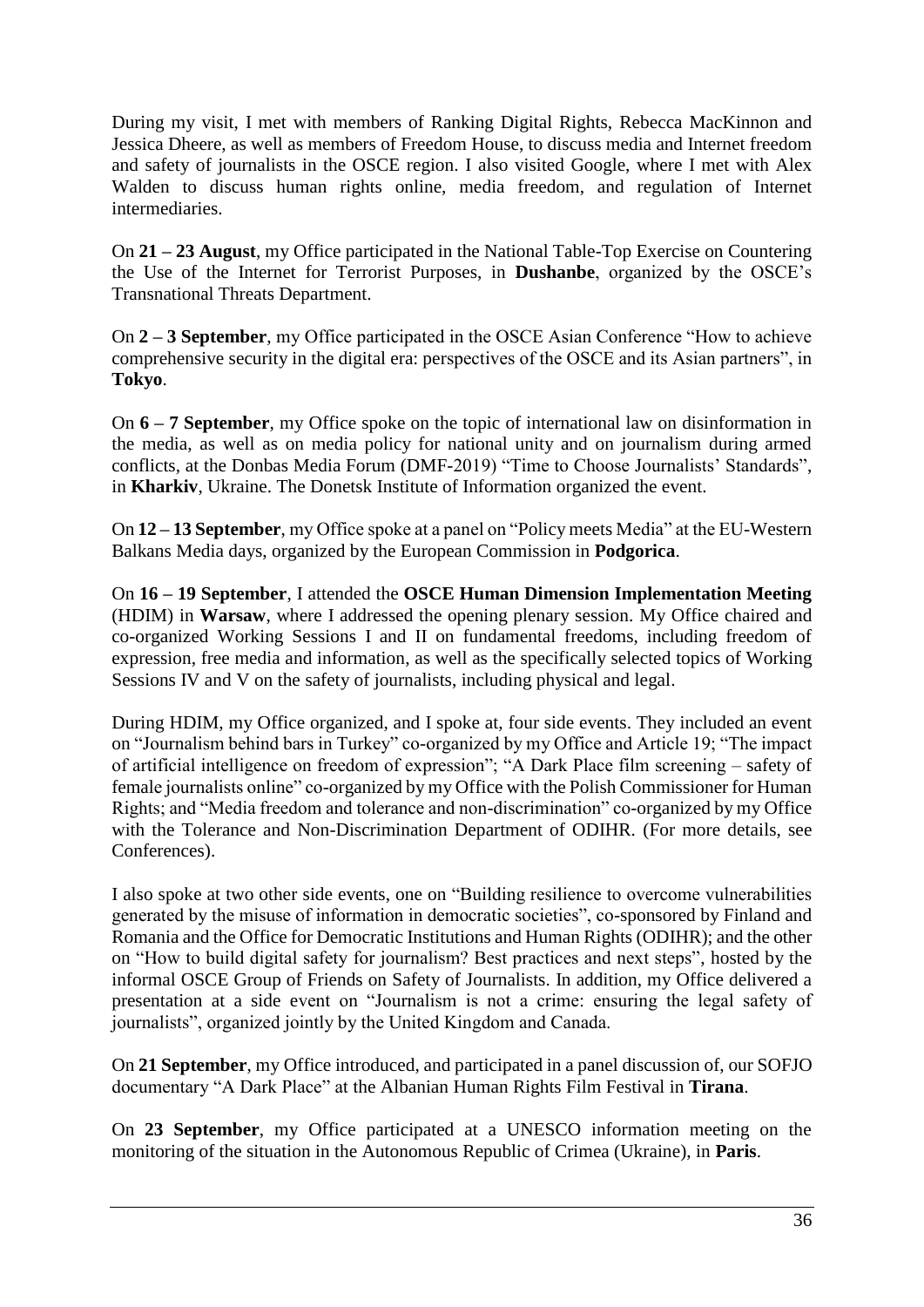On **28 September**, I addressed, in writing, the National Association of Independent Media of Tajikistan (NANSMIT) in **Dushanbe**, on the occasion of the 20<sup>th</sup> anniversary of its establishment, stressing the importance of their work in supporting the media and journalists.

On **2 – 4 October**, I paid an official visit to **Cyprus**, during which I launched the second exchange opportunity for journalists from both Cypriot communities, organized by my Office as part of our Cyprus Media Dialogue project. (For more details, see Projects).

During my visit, I also met with the Minister of Foreign Affairs of the Republic of Cyprus, Nikos Christodoulides, and with the Government Spokesperson, Prodromos Prodromou, to present them with the new phase of my Office's Cyprus Media Dialogue project. In our discussions, we agreed on the importance of safeguarding and promoting the value of freedom of the media.

On  $9 - 10$  October, I paid an official visit to Georgia, on the occasion of the  $16<sup>th</sup>$  South Caucasus Media Conference organized by my Office in Tbilisi. During my visit, I met with the President of Georgia, Salome Zourabichvili, the Minister of Foreign Affairs of Georgia, David Zalkaliani, and the First Vice Chair of the Parliament, Tamar Chugoshvili, to discuss the latest media freedom developments in the country, and areas in which my Office can provide assistance. I discussed with President Zourabichvili the safety of journalists, combating disinformation, the importance of media literacy, and the role of public service media. During my discussion with Minister Zalkaliani, we discussed combating disinformation, and support to quality information and media pluralism. I met with the President of the Parliamentary Assembly of the OSCE, George Tsereteli. (For more details, see Conferences).

On **14 – 16 October**, I paid a visit to **Malta**, where I commemorated the two-year anniversary of the murder of the investigative journalist, **Daphne Caruana Galizia**, attended ceremonies to pay tribute to the journalist, and met with her family.

During my visit, I met with the Foreign Minister of Malta, Carmelo Abela, the Minister of Justice, Owen Bonnici, and the Attorney General, Peter Grech, to discuss the ongoing investigation into the journalist's murder, the need to ensure no impunity of all those involved in the crime, the importance of having a fully independent and impartial public inquiry, and the lawsuits against her family. I also spoke at a press conference organized by RSF, together with the participation of RSF Secretary-General Christophe Deloire, RSF UK Bureau Director Rebecca Vincent, and Justice for Journalists Foundation Director Maria Ordzhonikidze.

On **16 – 17 October**, my Office spoke on the topic of "international law on disinformation in the media" at **Umeå** University and **Stockholm** University, and delivered a presentation on freedom of the media, at the Swedish International Development Cooperation Agency (Sida).

On **19 October**, our SOFJO documentary "A Dark Place" was screened at the International Film Festival in Manhattan, in **New York**.

On 1 November, my Office participated at the 5<sup>th</sup> Annual Media Development Forum in **Tirana**, organized by the OSCE Presence in Albania. The Forum discussed, among other things, the ongoing and proposed legislative changes affecting the media, including online media regulations, in the country.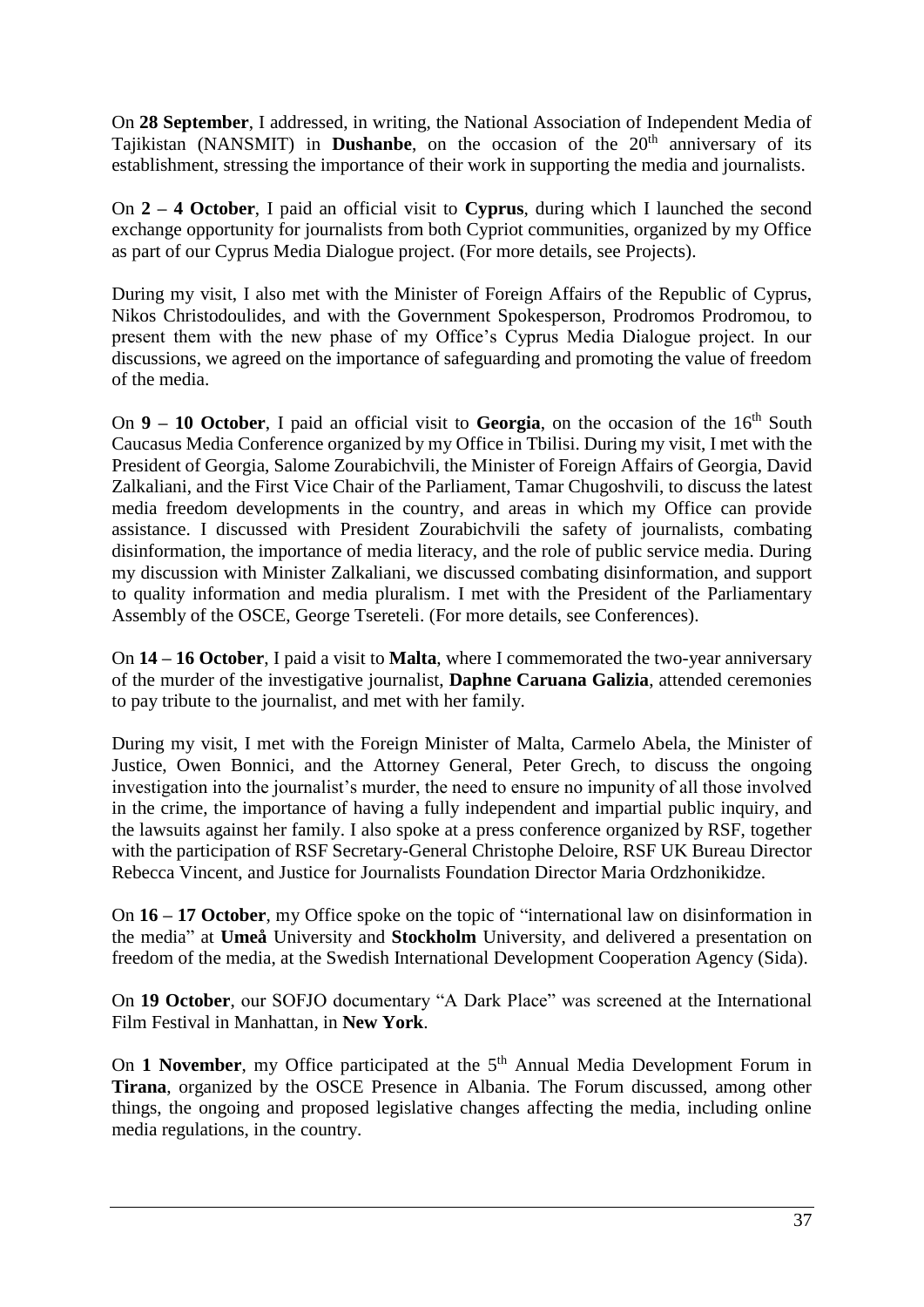On **1 November**, our SOFJO documentary "A Dark Place" was screened, and a panel held, at the Investigative Film Festival in **Skopje**. The OSCE Mission to Skopje introduced the screening.

On **6 November**, I paid an official visit to **Russia**, on the occasion of the media freedom conference organized by my Office in Moscow, with the support of the Ministry of Foreign Affairs of the Russian Federation.

During my visit, I met with the Minister of Foreign Affairs of the Russian Federation, Sergey Lavrov, the Director of the Ministry of Foreign Affairs' Press and Information Department, Maria Zakharova, and the Chair of the Committee on Information Policy and Cooperation with the Media of the Federal Council, Alexei Pushkov. We discussed the safety of journalists and legislations that have an impact on media freedom, such as anti-extremism legislation, the laws on the Internet, the laws on "disrespect" to the state and on the spread of "fake news", and the Foreign Agent Law. I also raised individual cases of journalists and media workers. (For more details, see Conferences).

On **7 November**, my Office introduced, and participated in a panel discussion of, our SOFJO documentary "A Dark Place" at the Council of Europe's World Forum for Democracy, in **Strasbourg**.

On **8 November**, I spoke at the Council of Europe's World Forum for Democracy, which this year focused on the topic "Is democracy in danger in the information age?" in **Strasbourg**.

On **8 November**, our SOFJO documentary "A Dark Place" was screened at an event on "Women in media – safety challenges and way forward", organized by the OSCE Mission to Bosnia and Herzegovina, in **Sarajevo**.

On **8 November**, my Office spoke at the meeting of the "Preventing/Countering Violent Extremism and Radicalization that Lead to Terrorism" focal points, organized by the Action against Terrorism Unit of the OSCE's Transnational Threats Department in **Vienna**.

On **11 November**, on the margins of the Seville European Film Festival, my Office organized a screening of, and spoke on a panel about, our SOFJO documentary "A Dark Place" in **Seville**.

On **13 – 15 November**, I participated in a meeting of the Transatlantic High-Level Working Group on Online Content Moderation and Freedom of Expression in **Italy**. During the two-day meeting, legislators, senior officials, corporate representatives from Internet platforms such as Twitter and Facebook, as well as other policy experts from Europe and the United States discussed challenges to freedom of expression on online platforms and will, in 2020, develop a set of recommendations.

On **14 November**, my Office introduced, and participated in a panel discussion of, our SOFJO documentary "A Dark Place" at the Bir Duino Human Rights Film Festival in **Bishkek**.

On **14 November**, my Office co-organized an event on "Fighting cyber harassment of women journalists", together with the European Foundation of Journalists, [la Radio Télévision Belge](https://www.rtbf.be/)  [Francophone](https://www.rtbf.be/) and the Belgian Association of Professional Journalists, in **Brussels**, and introduced our SOFJO documentary "A Dark Place".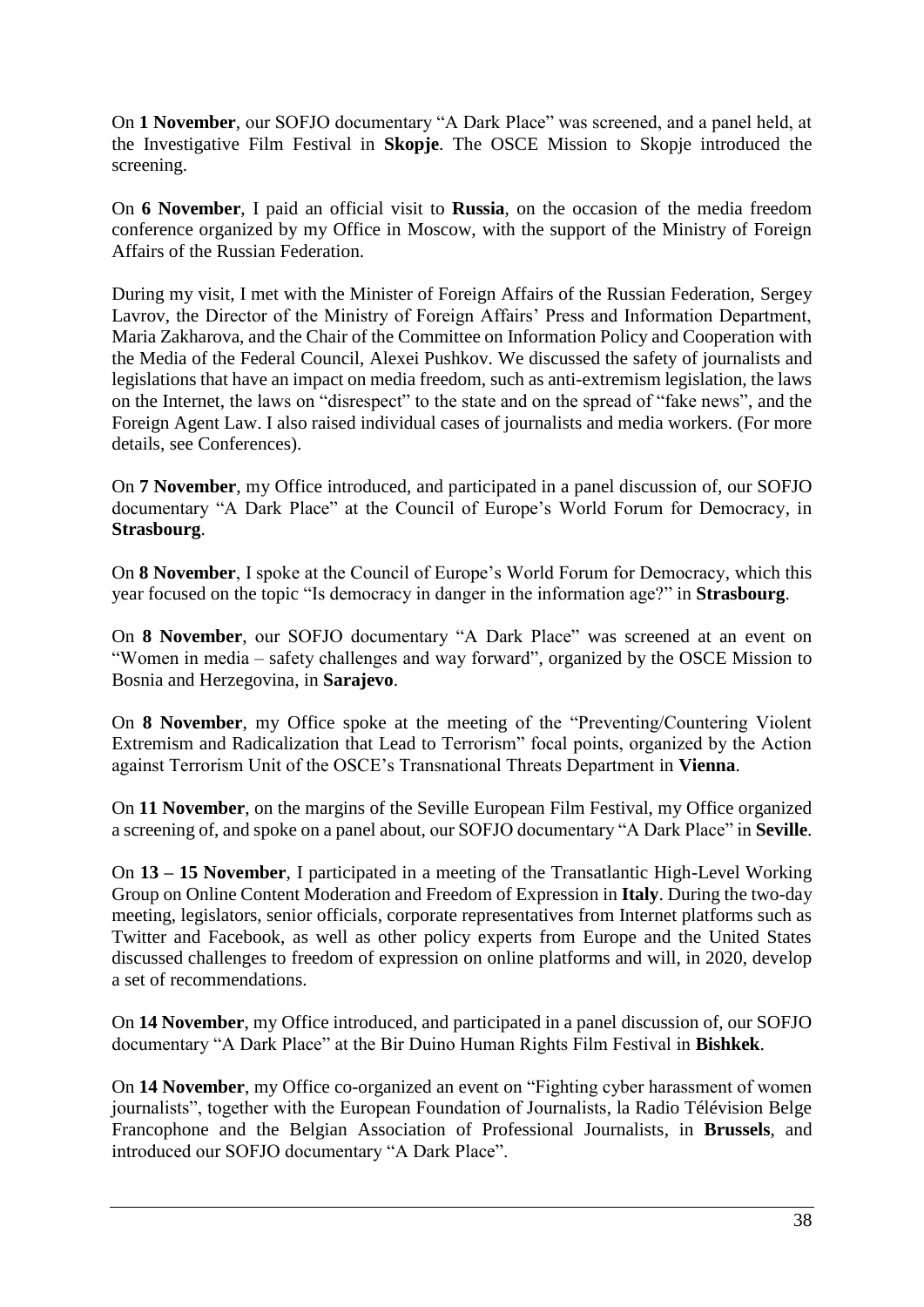On **18 November**, my Office organized, and I spoke at, an event on "How do we curtail the spread of hate speech, violent extremism and disinformation online while protecting free speech?" with Susan Ness, Michael Chertoff, Nico Van Eijk and Barbora Bukovska as select members of the Transatlantic High-Level Working Group on Online Content Moderation and Freedom of Expression at the Hofburg, in **Vienna**. The event provided a platform to discuss how to address unlawful content, such as violent extremism or terrorist content, and harmful content, such as disinformation, and which steps are necessary to safeguard freedom of expression and media pluralism when moderating such content online. The event was organized in the framework of the project on the Impact of Artificial Intelligence on Freedom of Expression.

On **19 November**, I participated in, and spoke at, the reinforced Ambassadorial retreat organized by the OSCE Slovak Chairmanship in **Bratislava**.

# **Conferences and Projects**

### **Central Asia Media Conference**

On **17 – 18 July**, my Office organized the 21st Central Asia Media Conference in **Bishkek**, Kyrgyzstan.

The conference brought together over 120 participants from among media professionals, state agencies, civil society and academia to discuss issues related to media freedom and pluralism in times of digital transformation. The conference also addressed the regulation of online media and safety of journalists, as well as provided an overview of media freedom developments in the region.

Following the conference, my Office presented new recommendations, providing guidelines for future policies that will support media pluralism, a legal regulatory framework supportive of media freedom, and self-regulation in the new digital environment.

On the occasion of the conference, I met with the Minister of Foreign Affairs of Kyrgyzstan, Chingiz Aidarbekov, the First Deputy Minister for Foreign Affairs, Nuran Niyazaliev, and the Minister of Culture, Information and Tourism, Azamat Zhamankulov. The discussions focused on media freedom developments in the country, including court cases against journalists, the issue of access to information, and physical attacks against journalists.

#### **Self-regulation Education in Mongolia**

In Mongolia, my Office facilitated the development of a new curriculum on media selfregulation in the digital age for the BA syllabus in Journalism, and on **22 – 24 August**supported the organization of a workshop for journalism trainers in **Ulaanbaatar**.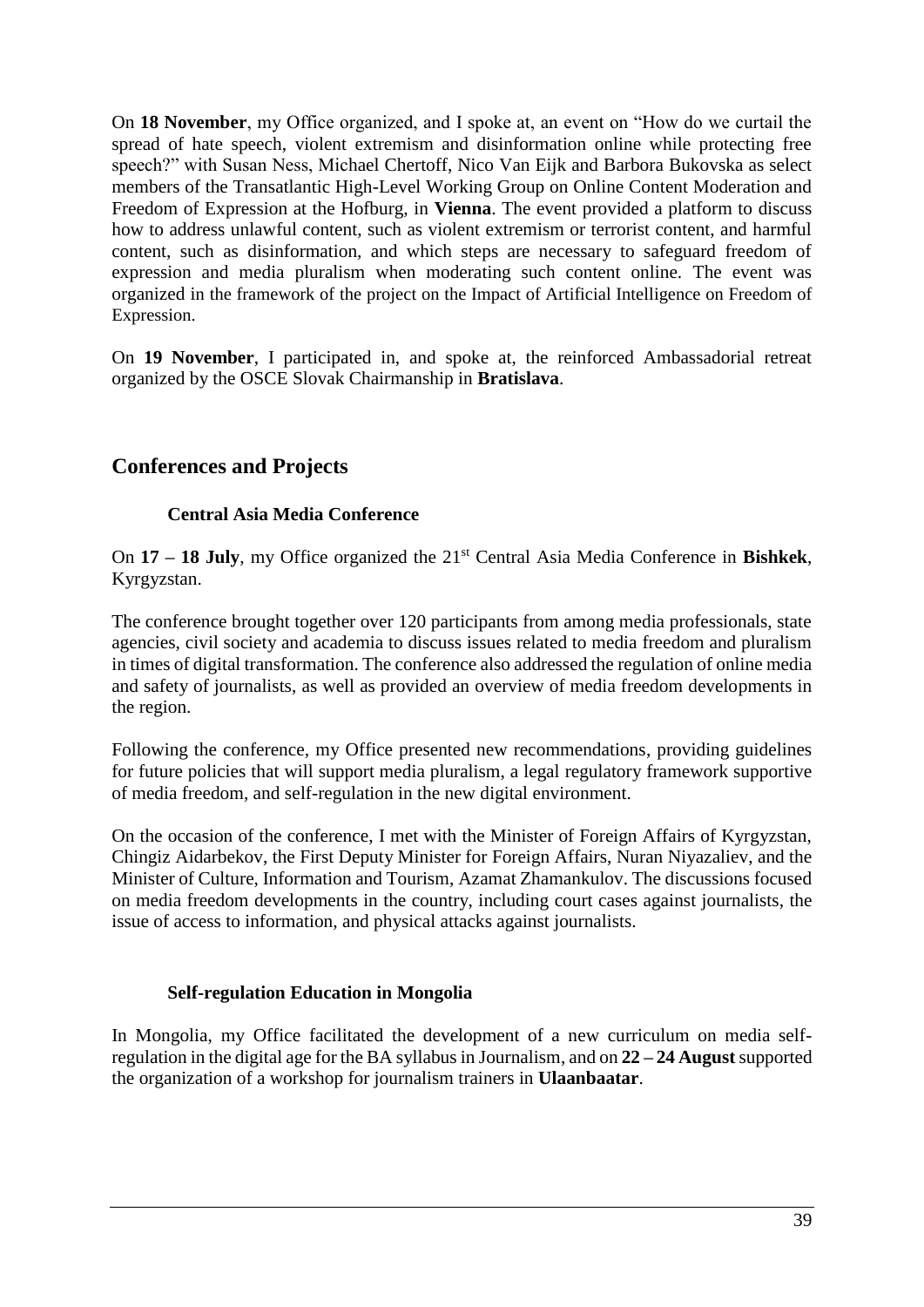#### **Side events at the Human Dimension Implementation Meeting**

On **17 September**, my Office co-organized a side event, together with Article 19, titled "Journalism behind bars in Turkey" at the OSCE 2019 Human Dimension Implementation Meeting (HDIM) in **Warsaw**. Journalists and media experts explored the situation of imprisoned journalists and tried to explain why this is the case from a legal point of view, by looking at the current media laws and existing legal safeguards used to protect journalists in the country.

On **18 September**, my Office organized a side event introducing our newly launched project on the impact of Artificial Intelligence (AI) on freedom of expression, during the 2019 OSCE HDIM in **Warsaw**, and outlined the activities planned to achieve a clearer understanding among all stakeholders and identifying the key challenges in this area.

On **18 September**, my Office co-organized, together with the Polish Human Rights Commissioner, Adam Bodnar, a screening and panel discussion of our SOFJO documentary "A Dark Place". Experts from international and civil society and women journalists shared their experiences, and discussed the actions needed to implement effectively the latest international commitments to address this type of gender-based violence.

On **19 September**, my Office co-organized a side event, together with ODIHR's Tolerance and Non-Discrimination Department, titled "Media freedom and tolerance and nondiscrimination", during the 2019 OSCE HDIM in **Warsaw**.

#### **Artificial Intelligence (AI)**

In **September**, on the margins of the OSCE Human Dimension Implementation Meeting in Warsaw, my Office launched its project on artificial intelligence (AI) and freedom of expression. The project will promote a clearer understanding of policies and practices in the development and use of artificial intelligence, and the profound impact they have on the future of Internet freedom and the realization of human rights, particularly freedom of expression and freedom of the media online. As part of the project, policy recommendations will be developed on the most effective ways to safeguard freedom of expression and media pluralism when using AI (and other advanced machine learning technologies), within four thematic areas: (a) security (b) hate speech (c) media pluralism and (d) surveillance.

On **18 November**, my Office organized, and I spoke at, an event on "How do we curtail the spread of hate speech, violent extremism and disinformation online while protecting free speech?" with Susan Ness, Michael Chertoff, Nico Van Eijk and Barbora Bukovska as select members of the Transatlantic High-Level Working Group on Online Content Moderation and Freedom of Expression at the Hofburg, in **Vienna**. The event provided a platform to discuss how to address unlawful content, such as violent extremism or terrorist content, and harmful content, such as disinformation, and which steps are necessary to safeguard freedom of expression and media pluralism when moderating such content online. The event was organized in the framework of the project on the Impact of Artificial Intelligence on Freedom of Expression.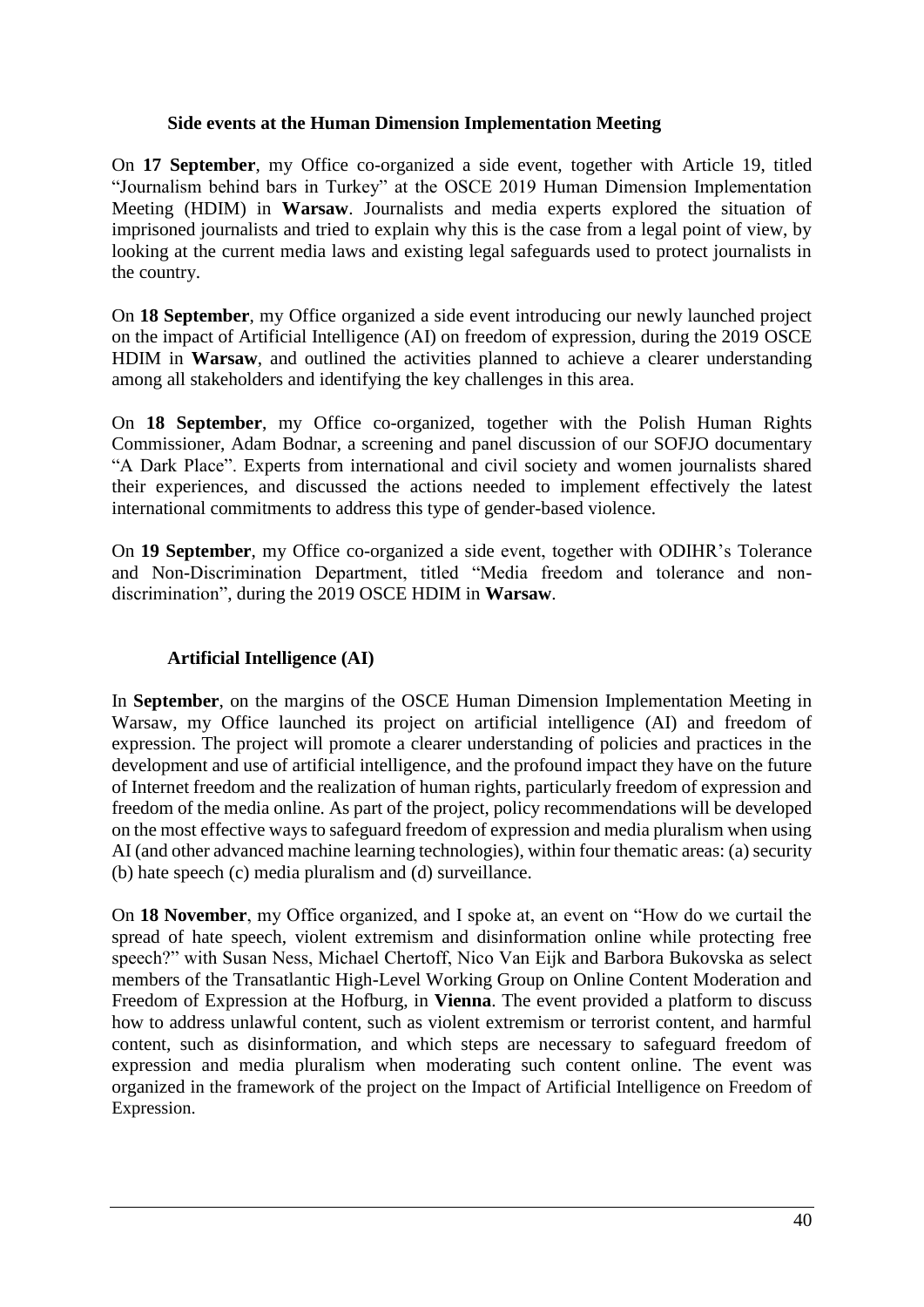### **Cyprus Media Dialogue**

On **3 October**, I launched the second exchange opportunity for journalists from both Cypriot communities, organized by my Office as part of the "Cyprus Media Dialogue" project, in **Nicosia**, Cyprus. On this occasion, I met with the 15 journalists selected to take part in the exchange, in particular eight Greek-Cypriot and seven Turkish-Cypriot journalists, who will work, for one week, at a host media before the end of 2019.

More specifically, the selected Greek-Cypriot journalists will work in a Turkish-Cypriot media outlet, and the selected Turkish-Cypriot journalists will work in a Greek-Cypriot media outlet. During the exchange, the selected participants will immerse themselves in another newsroom and report on a local story, which they will later share in their home media with their readers, viewers or listeners.

The exchange opportunity aims to encourage and enhance dialogue, co-operation and solidarity between media and journalists from both Cypriot communities; to contribute to media diversity and the free flow of information by providing media content about the life of both communities to the Cypriot public; and to advance accountable, quality journalism in Cyprus.

My Office developed this project in partnership with the Cyprus Journalists' Union, the Basin-Sen/Press Workers' Union and the Turkish Cypriot Journalists' Union.

### **South Caucasus Media Conference**

On **9** – **10 October**, my Office organized the 16<sup>th</sup> South Caucasus Media Conference in **Tbilisi**, Georgia.

During the two-day conference, journalists and representatives from the media, NGOs, and state representatives from Armenia, Azerbaijan and Georgia, as well as international experts, discussed the latest media freedom developments in the region, safety of journalists and the impact of digitalization on news creation and sustainability of the media. The participants also debated the issue of disinformation and "fake news", as well as the role of journalism in the digital age to promote access to quality and reliable information.

Following the conference, my Office presented new recommendations, providing guidelines to support media pluralism, safety of journalists and legal frameworks in the region.

On the occasion of the conference, I met with the President of Georgia, Salome Zourabichvili, the Minister of Foreign Affairs of Georgia, David Zalkaliani, and the First Vice Chair of the Parliament, Tamar Chugoshvili. I discussed with President Zourabichvili the safety of journalists, combating disinformation, the importance of media literacy, and the role of public service media. During my discussion with Minister Zalkaliani, we discussed combating disinformation, and support to quality information and media pluralism.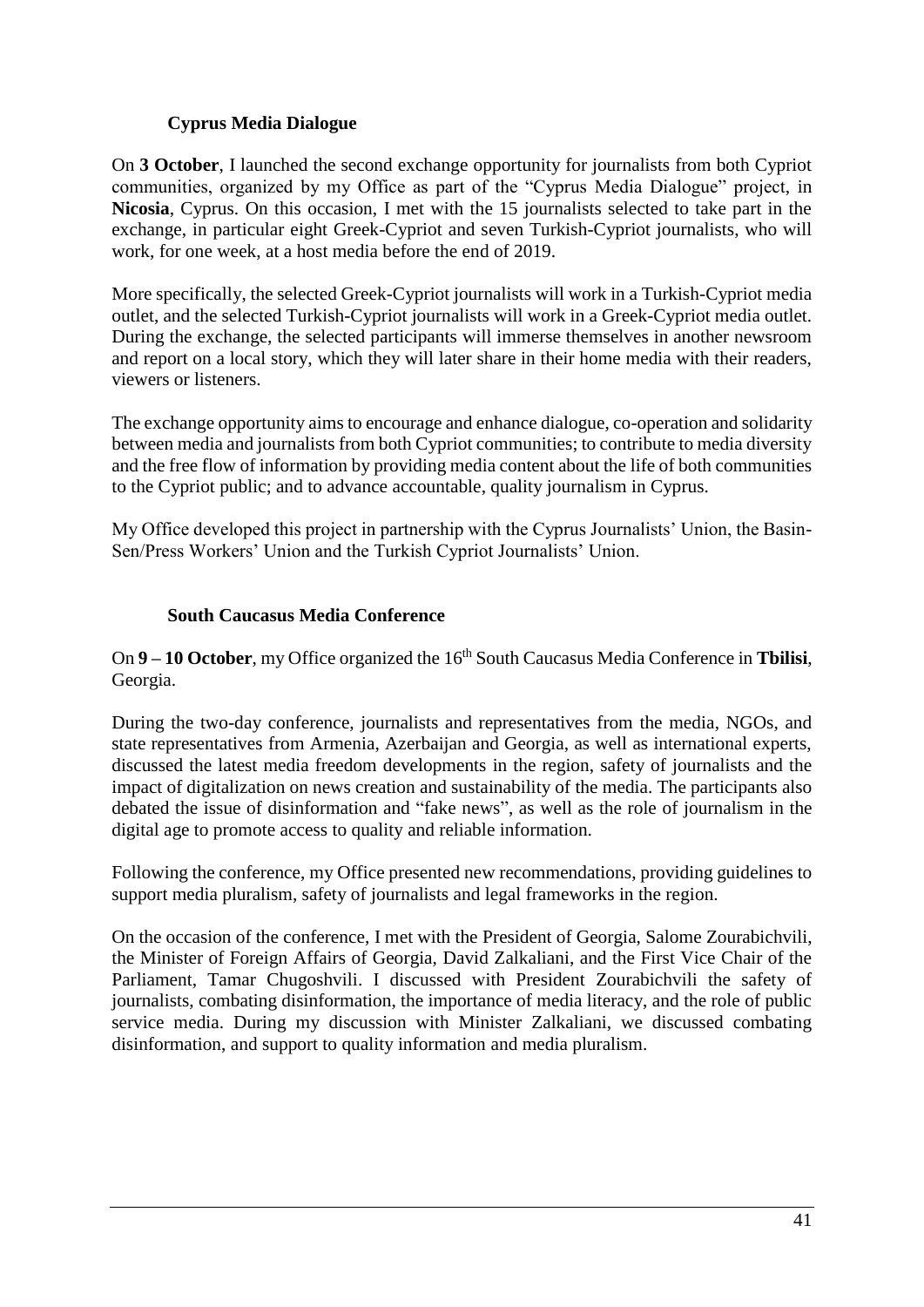#### **Moscow Conference**

On **6 November**, my Office organized a conference on "Freedom of the media and safety of journalists in the Russian Federation and in the OSCE region: Challenges and opportunities in the digital age" in **Moscow**, with the support of the Ministry of Foreign Affairs of the Russian Federation. I opened the conference together with the Minister of Foreign Affairs, Sergey Lavrov. Speakers included Minister of Foreign Affairs Sergey Lavrov, the Director of the Information and Press Department of the Ministry of Foreign Affairs of the Russian Federation, Maria Zakharova, and journalists from different media outlets, including **Ivan Golunov** of **Meduza**, **Igor Rudnikov** of **Noviye Kolyosa**, **Nadezhda Prusenkova** of **Novaya Gazeta**, **Elena Chernenko** of **Kommersant**, **Damian Kudryavtsev** of **Vedomosti**, **Victoria Polikarpova** of **Sputnik**, and **Anna Knishenko** of **RT**, among others.

The conference, the first such one organized by my Office in Russia, gathered over 200 participants representing media professionals, political representatives, academics, civil society, renowned international experts, including from prominent press freedom NGOs, and journalists to address media freedom developments and challenges across the OSCE region.

Participants discussed the current state of media freedom and media pluralism in Russia and the OSCE region; new challenges and responses to safety of journalists; "fake news" and disinformation: how to tackle them, including through Internet regulation and international standards on freedom of expression; and media self-regulation, fact-checking and the role of journalism, ethical standards and media literacy.

On the occasion of the conference, I met with the Minister of Foreign Affairs of the Russian Federation, Sergey Lavrov, the Director of the Ministry of Foreign Affairs' Press and Information Department, Maria Zakharova, and the Chair of the Committee on Information Policy and Cooperation with the Media of the Federal Council, Alexei Pushkov. We discussed the safety of journalists and legislations that have an impact on media freedom, such as antiextremism legislation, the laws on the Internet, the laws on "disrespect" to the state and on the spread of "fake news", and the Foreign Agent Law. I also raised individual cases of journalists and media workers.

#### **Safety of Female Journalists Online (SOFJO)**

Within the last months, in addition to the screenings mentioned in this report, our documentary "A Dark Place" and SOFJO project work, including my latest Communiqué on Media Pluralism, Safety of Female Journalists and Safeguarding Marginalized Voices Online (No. 1/2019), have been included in various journalism curricula and training activities for students as well as practicing journalists, at, inter alia, the Sheffield Hallam University, the University of Greenwich, and the KIMEP University of Almaty, and has been screened at Journalism & Women's symposiums in **Florida**, United States, and meetings of Journalist Associations, including in **Port of Spain**, Trinidad and Tobago.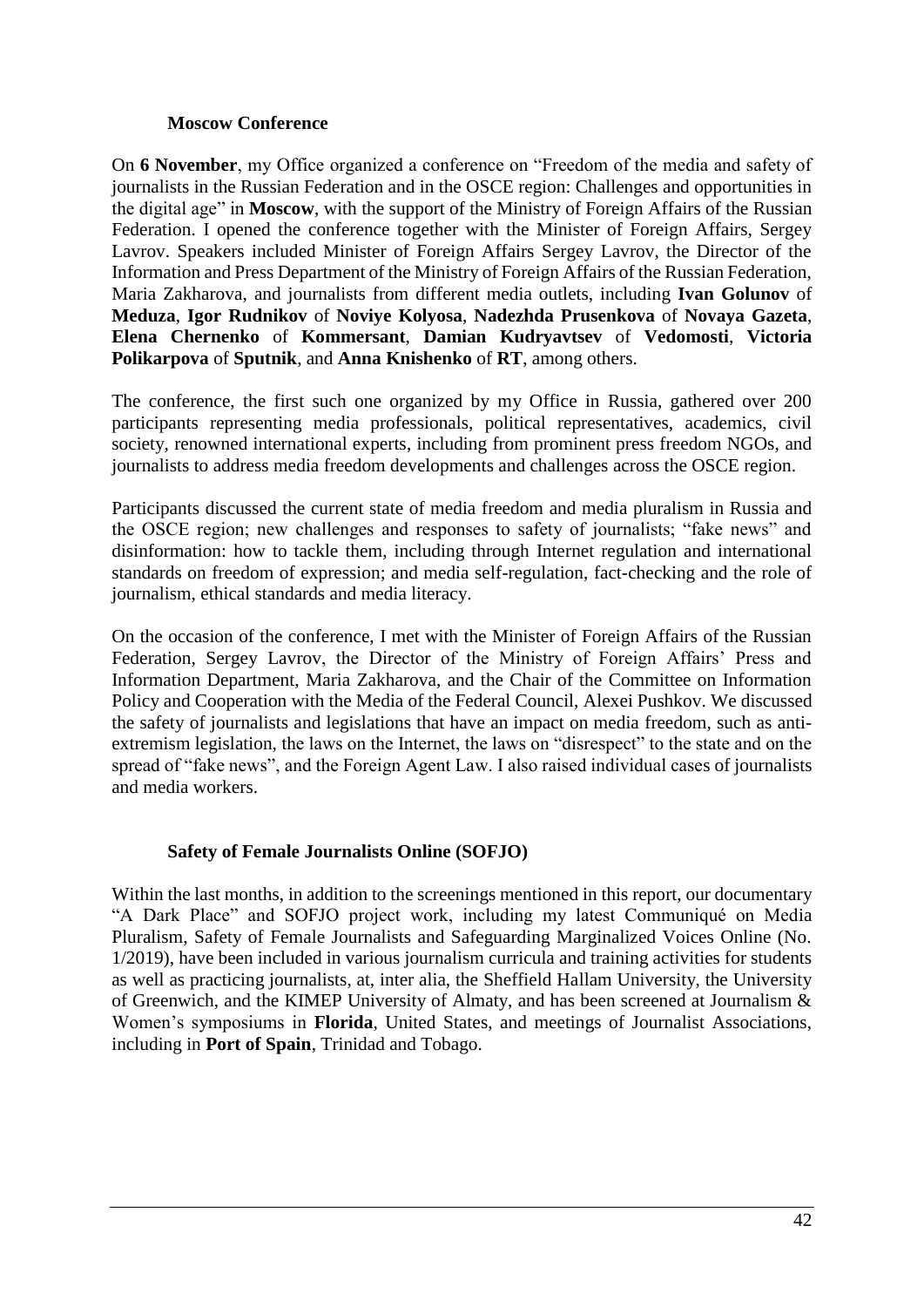# **4. Planned activities for the next reporting period**

# **Visits and participation in events**

On **1 December**, our SOFJO documentary "A Dark Place" will be screened at the Pakistan Human Rights Film Festival in **Islamabad**.

On **6 December**, my Office will participate and speak on a panel titled "#Journalisttoo" at a conference about press freedom across the continent, organized by the Association of European Journalists (AEJ) at the UNESCO premises in **Paris**.

In the coming months, my Office will increasingly focus on the broader dissemination of its SOFJO documentary "A Dark Place".

# **Projects**

#### **Second Central Asia Judicial Dialogue**

My Office will organize a second edition of the Judicial Dialogue in Central Asia in **Samarkand**, Uzbekistan, on the protection of freedom of expression while countering illegal content.

# **Publications**

#### **Resource Guide on Safety of Female Journalists Online**

In the coming months, my Office will publish a resource and recommendation guide on the safety of female journalists online to better assist participating States in their efforts to ensure the safety of female journalists off- as well as online. This guide, to be published in English, will provide guidance on how best to implement key recommendations developed throughout the SOFJO project and beyond. It will include actionable recommendations for all relevant stakeholders, including governments, media outlets, Internet intermediaries and individual journalists, and will include best practices and case scenarios, as well as other implementation measures.

#### **Guidebook on Safety of Journalists**

In the coming months, my Office will publish the third edition of the OSCE Guidebook on Safety of Journalists to better assist participating States in their efforts to ensure safe working conditions for journalists in the OSCE region. The Guidebook, to be published in English and Russian, will provide a framework of the current situation of safety of journalists and any developments since the publication of the previous edition in 2014, including gender-based violence, and harassment and intimidation of journalists online.